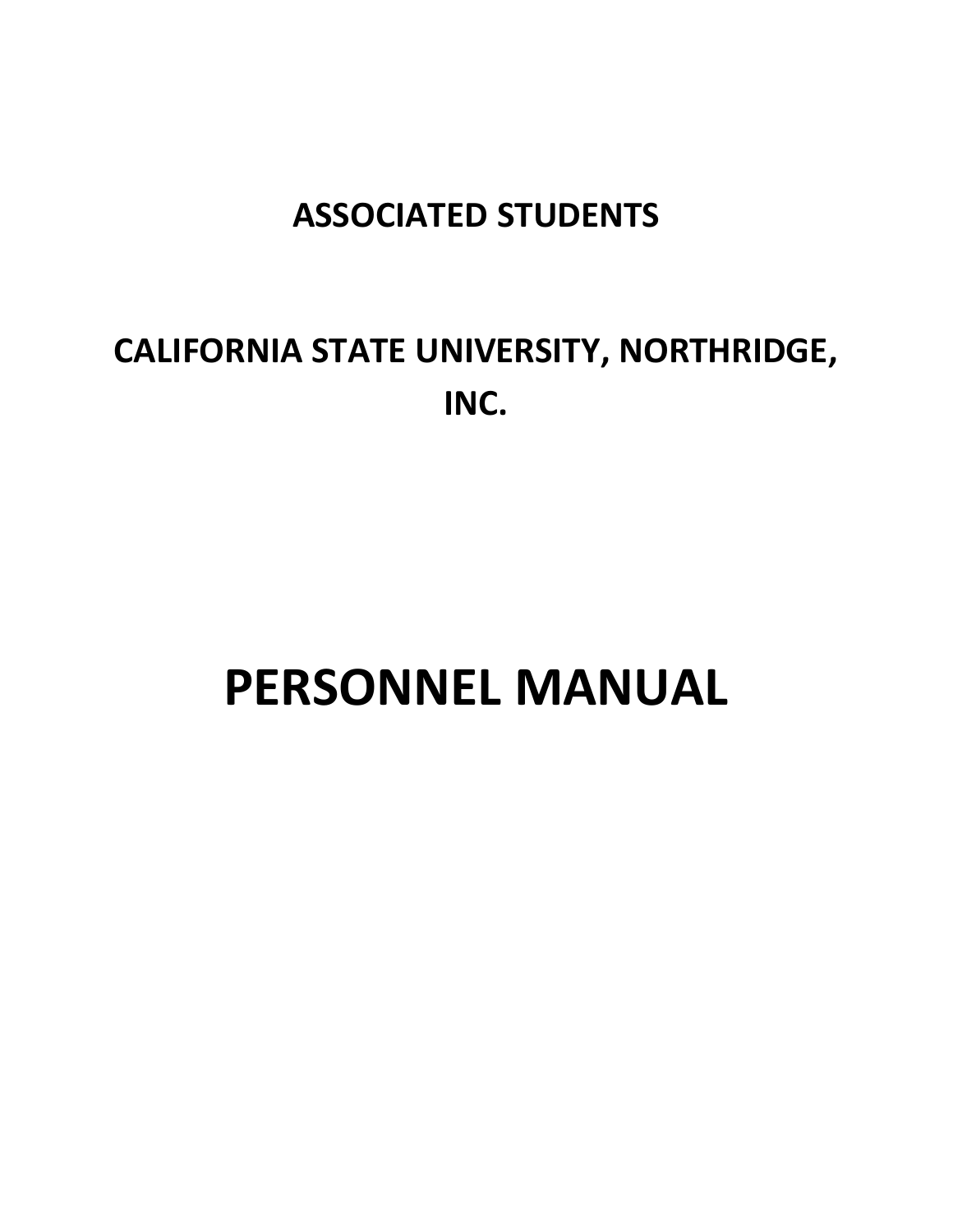# **Table of Contents**

| Dual Compensation by Associated Students and by the University or any other CSUN Auxiliary17 |  |
|----------------------------------------------------------------------------------------------|--|
|                                                                                              |  |
|                                                                                              |  |
|                                                                                              |  |
|                                                                                              |  |
|                                                                                              |  |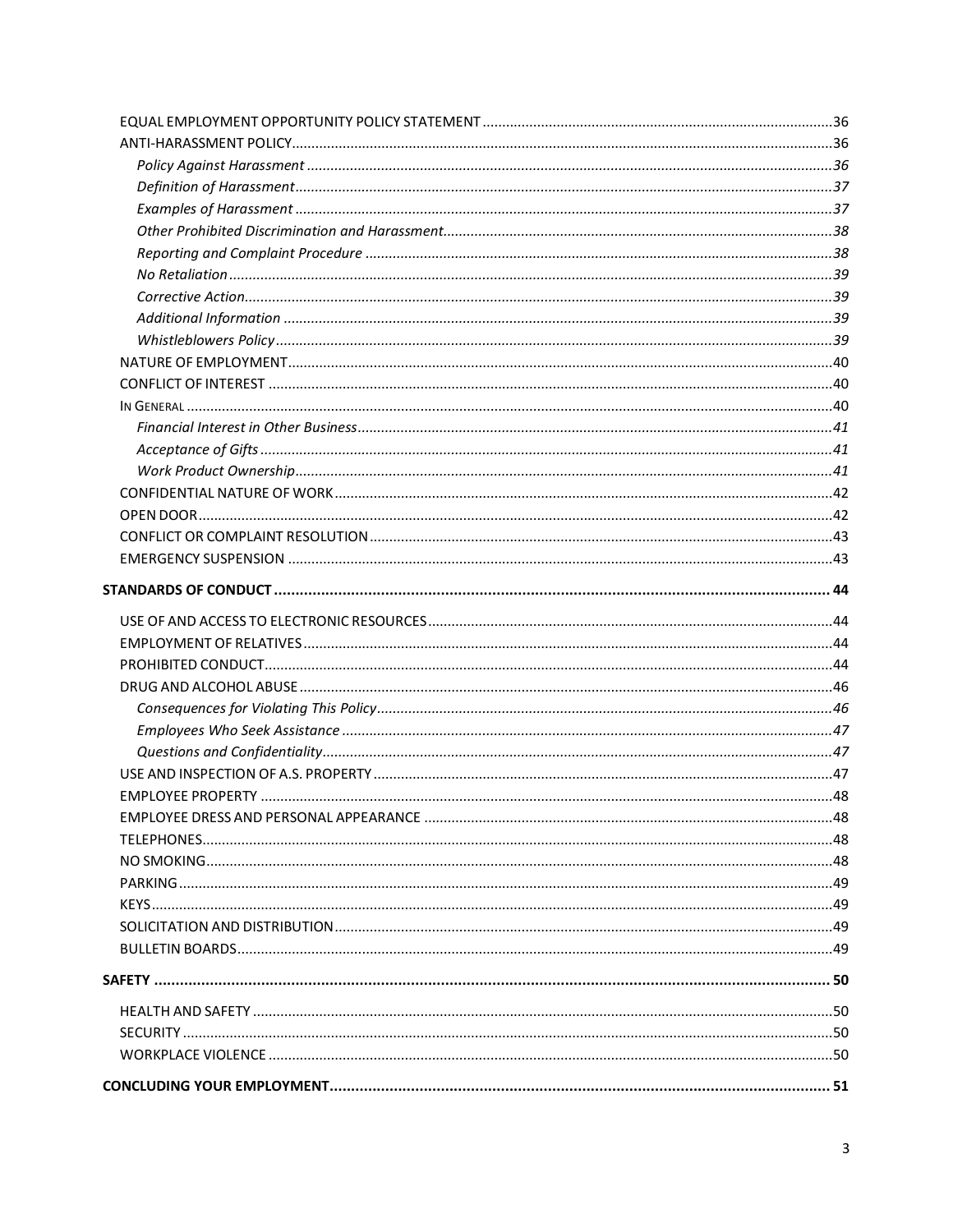| ACKNOWLEDGMENT AND AGREEMENT RECEIPT OF PERSONNEL MANUAL AND MUTUAL CONSENT EMPLOYMENT 53 |  |
|-------------------------------------------------------------------------------------------|--|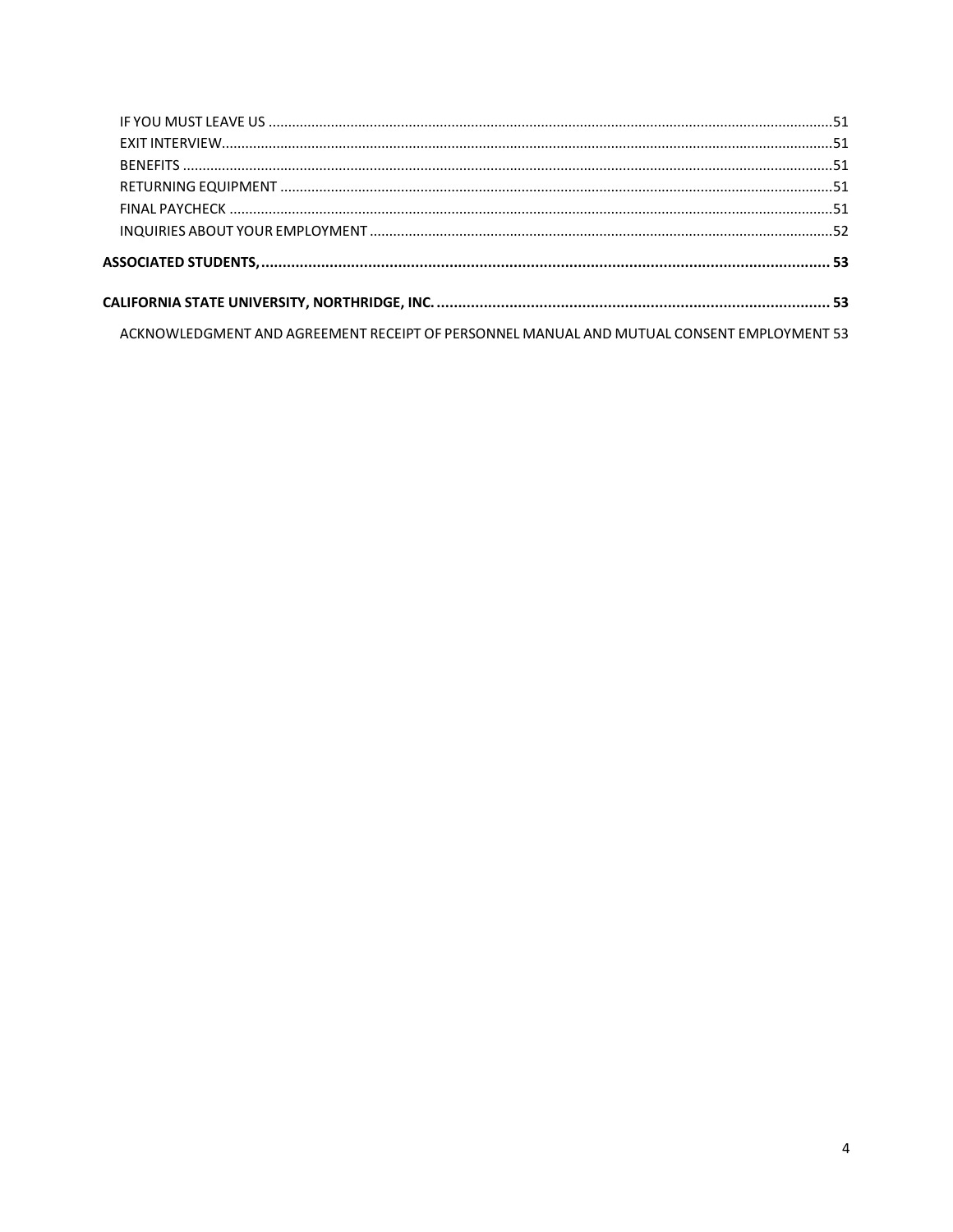# <span id="page-5-0"></span>**INTRODUCTION**

Welcome to the Associated Students, California State University, Northridge, Inc. ("A.S."). Whether you have just joined our staff or have been at A.S. for a while, we are confident that you will find the A.S. to be a dynamic and rewarding place in which to work and we look forward to a productive and successful association. We consider the employees of A.S. to be its most valuable resource. This Personnel Manual serves as the guide for the employer/employee relationship between A.S. and its regular employees. (Student employees are not covered by this Manual and should refer to the separate Student Employee Personnel Manual.) It is our desire that you become familiar with our relationship to the University, our governance, and the benefits offered to you.

There are several things that are important to keep in mind about this Manual. It is not intended to be comprehensive or to address all the possible applications of, or exceptions to, the general policies and procedures described. For that reason, if you have any questions concerning eligibility for a particular benefit, or the applicability of a policy or practice to you, you should address your specific questions to your immediate supervisor or A.S. Human Resources Manager. Neither this Manual nor any other A.S. document, confers any contractual right or promise, either express or implied, for an employee to remain employed by the A.S. Nor does it guarantee any fixed terms and conditions of your employment. Your employment is not for any specific time and may be terminated at will, with or without cause and without prior notice, by the A.S. or you may resign for any reason at any time.

Second, ongoing changes in applicable governmental regulations and the needs of the A.S. organization to retain operational flexibility in the administration of policy and procedures require that policies, practices and benefits change from time to time. The A.S. Personnel Board and the A.S. Senate may amend this manual without prior notice to employees.

This Manual replaces all prior handbooks, manuals, and policies, and it applies to all of our employees. As an employee of A.S., you are required to read this Manual in its entirety, and to be familiar with the provisions of this Manual.

We hope you will enjoy being a part of A.S. and we will do all we can to make our relationship a successful and lasting one.

A.S. Executive Director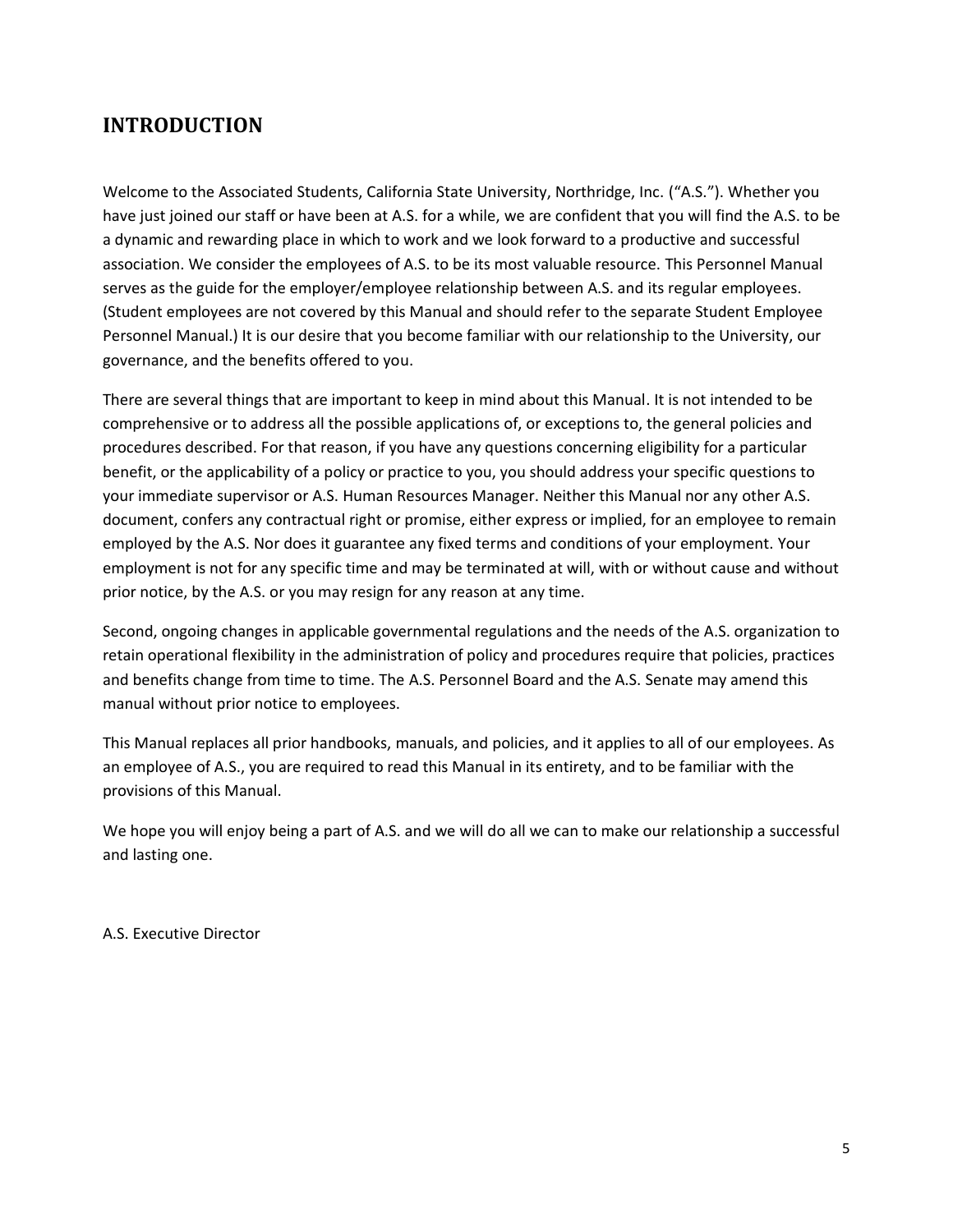# <span id="page-6-0"></span>**ABOUT ASSOCIATED STUDENTS**

# <span id="page-6-1"></span>**OUR ORGANIZATION**

Associated Students (A.S.) was established on July 1, 1958, and incorporated on June 14, 1961. A.S. is a non-profit auxiliary corporation serving the students of the California State University, Northridge ("CSUN") community through a multi-million dollar budget. Its mission is to serve as:

"… the primary advocate for students at California State University, Northridge and to provide excellent and meaningful programs and services designed to create and enhance a spirited, learning-focused campus environment."

A.S. membership is composed of all regularly enrolled students, undergraduate and graduate, and its primary source of funding is from mandatory student body fees. It is the only recognized governing organization representing all CSUN students.

A.S. provides financial support for a wide variety of activities, including in-house programs such as the Children's Center which is staffed by professional teachers. A.S. also operates a Ticket Office located in the University Student Union, and it provides publicity support to A.S. programs, clubs and organizations. Recreational activities are provided through the Sport Clubs and Outdoor Adventure programs. A.S. coordinates the campus Sustainability and Recycling Program and offers lectures, concerts and other educational and entertainment programs through A.S. Productions. All general business of A.S. is conducted in the A.S. Administration suite, the Student Leadership suite and through the A.S. Accounting Office located in the southwest wing of the University Student Union. A.S. also manages its own human resources, risk management, marketing and technology support functions.

Through its officers and senators, A.S. is represented on most of the CSUN boards and committees working for the betterment of collegiate life for students. A.S. is also a member of organizations such as the California State Student Association whose purposes are to lobby for student issues in the state legislature and with the California State University Board of Trustees. Student fees and tuition, academic programs, and financial aid are some of the areas of concern for these lobby groups.

A.S. is constantly striving to enhance the role of the students in the governance process, provide organization and leadership skills to its members, and provide a balanced funding path to out-of-class learning experiences.

# <span id="page-6-2"></span>**OUR STRUCTURE**

#### <span id="page-6-3"></span>**The Executive Branch, Legislative Branch and Judicial Court**

A.S. Student Leadership is divided into three branches: (1) executive, (2) legislative and (3) Judicial Court. The A.S. President, A.S. Vice President, and the A.S. Executive Director head the executive branch. In order to carry out the mission and goals of A.S., the A.S. President appoints a number of student leaders to various boards and committees. The most notable are the Chair of Finance, Chair of Personnel the Chief of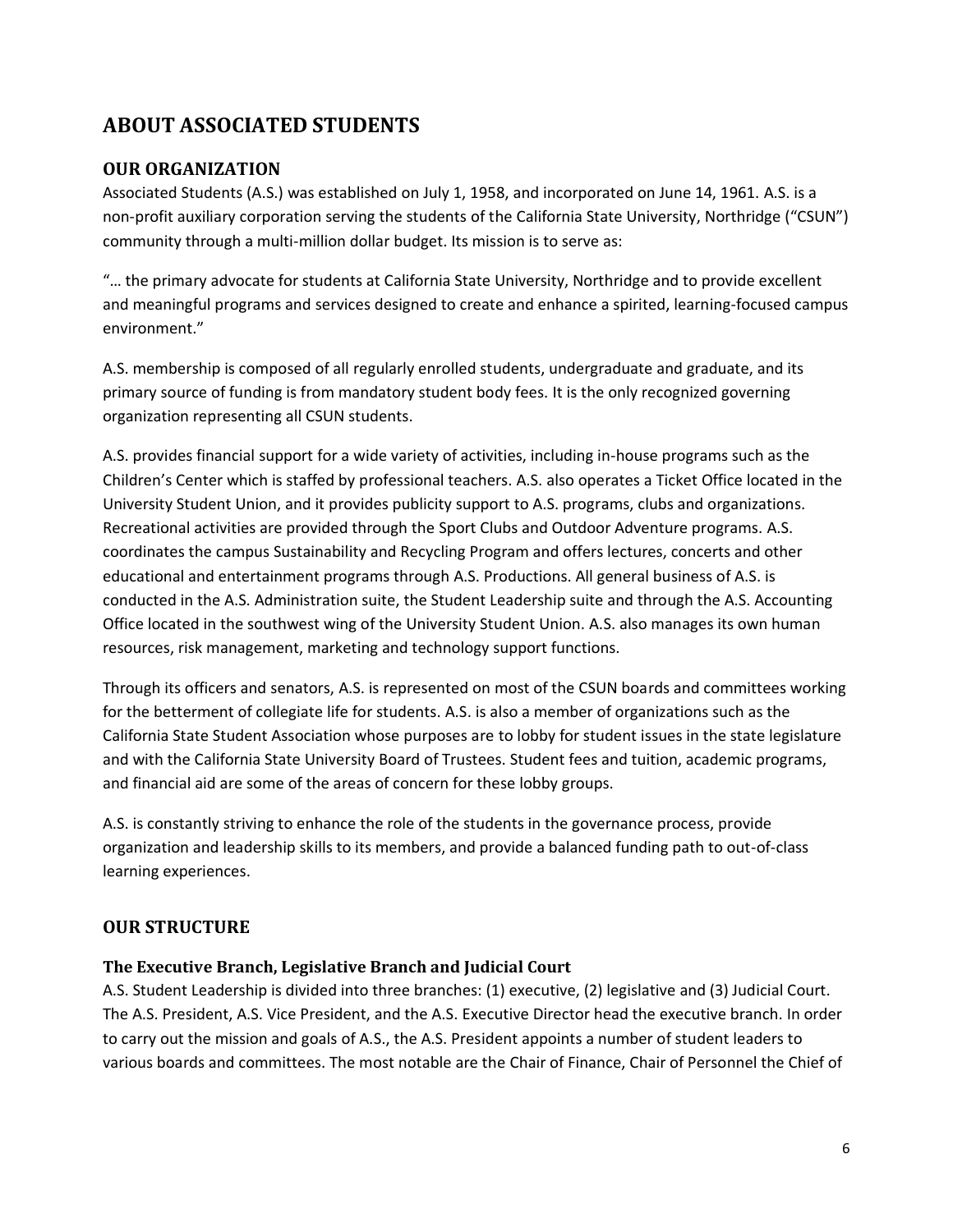Staff, and the Attorney General. Other positions include the Chair of Elections, Chair of Clubs and Organizations and the Chair of Legislative Affairs.

As part of A.S. executive branch, the A.S. Executive Director is responsible for the daily personnel function for all A.S. employees. In addition, the A.S. Executive Director provides advice and assistance to all A.S. programs and assists clubs/organizations and university programs in understanding the business policies and procedure of Associated Students. The A.S. Executive Director also arranges for general student and A.S. employee health, dental, general insurance, legal coverage, and employee retirement benefits.

The A.S. Senate (also known as the Board of Directors represents the legislative branch of A.S. The student body elects its membership of 22 senators from the academic colleges and the class standings: lower division, upper division, and graduate division. Three standing committees: Internal Affairs, External Affairs and University Affairs provide for review and formulation of all legislative action. The A.S. President and A.S. Vice President are voting members of the Senate.

A.S. also has a judiciary body called the Judicial Court. The Judicial Court comprises five students, and a member of the Senate, who are appointed by the A.S. President and confirmed by the Senate. Its primary function is to rule on constitutional issues, which may arise, from student actions, election activities, club chartering, and similar concerns. The Judicial Court is assisted by the A.S. Attorney General.

## <span id="page-7-0"></span>**The Personnel Board**

The A.S. Personnel Board comprises the following individuals: (1) the A.S. President, who serves as Chair; (2) the A.S. Vice President or an A.S. Senator designated by the President; (3) the A.S. Chair of Finance (non-voting); (4) the Vice President for Student Affairs or designated representative; (5) the A.S. Executive Director (except when the Executive Director's personal employment is under consideration); (6) the CSUN Associate Vice President of Human Resources or designated representative (non-voting); (7) the A.S. Chair of Personnel (non-Voting) and (8) A.S. Human Resources Manager (non-voting). Unless noted otherwise, all members have voting privileges.

The A.S. Personnel Board has authority and responsibility for all matters of a personnel nature involving A.S. employees, including policies, employee rights and privileges, and salaries, approval of job descriptions, hiring procedures, salaries and performance reviews. In addition, the Personnel Board reviews and approves all stipends, fees, and other forms of compensation provided to elected officers, student employees and appointed student officials. The Personnel Board also generally seeks to ensure that the A.S. complies with state and federal laws as well as the regulations of the Trustees of the California State University. All policies approved by the A.S. Personnel Board are subject to review and approval by the A.S. Senate. Throughout this manual, duties and authorization are assigned to the Human Resources Manager and Executive Director. In the absence or incapacitation of the Human Resources Manager, the Executive Director assumes all duties and authority of Human Resources Manager. In the absence or incapacitation of the Executive Director, the A.S. Personnel Board will assume all duties and authorities of the General Manager Executive Director.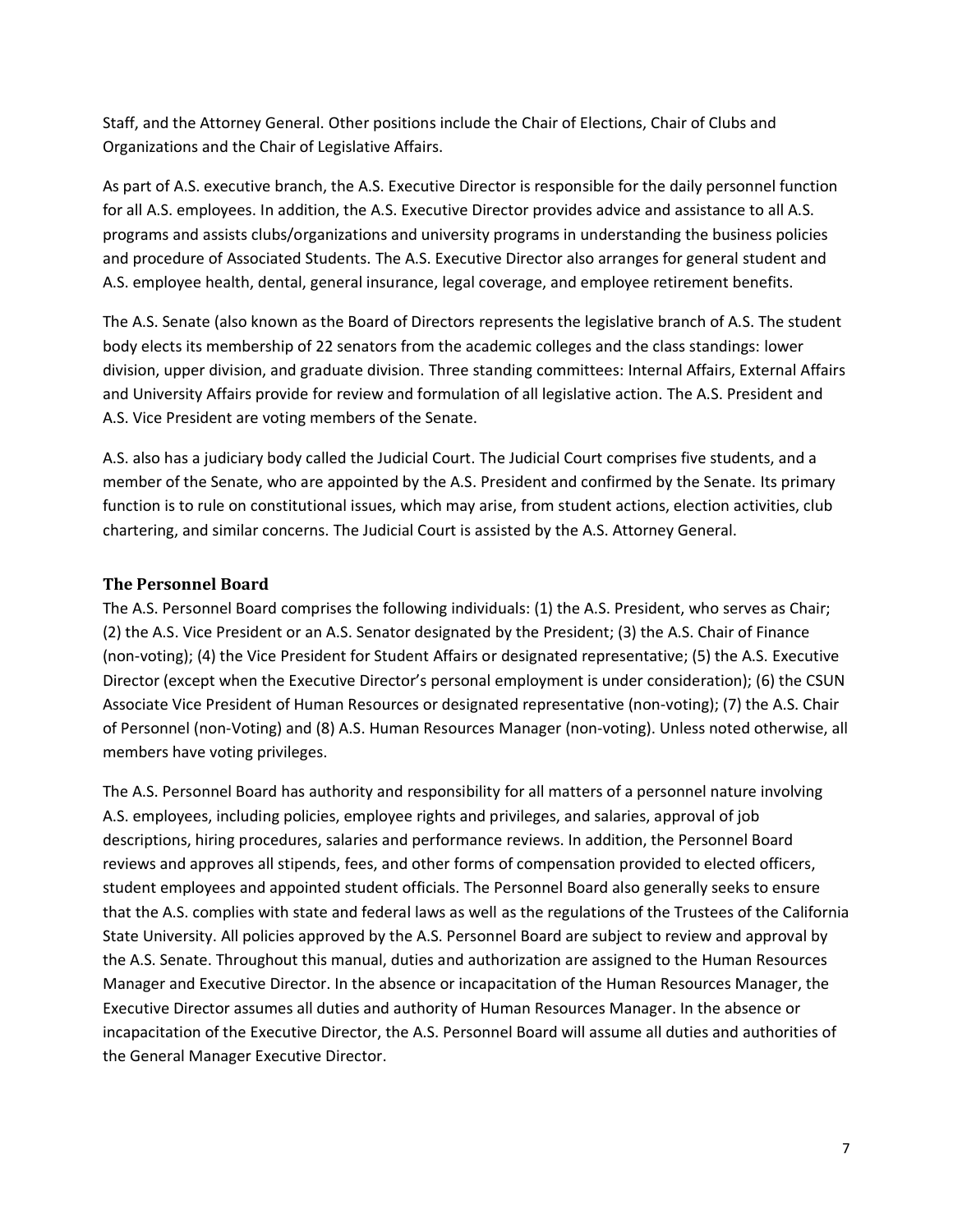The Personnel Board meets on a monthly basis during the academic year and whenever necessary during the summer session. Meetings are called by the Chair. Special meetings may be called by the Chair or the A.S. Executive Director, with due notification to all members. In the absence of the Chair, Personnel Board meetings may be chaired by any other voting student member.

Meetings of Personnel Board are closed to the public in accordance with the Gloria Romero Open Meeting Act.

The A.S. Personnel Board is responsible for establishing all A.S. positions and it approves written classification specifications for A.S. position. Other responsibilities of the Board are described in this Manual.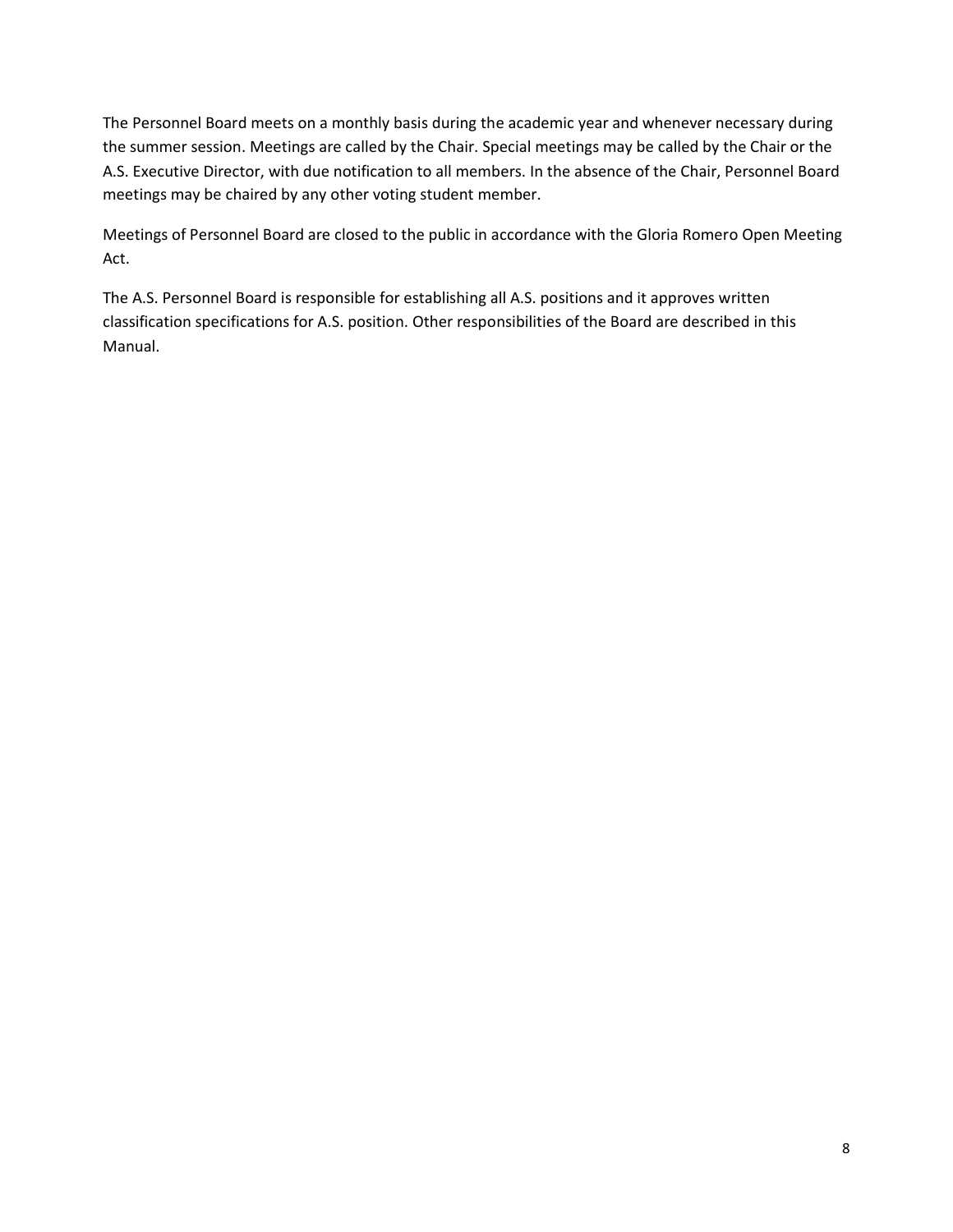# <span id="page-9-0"></span>**WORKING FOR ASSOCIATED STUDENTS**

# <span id="page-9-1"></span>**INITIAL EMPLOYMENT PERIOD**

The first year of your employment with A.S. is an introductory period of employment. During this period, your supervisor will orient you to your job and to Associated Students. You will be given the necessary forms to fill out, and benefits and policies will be explained to you. Your performance is carefully evaluated during the introductory period to determine whether your qualifications are best suited to your work assignments.

Your "length of employment" dates back to the initial date of your employment, and your status as either an introductory or regular employee will not in any way alter or otherwise affect application of A.S. policy of at-will employment. Moreover, A.S. will continue to evaluate your performance following the introductory period and throughout your employment to ensure your continued adherence to A.S. performance standards and objectives.

During the introductory period, an employee may be rejected from further employment at the sole discretion of the Executive Director, in consultation with the A.S. Personnel Board. A two-week notice of rejection during the introductory period will normally be provided to the employee. Notice of rejection during the introductory period may be given at any time during the introductory employment period and is not subject to adverse action procedures.

# <span id="page-9-2"></span>**EMPLOYEE CATEGORIES**

#### <span id="page-9-3"></span>**Regular Benefited Employees**

Regular benefited employees are those individuals who are regularly scheduled to work, and who do regularly work, at least 20 hours per week, when the position to which they are assigned is anticipated to be filled for at least 6 months. Benefited employees are eligible to receive A.S. benefits based on the employee's number of hours worked and the nature and length of the employee's assignment. Benefited employees are eligible for full benefits which include medical, dental, vision, life insurance; long-term disability; retirement; bereavement leave; holidays; vacation; sick pay; tuition reimbursement, and other benefits identified in this Manual.

#### <span id="page-9-4"></span>**Regular Non-Benefited Employees**

Regular non-benefited employees are those individuals who work less than 20 hours per week and may be assigned a work schedule in advance or may work on an as-needed basis. Non-benefited employees are not eligible for most A.S. benefits unless otherwise expressly notified in writing by the Human Resources Manager.

#### <span id="page-9-5"></span>**On-Call Positions**

Employees employed on an on-call basis are those employees who do not have a regular job assignment or schedule and are asked to fill in for other employees who are out temporarily. On-call employees are not eligible for most A.S. benefits. When an on-call employee fills in for regular benefited employees, even for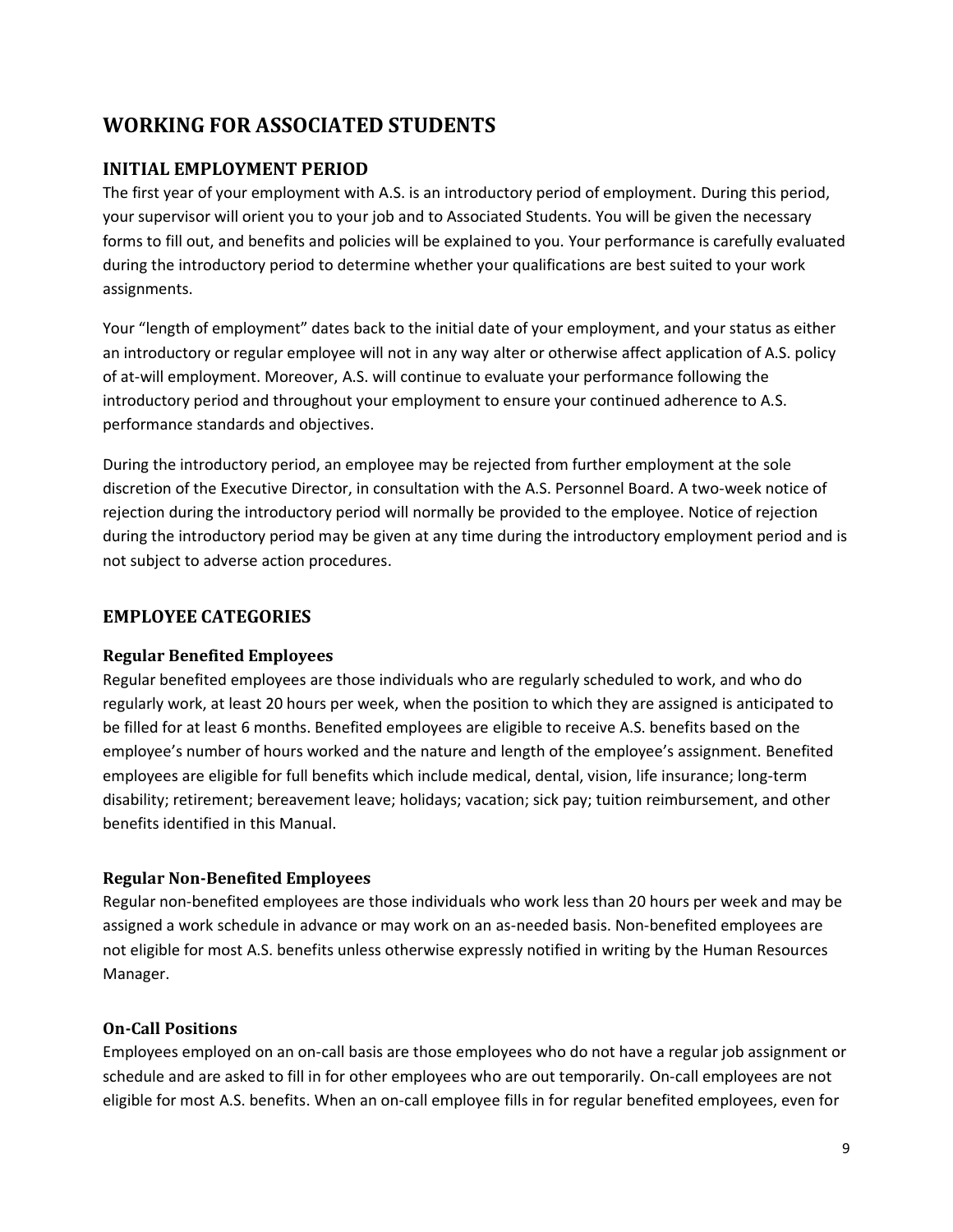many months, the on-call employee does not become a regular benefited employee unless notified in writing by the Human Resources Manager.

#### <span id="page-10-0"></span>**Temporary appointments**

The A.S. Executive Director, in consultation with the A.S. President, may approve temporary appointments to existing positions not to exceed 180 days. New employees appointed to temporary positions are not eligible for A.S. benefits, except sick leave, holidays and vacation. Current A.S. employees who are benefitseligible and who are reassigned to a temporary appointment retain their benefits. The Executive Director shall report annually to the A.S. Personnel Board about such temporary appointments made to these positions.

# <span id="page-10-1"></span>**CATEGORIES FOR PURPOSES OF OVERTIME**

For purposes of overtime compensation, employees are also classified as either non-exempt or exempt.

## <span id="page-10-2"></span>**Exempt Position**

An exempt position is one that is exempt from minimum wage and overtime provisions of the Fair Labor Standards Act of 1938 as amended and the appropriate California Wage Orders. Exempt positions shall be identified in the A.S. Salary Schedule. Exempt employees are not entitled to overtime pay.

## <span id="page-10-3"></span>**Non-Exempt Position**

A non-exempt position is one covered by the minimum wage and overtime provisions of the Fair Labor Standards Act of 1938 (as amended) and the appropriate California Wage Orders. Non-exempt positions shall be identified in the A.S. Salary Schedule.

# <span id="page-10-4"></span>**WORKING HOURS**

Generally, A.S. is open for business from 8:00 a.m. to 5:00 p.m., Monday through Friday. For compensation purposes, the work week is generally defined as beginning at 12:01 a.m. on Sunday and ending at midnight on Saturday, except when otherwise specified for departmental needs. Most employees are assigned a work schedule by their supervisor and are expected to begin and end their workday in accordance with their schedule. Daily and weekly work schedules may change from time to time at the discretion of A.S. to meet varying needs of our organization.

At times, emergencies such as power failures, road closings, earthquakes, fires, or severe weather may interfere with A.S. operations. In such an event, A.S. may order a temporary shutdown of all or part of its operations. Depending on the circumstances, time off may or may not be paid.

# <span id="page-10-5"></span>**REST AND MEAL BREAKS**

Manager/Supervisors will outline the work hours specific for your position. Employees are given a 30 minute-to-60-minute non-paid meal break. All employees must begin a meal break before the start of their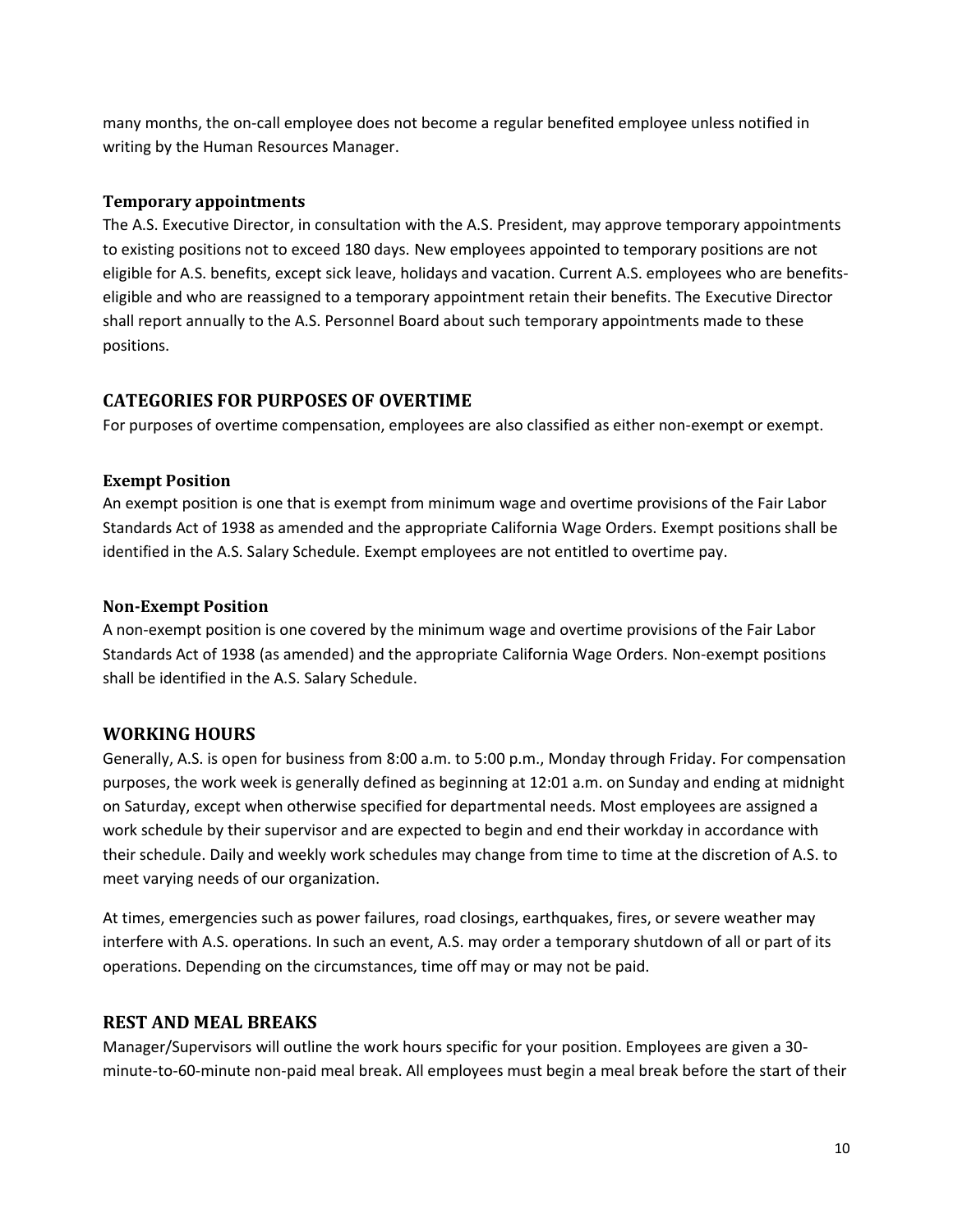fifth hour of work when scheduled to work six or more hours. Non-exempt employees are also entitled to a 10-minute rest break for each four (4) hours of work to be scheduled by their supervisor.

This rest break should be taken during the middle of the work period as the workday permits. Rest periods may not be accumulated or added to a lunch period.

A meal period is normally 30-minutes-to-60-minutes and should be arranged to provide adequate office coverage at all times. All non-exempt employees must take at least a one-half hour unpaid meal period when they work more than five hours per day. When a work period of not more than six (6) hours will complete the day's work schedule, the meal period may be waived by mutual consent of the supervisor and the employee. Employees who work in excess of ten hours in a workday are eligible to receive a second unpaid meal period of 30 minutes. Your work schedule will be determined by your supervisor.

Rest periods shall be counted as time worked while meal periods are not.

# <span id="page-11-0"></span>**LACTATION ACCOMMODATION**

Associated Students shall provide a reasonable amount of break time to accommodate an employee desiring to express breast milk for the employee's infant child. As far as possible, this break time shall run concurrently with any break time already provided to the employee. Any break time given for this purpose that does not run concurrently with other break time provided (above) shall be unpaid and employees provided with such break time shall record it on their timesheets. Associated Students is not required to provide such break time if it would seriously disrupt operations.

Associated Students shall make every reasonable effort to provide employees with the use of a room or other location (other than a toilet stall) close to the employees' work area for employees to express milk in private. The room or location may include the place where the employee normally works if it otherwise meets the requirements of this policy.

# <span id="page-11-1"></span>**OVERTIME**

From time to time or as necessary, you may be required to work overtime. Although A.S. will strive to give employees advance notice of the need to work overtime, advance notice is not always possible and employees are expected to make themselves available to complete A.S. work assignments. Non-exempt employees will be paid one and one-half times their regular rate for all hours worked in excess of eight hours in a workday, over 40 hours in a work week, or for the first eight hours on the seventh consecutive day of work in a work week. Non-exempt employees will be paid two times their regular rate for all hours worked in excess of 12 in a workday or in excess of eight hours on the seventh consecutive day of work in a work week. For purposes of determining which hours constitute overtime, only actual hours worked in a given workday or workweek will be counted. Exempt employees are not entitled to overtime pay or to compensating time off.

All overtime work must be authorized in advance by your supervisor. Working overtime without prior authorization may result in disciplinary action.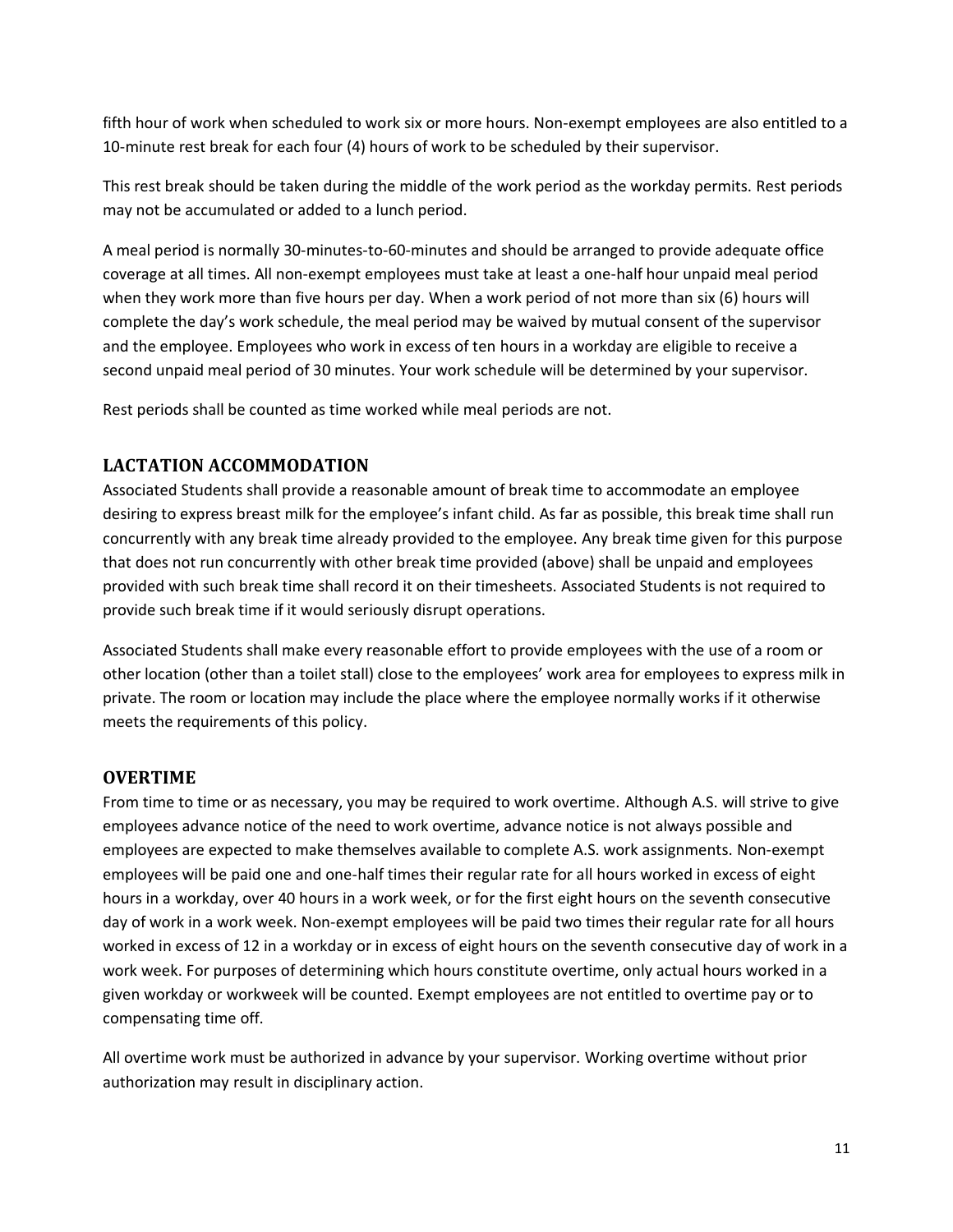# <span id="page-12-0"></span>**TIME RECORDS**

Time sheets are used as a means of accurately recording hours worked and calculating pay. Nonexempt employees must record their actual time worked for payroll and benefit purposes. They do that by recording the time their work begins and ends, as well as the beginning and ending time of each meal period. Nonexempt employees also must record any departure from work for any non-work-related reason.

Exempt employees also may be required to record their time worked, for such reasons as attendance, tardiness, or time off for personal business.

It is your responsibility to sign your time record to certify the accuracy of all time recorded. Any errors in your timecard should be reported immediately to your supervisor, who will attempt to correct legitimate errors. Time sheets must be completed and turned in on a timely basis.

Altering, falsifying, and tampering with time records, and recording time on another employee's time record are prohibited and subject to disciplinary action, up to and including termination of employment.

# <span id="page-12-1"></span>**PUNCTUALITY AND ATTENDANCE**

A.S. expects you to report to work on a reliable and punctual basis. Absenteeism, early departures from work, and late arrivals burden your fellow employees and prevent A.S. from meeting its goals. If you cannot avoid being late to work or are unable to work as scheduled, you must contact your supervisor at least one hour before the start of your shift, and each day thereafter. When you speak to your supervisor, you must inform him or her of the expected duration of any absence. If it is not practical for you to speak with your supervisor when you call, you must leave a message and then call back when your supervisor is available. You also must notify your supervisor of any change in your status as soon as possible.

Excessive absenteeism, early departures, or tardiness may lead to disciplinary action, up to and including termination of employment. Simply notifying your supervisor that you will be absent or tardy does not mean that the absence or tardiness is excused. If you are absent due to illness for three consecutive workdays or more, A.S. reserves the right to require a doctor's certificate before you return to work. Unless other arrangements have been made, you should call your supervisor each day that you are absent. Employees who fail to report to work without any notification to the employee's supervisor for three consecutive workdays will be considered to have voluntarily terminated their employment with A.S. as of the first day of the unreported absence.

# <span id="page-12-2"></span>**TRANSFER OF BENEFITS**

<span id="page-12-3"></span>**Employees previously employed by the University or by another CSUN Auxiliary**

Employees hired by the Associated Students may not transfer any accrued benefits to their A.S. employment benefits.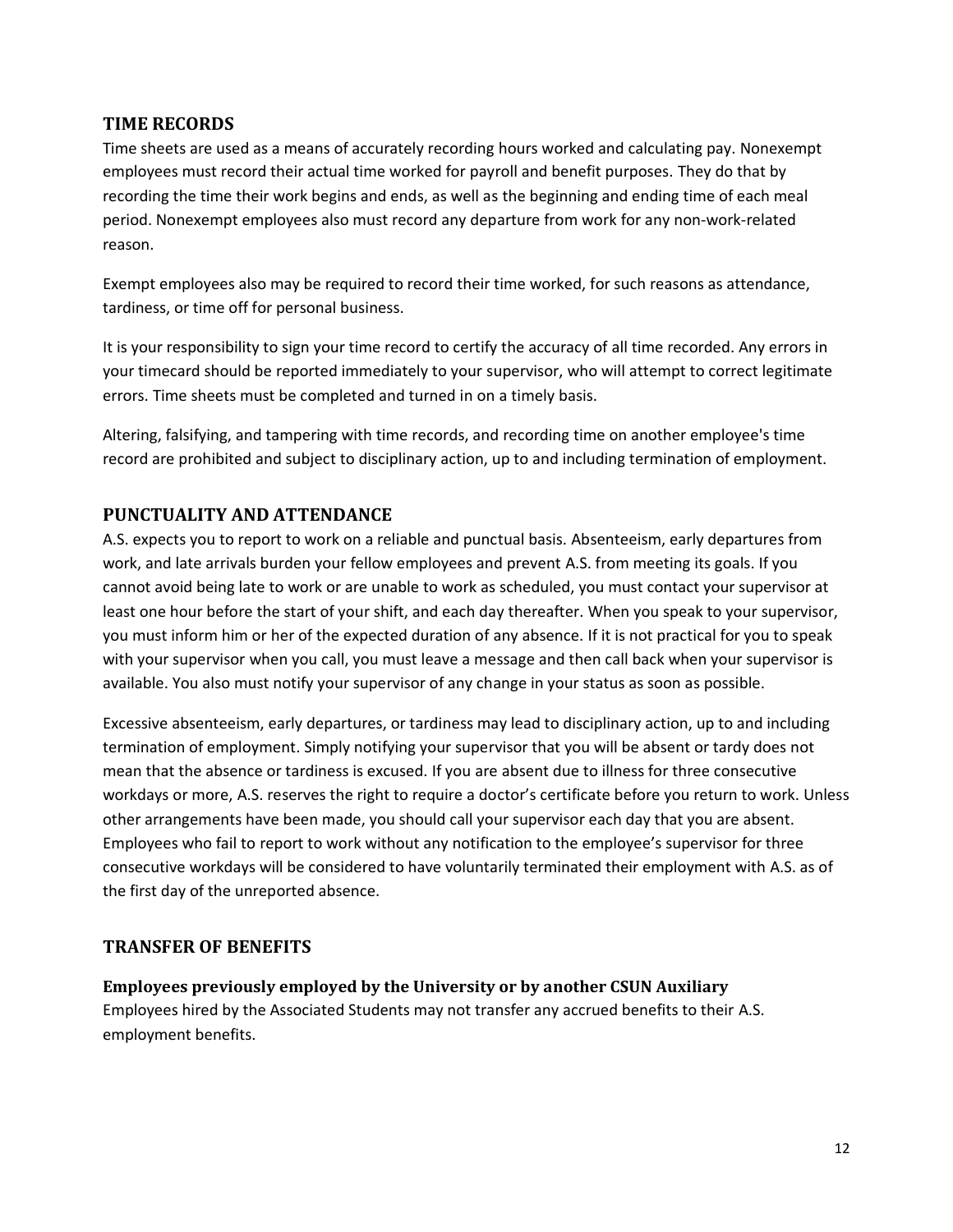# <span id="page-13-0"></span>**REDUCTION OF WORK SCHEDULE**

The Associated Students may reduce employees' regular work schedule when workload or financial conditions make such a decision appropriate. Such a reduction might be made on a permanent, temporary or regular or intermittent basis. The Executive Director, in consultation with the A.S. President and the employee's supervisor, shall make such recommendations to the Personnel Board, based on operational needs and resources available. If the action is approved on an intermittent basis, such a reduction in the work schedule for an exempt position would result in the temporary re-designation for the position as nonexempt for any work week in which the reduction drops the employee below 40 hours.

Employees may request to reduce their regular work schedule. Such requests shall be considered by the appropriate supervisor based on operational needs. Such requests shall be made in writing and forwarded to the A.S. Executive Director with an appropriate recommendation by the supervisor. The Executive Director's recommendation will be forwarded to the A.S. Personnel Board for final action. When making such a request, an employee shall be advised of the effect of any such work schedule change on their pay, benefits, and overall employment status with A.S.

# <span id="page-13-1"></span>**OPEN POSITIONS**

Each open A.S. position requires a unique procedure in order to fill that position. Generally, however, the A.S. seeks to follow certain minimum procedures when selecting someone to fill an open A.S. position:

- 1. All job openings, with the exception of temporary appointments of less than 180 days duration, will be posted through the CSUN Office of Human Resource Services. All applications will be submitted to the CSUN Office of Human Resource Services, unless otherwise prescribed by the A.S. Personnel Board.
- 2. Applications of qualified applicants will be sent to the Human Resources Manager for consideration, and no fewer than three interviews, where there are three or more qualified applicants, will be conducted.
- 3. The Chair of the Search and Screen Committee, the interviewer or the supervisor shall send to the A.S. Executive Director a list of persons who are acceptable for the position (but not before the announced period for interviews has elapsed).
- 4. Recommendations for appointment to all positions will be submitted to the A.S. Personnel Board for final approval. Of those interviewed, the Human Resources Manager or Executive Director will advise the unsuccessful candidates that the job has been filled.
- 5. Procedures for filing the position of AS Executive Director.
	- a. There shall be a search committee comprising seven members:
		- A.S. President, a member of the AS Personnel Board, shall serve as Chair
		- A.S. Vice President
		- A.S Student Employee
		- A.S. Employee
		- Student Affairs/Student Life colleague
		- Faculty /Academic Affairs colleague
		- Auxiliary/ Administration and Finance colleague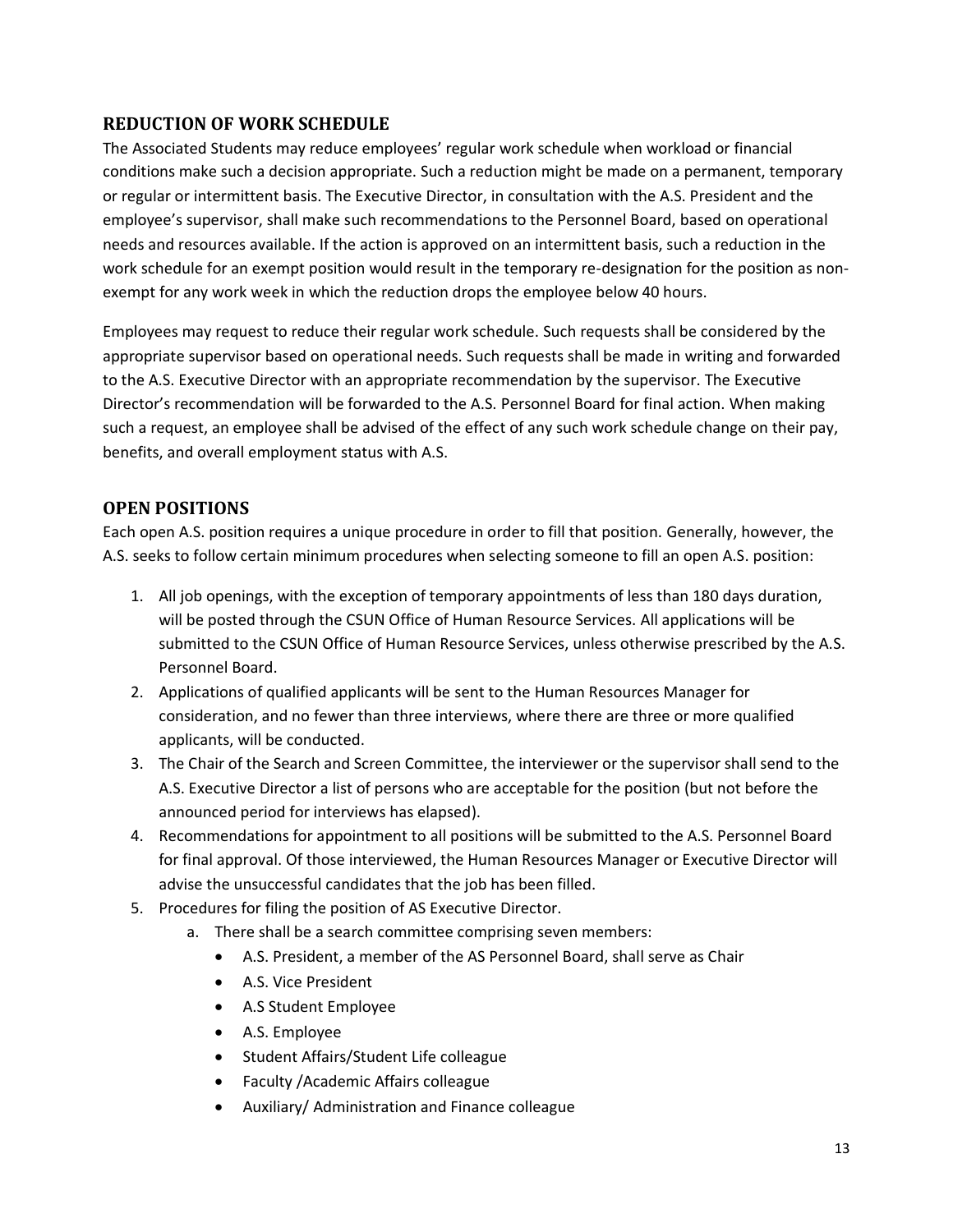The A.S. Human Resources (HR) Manager will serve as the executive secretary to Search Committee. Unless otherwise revised by the AS Personnel Board, the following process shall be used when filling the position of AS Executive Director.

#### <span id="page-14-0"></span>**Process**

- 1. Prior to the convening of the Search Committee, the AS Personnel Board shall determine whether to engage the services of an executive search firm to assist the Search Committee and AS in conducting a successful search process.
- 2. The AS President and AS HR Manager shall seek such funding as necessary to complete the search process.
- 3. The Vice President for Student Affairs (VPSA) or designee (typically the Associate Vice President for Student Life) and the AS President will solicit and/or confirm representatives from each of the above offices/designations.
- 4. The VPSA/designee will charge the search committee, including a discussion of how the search will be conducted. If a search firm has been selected, a representative of the firm may be included in the meeting with the search committee. The committee will be provided with a position description, management vacancy announcement and listing of proposed advertising sources. Feedback on the management vacancy announcement (MVA) will be solicited prior to posting. Applications for the position will be accepted for a minimum of four (4) weeks.
- 5. The committee will screen all candidates to determine those meeting the minimum qualifications. If preferred, a sub-committee or the search firm can be designated to undertake the initial screening for minimum qualifications. The committee will screen all candidates meeting the minimum qualifications, or may direct the search firm, to identify a group of the most promising applicants. The goal of this second screening is to identify a sufficient number of applicants from which six-to-eight (6-8) candidates would be identified for (video) interview. Following the video interviews and reference checks, the committee shall select up to three or four (3-4) finalists for on-campus interviews.
- 6. The search committee will submit a report to the Personnel Board listing the strengths and weaknesses of each final candidate. This report will be based on the committee's assessment, open forum feedback from campus community, input from the Associate Vice President for Student Life, and feedback from reference checks conducted by the search committee. The report will also include recommendations for further consideration and/or hire for each finalist.
- 7. A.S. Personnel Board voting members will then make a recommendation to move forward with an offer to the lead candidate(s).
- 8. The A.S. President will communicate the Personnel Board's recommendation to the University President via written communication on behalf of the Personnel Board.
- 9. The University President will be asked to confirm the AS Personnel Board's recommendation via written communication to the Associate Students Senate.
- 10. Upon final confirmation by action of the A.S. President and Senate, the lead candidate(s) will receive an offer for hire from the Associated Students.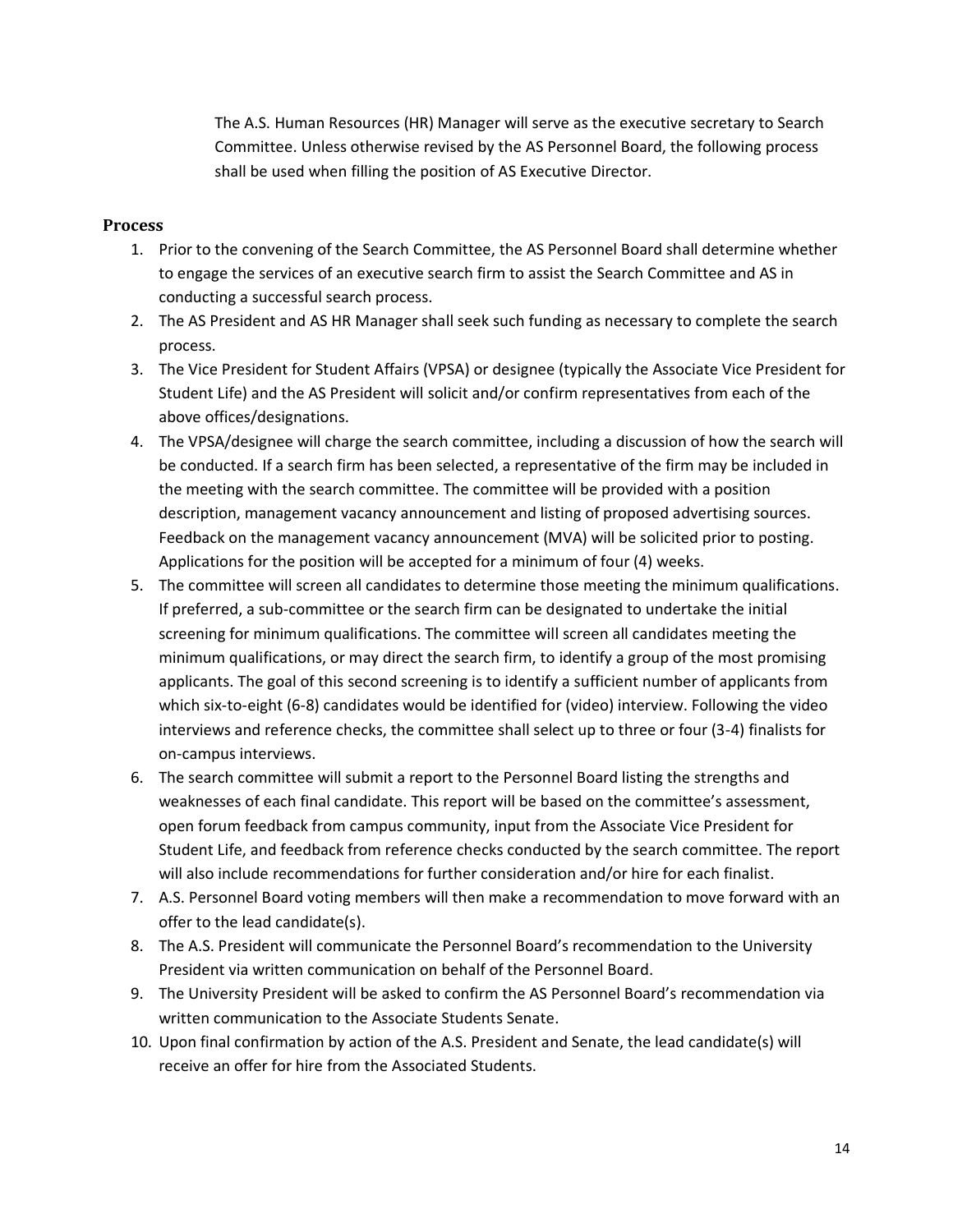11. In the event an acceptance of offer does not occur, the search committee chair, in consultation with VPSA/designee and the Personnel Board, will reconvene the search committee to determine next steps.

#### <span id="page-15-0"></span>**COMPENSATION**

A.S. endeavors to provide salaries, working conditions and benefits for its employees that are comparable to those provided to employees of CSUN or other CSUN auxiliaries performing substantially similar services. If there is no comparable university position, A.S. seeks to provide salaries and benefits that are comparable to those prevailing in other educational institutions in the area or educational or commercial operations of a like nature.

Ranges for classifications will be established or amended by Personnel Board upon recommendation by the General Manger and in consultation with human resources classification experts, based on required qualifications, and responsibilities, external market, and comparability with state and other auxiliary positions of similar nature.

Ranges may be adjusted due to changes in market demand or cost of living.

The procedure for establishing and amending classification and compensation is available from the Human Resources Manager.

Most new employees and new transfers are appointed to the starting point of the salary range established for the particular position or job classification. However, individuals may be appointed at an advanced point on the salary range. When making an advanced appointment, the appropriate point should be determined after considering the type and extent of the candidate's applicable experience, the candidate's special qualifications for the position to be filled, recruitment difficulties if any, and the necessity of meeting salary competition.

Merit-driven increases in compensation will be determined by the Personnel Board, following recommendation from the Executive Director and the employee's supervisor in conjunction with the annual performance appraisal process.

# <span id="page-15-1"></span>**SALARY INCREASES**

From time to time, non-managerial employees may become eligible for an increase in salary. A.S. has many forms of potential salary increases.

#### <span id="page-15-2"></span>**General Salary Increase**

A.S. annually considers and may grant an overall salary increase for all positions. The purpose of such increases is to maintain a competitive position relative to the labor market and to ensure that A.S. classes encompassing similar work as California State University classes are assigned comparable salaries. Typically, this increase is comparable to that granted to CSU employees and those of other CSUN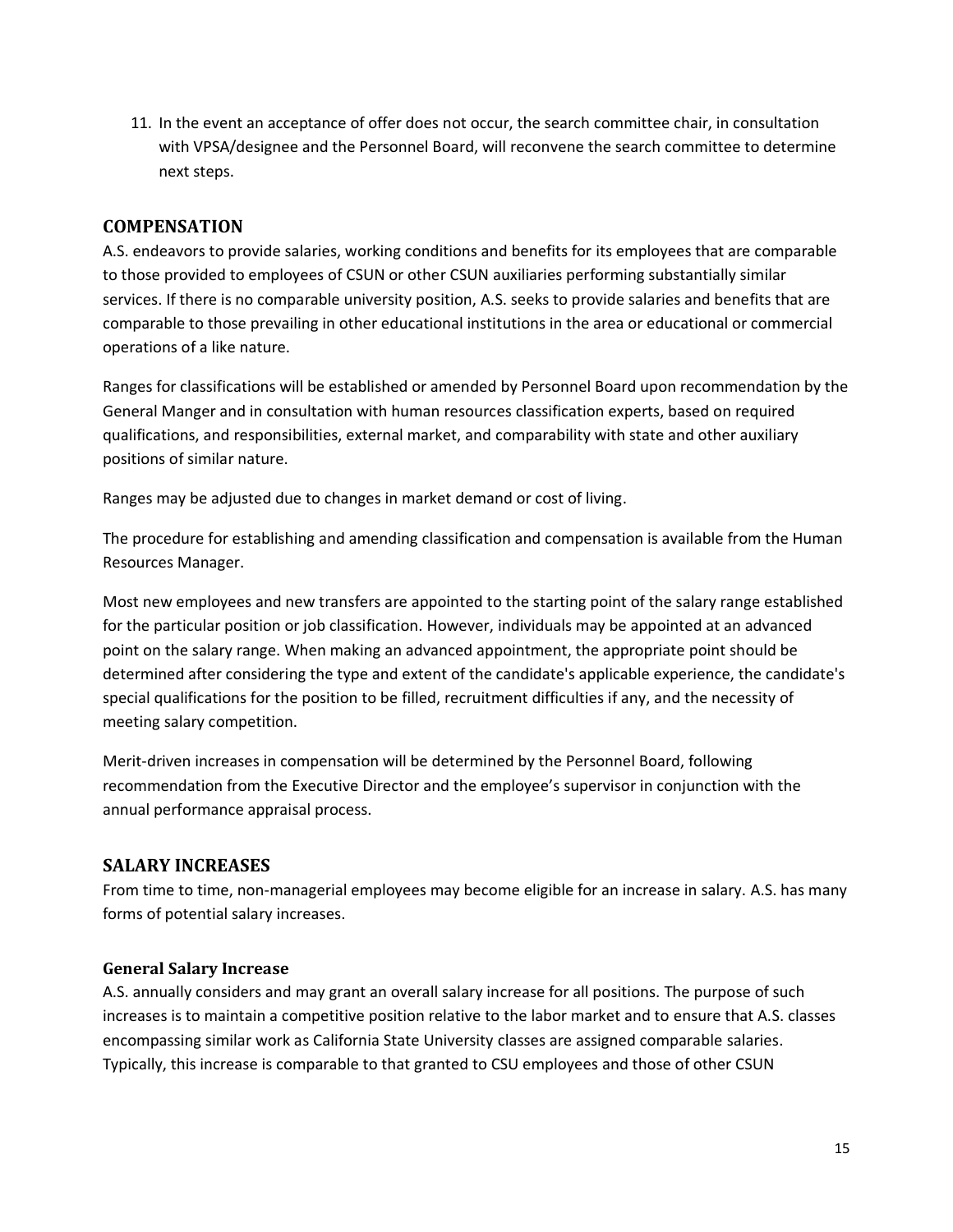auxiliaries, but it may vary as a result of labor market indicators, equity among comparable employees, budgetary considerations, and other business-related matters and concerns.

#### <span id="page-16-0"></span>**Merit Increases**

A Merit increase is an increase awarded to an employee when indicated by his/her performance after completion of one year of employment up to the top of the position classification's range. The annual performance review is used as a basis to award a Merit increase. Merit increases are not automatic. The supervisor recommends an employee for a Merit increase. This recommendation is considered by the Executive Director and A.S. Personnel Board, which determines whether the merit increase MSA shall be granted. The pool of funding available each year for merit increases will be established in the annual budget process.

#### <span id="page-16-1"></span>**Bonus**

Associated Students has established a merit-based bonus program for its full-time, benefitted staff employees to recognize noteworthy performance as a percentage of each employee's annual pay or a flat dollar amount per employee. The bonus is defined as a lump sum non-cumulative cash award that does not increase an employee's base salary or salary-based benefits and may be considered taxable income by the state and federal governments. Personnel Board review and approval shall be required of all such payments. Such approval is not subject to grievance. Total funding may not exceed that funding available for staff compensation in the annual budget. Bonuses will typically not be offered in years where the merit increase pool of funding is substantial.

# <span id="page-16-2"></span>**In-Range Progression**

#### <span id="page-16-3"></span>**In-Range Progression (IRP) Salary Increase**

IRP is the award of an additional increase above and beyond the normal merit increase and is designed to recognize and reward employees for one or a combination of rationale, including increased level of duties that do not warrant reclassification, salary equity, or outstanding job performance (Exceeds Expectations overall performance rating on the annual performance review report) resulting in exceptional contributions to A.S. IRP increases are of an unusual nature and will be provided only after serious consideration of the criteria listed below. An employee may be recommended for an IRP by the A.S. Executive Director. IRP's are approved by the A.S. Personnel Board upon recommendation by the Executive Director, after collaborative review and recommendation with the CSUN Office of Human Resources.

An IRP review request may be submitted no more than once a year. Upon award, any such adjustment may not exceed the maximum salary rate of the salary range for the classification to which the employee is assigned.

The award of an IRP salary increase is contingent upon the approval of funding for the salary adjustment.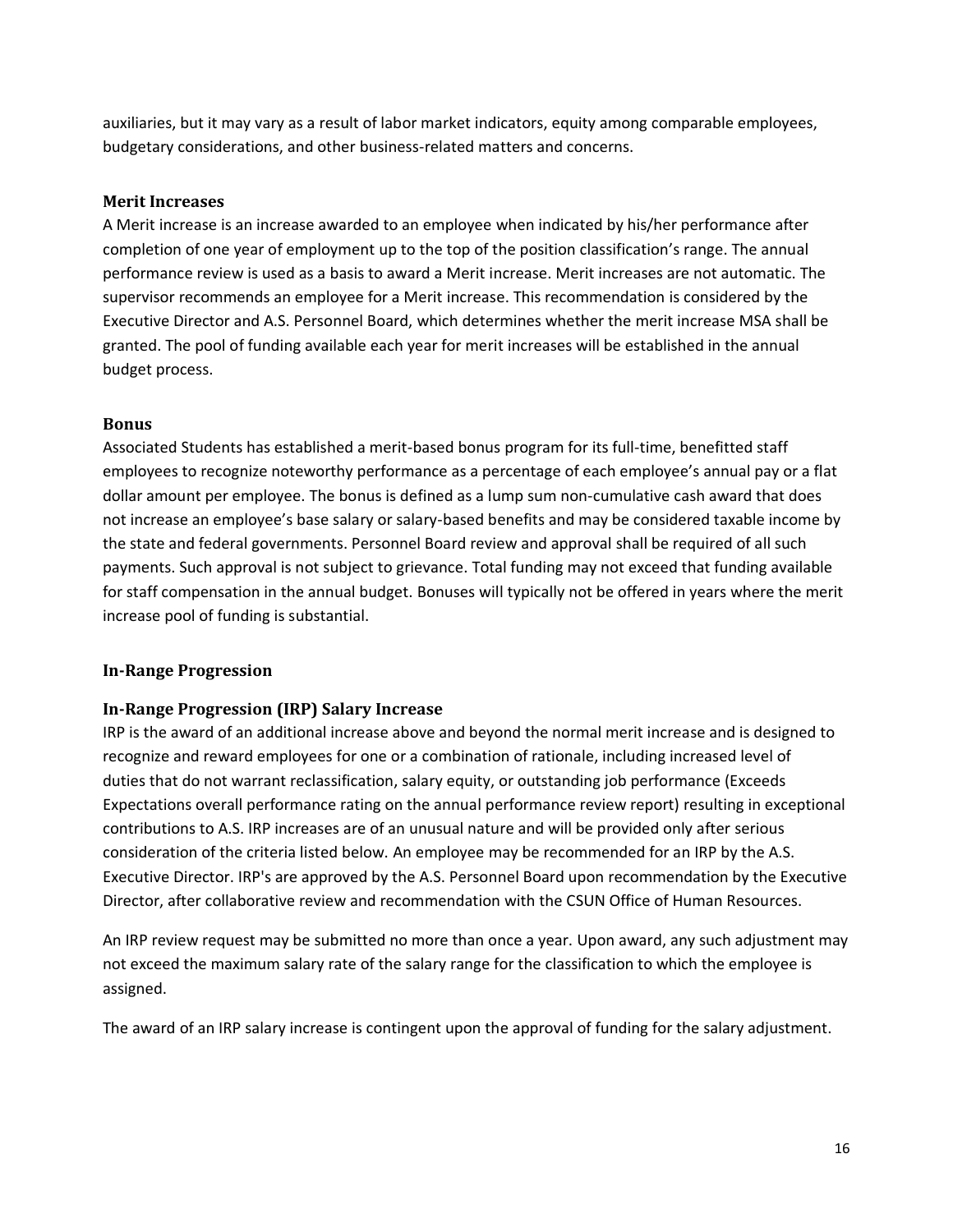#### <span id="page-17-0"></span>**Salary Increases for Managerial Employees**

Following initial appointment, salary increases for managerial employees shall be determined annually based on considerations of merit and equity and budget. Any salary increases for managerial employees shall be made following appropriate evaluation and consultation and approval by the A.S. Personnel Board, and in some instances with the additional approval of the A.S. Senate.

For the Executive Director, Associate Executive Director and Controller, compensation review and approval by the Personnel Board must occur (i) initially upon the hiring of the officer, (ii) whenever the term of employment of the officers is renewed or extended; and (iii) whenever the officer's compensation is modified, except when that modification extends to substantially all employees.

#### <span id="page-17-1"></span>**Dual Compensation by Associated Students and by the University or any other CSUN Auxiliary**

When employing persons employed by the University or by any other CSUN auxiliary organization, A.S. shall comply with the provisions of the Chancellor's Additional Employment Policy of the California State University and any additional approvals as required by the University.

#### <span id="page-17-2"></span>**PAYDAYS**

A.S. employees are paid bi-weekly. Paychecks are generally issued every other Friday. When payday falls on a holiday, every attempt will be made to have checks available on the closest working day prior to the pay day.

In cases of genuine hardship, and when all other resources have been exhausted, an employee may request a payroll advance on wages already earned. Such requests must be made in writing and approved by the A.S. Executive Director. Any employee receiving a pay advance must authorize in writing to have the advance deducted from his or her next paycheck following the advance in question.

Employees who may be on vacation or away from the job site with permission for extended time periods may request an advance of earned payroll. All such requests must be in writing and submitted to the A.S. Executive Director for review and, as appropriate, approval one week prior to the scheduled departure day.

#### <span id="page-17-3"></span>**PAYROLL DEDUCTION**

State and federal laws require A.S. to make the proper deductions on the employee's behalf. Amounts withheld vary according to how much each employee earns, marital status, and the number of exemptions. As an example, required deductions may include:

Federal Income Tax (FIT) State Income Tax (SIT) Social Security Tax (FICA) State Disability Insurance (SDI) 403B Employee Contribution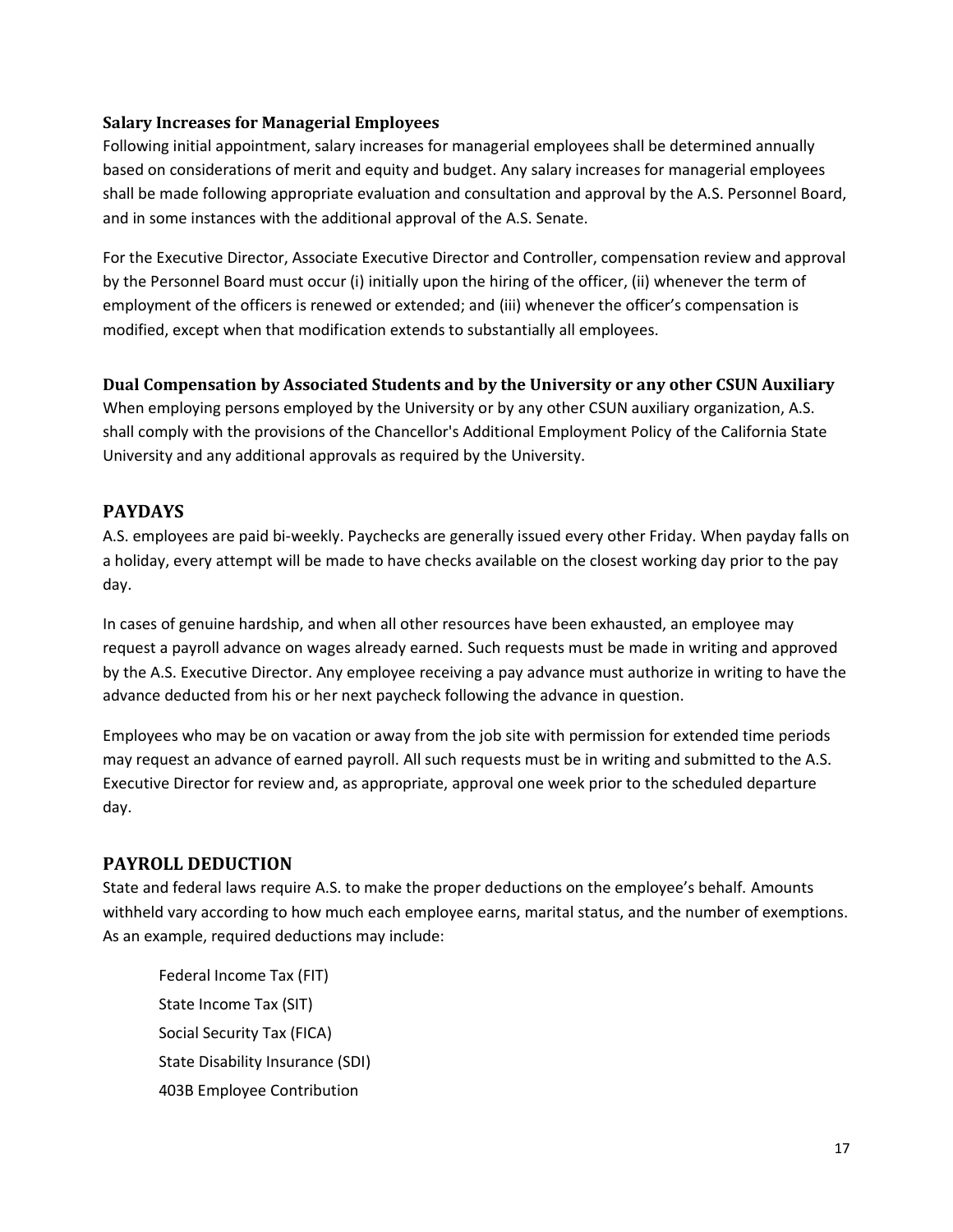#### <span id="page-18-0"></span>**PERSONNEL RECORDS**

We keep records concerning your employment, so it is important that your personnel records are accurate and up to date. When you were hired, you provided us with certain information about yourself, and it is important that this information remain current because it enables us to reach you in an emergency, to maintain your benefits properly, and to compute your payroll deductions. Please notify A.S. immediately of any change in your name, address or telephone number, marital status, number of dependents, beneficiary or dependents listed on your insurance policy, or any change in the person that you want us to notify in case of an emergency. All changes must be in writing and must indicate the effective date.

Additionally, employees have the right to review their files upon written request to the A.S. Executive Director and during normal business hours. Upon approval by the A.S. Executive Director, the employee may review his/her records in the presence of the A.S. Executive Director or the Executive Director's designated representative.

#### <span id="page-18-1"></span>**PERFORMANCE REVIEW**

All employees are eligible for periodic performance reviews, which usually take place annually to coincide with the conclusion of the academic and fiscal year. The purpose of periodic performance review is to provide an opportunity to notify employees about the status of their performance. Such reviews also provide an opportunity for discussing problems, solutions, strengths and weaknesses, and department and personal goals. Where performance problems exist, A.S. will endeavor to notify an employee about the employee's performance. Such notification gives an opportunity for the employee to improve. Compensation increases and the terms and conditions of employment, including job assignments, transfers, promotions, and demotions, are determined by and at the discretion of A.S. Performance Reviews shall be placed in the employee's personnel file upon completion.

Performance appraisers are encouraged to consult with their supervisors or the Human Resources Manager during the review process. Performance reviews will be subject to further review by the reviewer's supervisor if requested by any of the following: the employee; the reviewer; the Human Resources Manager, or the Executive Director. Management (MPP) employee reviews will always be reviewed by the reviewer's supervisor.

Introductory period employees will have performance reviews six months and twelve months after their appointment date. A merit increase may be awarded an employee upon successful completion of the introductory period. Subsequent merit increases for such employees will be coordinated with the annual performance review calendar (July–to-June). The Introductory period can be extended for those employees at the discretion of the supervisor, in consultation with the Executive Director.

Formal Reviews may be given at times other than annually. Informal discussions regarding an employee's performance are encouraged and may take place at the request of either the employee or supervisor.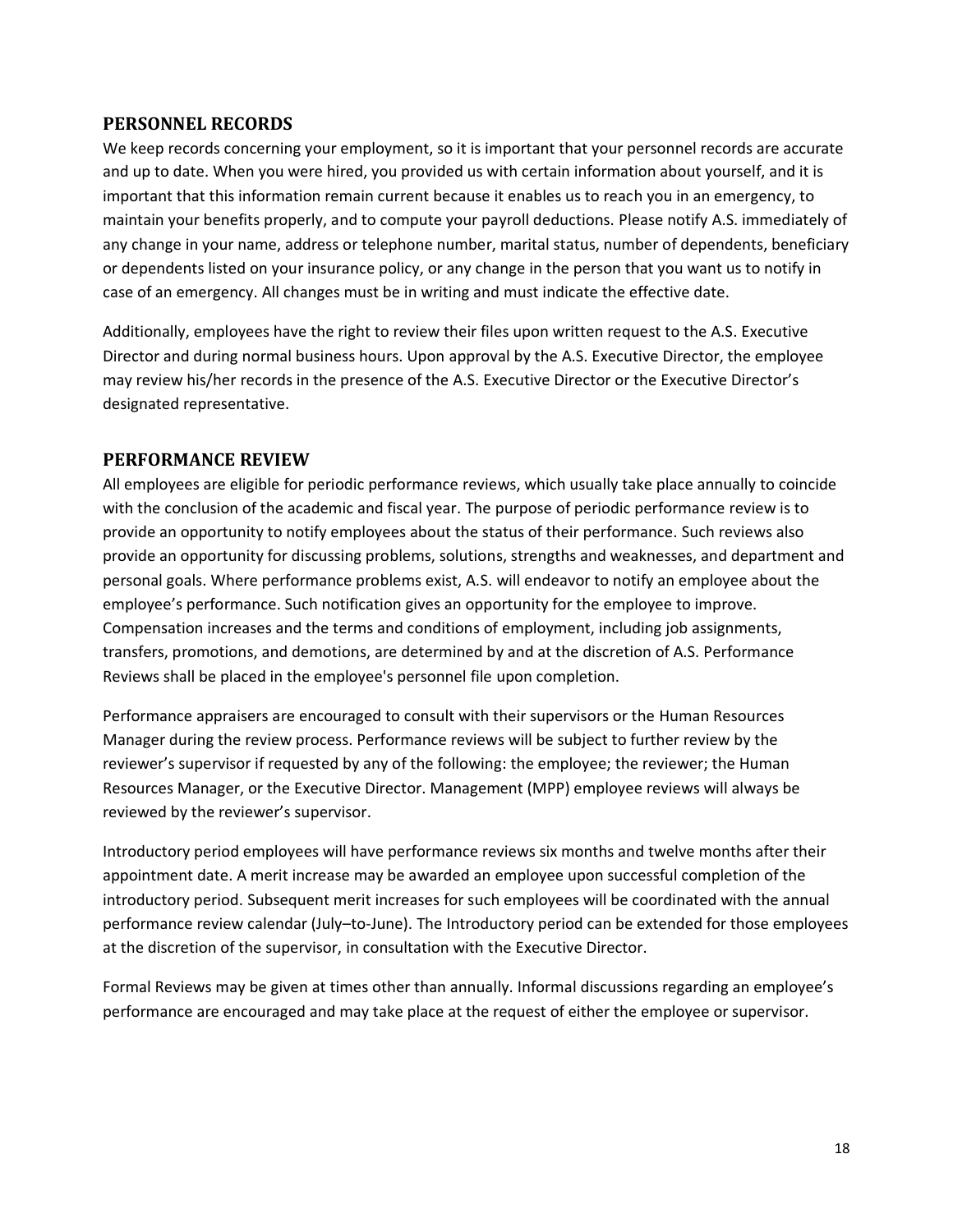## <span id="page-19-0"></span>**EMPLOYEE COUNSELING**

All A.S. employees are subject to standards of conduct and satisfactory performance of their assigned duties and responsibilities in conformance with the purposes of Associated Students. Supervisory employees may counsel employees, as appropriate, concerning their conduct and job performance. Supervisory employees may elect to confirm counseling sessions with employees in writing in the performance review documentation containing suggested corrective action necessary on the part of the employee. As appropriate, the review may include a notice to the employee that an adverse action may be taken against the employee should the conduct or job performance not be corrected. Any employee who shall receive such a memorandum of counseling may respond to the memorandum of counseling in writing. **Adverse action may include re-assignment, suspension or other action including termination. The adverse action will be executed by the Executive Director, in consultation with a voting member of the Personnel Board**.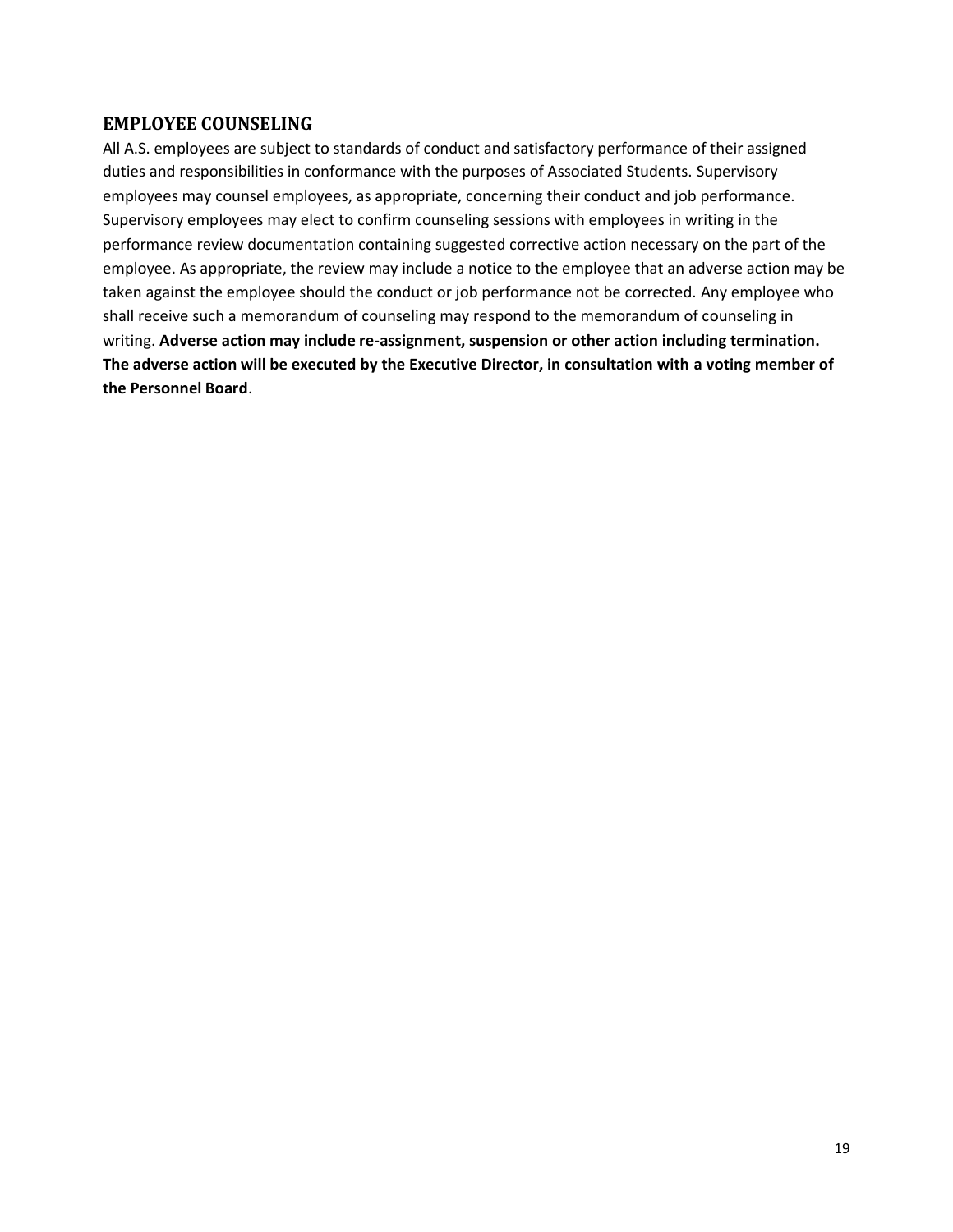# <span id="page-20-0"></span>**EMPLOYEE BENEFITS**

A.S. has established a number of employee benefit programs for its eligible employees. Although this Manual does not describe every feature for each benefit program, it provides a brief overview to acquaint employees with some of the key features.

It is important that employees remember that additional terms, conditions, and limitations regarding program eligibility and benefit entitlement often exist. Official plan documents should be consulted for further information regarding each benefit program. In the case of an actual or apparent conflict between the benefits summaries plan documents, interpretation is at the sole and absolute discretion of Associated Students. A.S. employee benefit plans, and any representative whom the A.S. chooses to assist to carry out its responsibilities under the plans, shall have full discretionary authority to interpret, construe, and administer the plans to make determinations regarding plan participation, enrollment and eligibility for benefits, to evaluate and determine the validity of benefit claims, to resolve any and all claims and disputes regarding the rights and entitlements of individuals to participate in the plans and to receive benefits and payments pursuant to the plans. The decisions of Associated Students and its representatives shall be entitled to maximum deference permitted by law.

In addition, while it is the A.S.' present intention to continue these benefits, A.S. reserves the right, whether in an individual case or more generally, to modify, curtail, reduce or eliminate any benefit, in whole or in part, either with or without notice.

Finally, neither the benefit programs nor their descriptions set forth below are intended to create any guarantees regarding employment or continued employment. As noted elsewhere in the Manual, employment relationships are for an indefinite term and subject to the mutual consent of the employee and A.S.

# <span id="page-20-1"></span>**HEALTH BENEFITS**

A.S. offers a health plan for its eligible regular benefited employees. Once employees satisfy certain eligibility requirements, they may participate in A.S. benefit program, which includes medical insurance, dental insurance, vision insurance, life insurance, FlexPay benefits and other related programs. Employees working twenty hours or more per week and who are expected to be employed by the A.S. for more than six months shall be eligible to participate in A.S. sponsored health insurance programs.

To be eligible for A.S. health benefits, regular benefited employees must have been an employee with A.S. for a period of at least one month. During periods of layoff and unpaid leaves of absence, employees are responsible for maintaining their benefits by paying their portion of any fees or premiums for A.S. benefits.

A.S. provides a comprehensive benefit plan for its employees and their eligible dependents. Please see the Human Resources Manager for program benefit details. Eligible employees should check with the Human Resources Manager for open enrollment dates.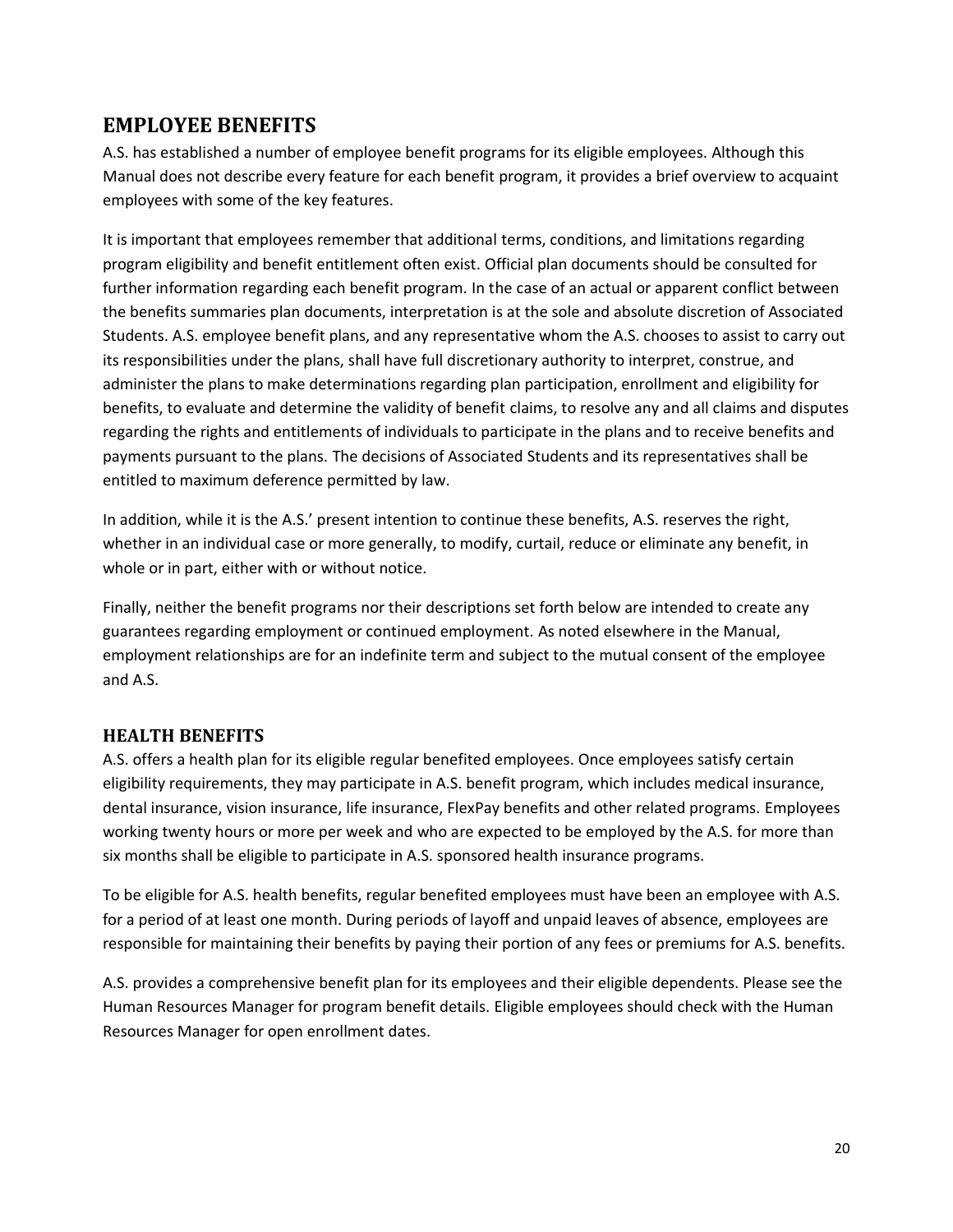# <span id="page-21-0"></span>**FLEX PAY BENEFIT**

FlexPay is an optional benefit plan that allows you to waive A.S. medical and dental insurance coverage in exchange for cash, provided you have other non-A.S. coverage. If you waive A.S. medical insurance coverage, you will receive additional cash in your paycheck each month, although keep in mind that FlexPay payment is treated as taxable income and will be subject to the same payroll taxes. On the other hand, FlexPay will not be considered as part of your compensation when calculating the amount of any retirement benefits. Please check with A.S. Human Resources Manager for current dollar amounts and required forms.

It is important that before you choose FlexPay Benefits, you should make certain that your medical insurance needs are met, because you will be required to certify on the FlexPay Enrollment form that you have alternative non-A.S. medical coverage. Eligible employees should check with the Human Resources Manager for additional terms and conditions of the FlexPay Benefit Plan.

# <span id="page-21-1"></span>**HOLIDAYS**

The president of the University establishes the academic workdays and holidays for the University, and A.S. normally observes the same holidays. If a designated holiday falls on a Sunday, the following day (Monday) is normally declared as the holiday. If a designated holiday falls on a Saturday, the preceding Friday is normally declared the holiday. When a designated holiday falls on a weekday and classes are still being held, all staff members will be expected to work as usual and a substitute day will be designated. These rescheduled holidays will be posted at the beginning of each calendar year.

To be eligible for holiday benefits, an employee must be a benefited employee who was in active employment status the last scheduled workday before and the first scheduled workday after the observance of the holiday, unless the A.S. Executive Director grants an exception before the holiday occurs.

Non-exempt employees who work on an A.S. recognized holiday shall be paid time-and-a-half for hours actually worked on the holiday. Employees receive credit toward overtime only for hours actually worked on holidays.

Holidays\* that are recognized by A.S. are:

- Labor Day
- Thanksgiving Day
- Admission Day\*\*
- Christmas Day
- Columbus Day\*\*
- Veteran's Day
- Lincoln's Birthday\*\*
- Washington's Birthday\*\*
- New Year's Day
- Martin Luther King, Jr. Birthday
- Cesar Chavez Day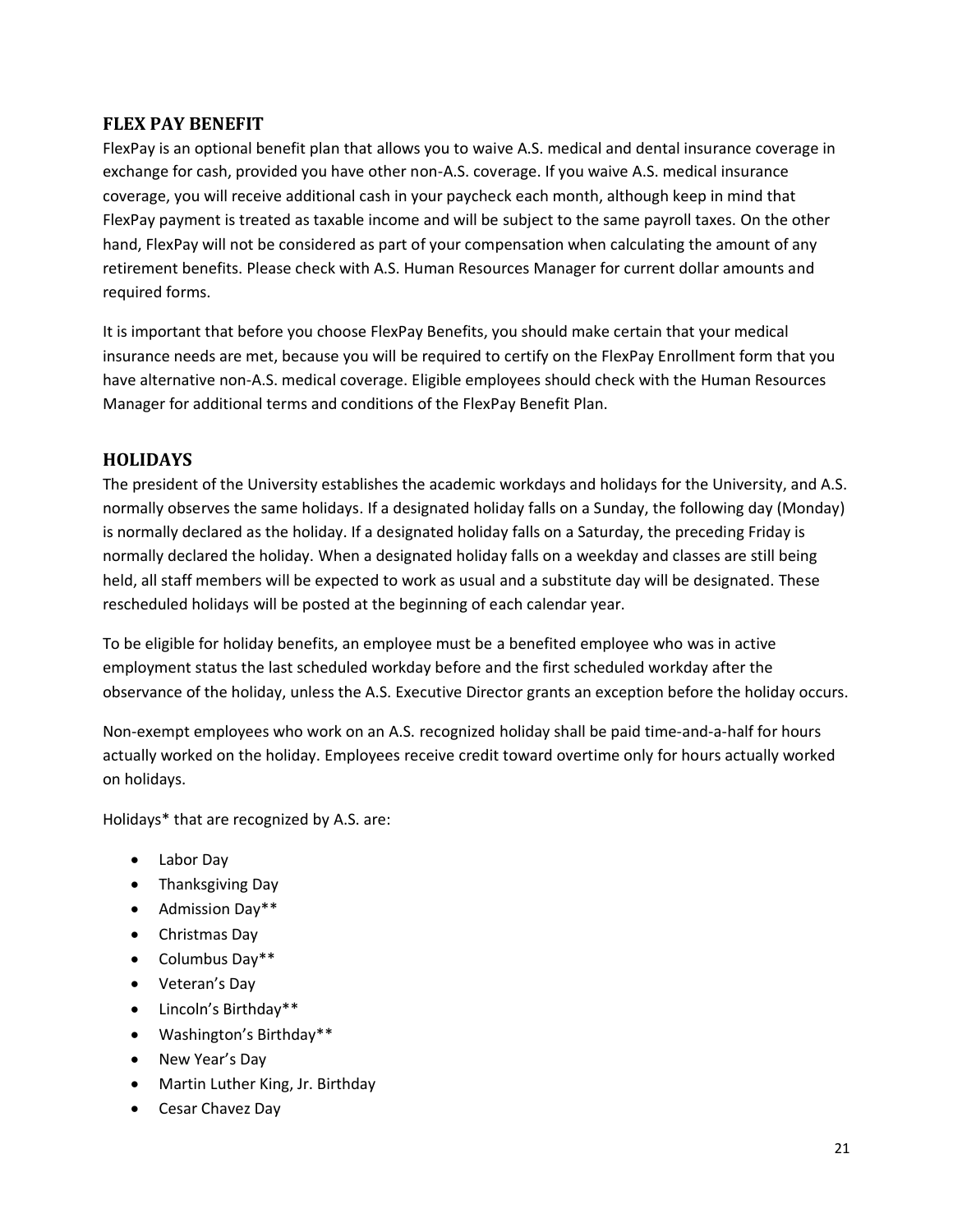- Memorial Day
- Independence Day

\*This holiday list may change without prior notice.

\*\*These four holidays historically are not observed on their actual date. Instead, they are used to cover four days during the week between Christmas and New Year's Day when the University is closed.

Additional holidays as appointed by the Governor of the State of California may be granted by the A.S. Executive Director.

If a holiday falls during an employee's approved vacation period, the employee will be paid for the holiday and will not be charged with a vacation day for the day the holiday is observed. Employees on an unpaid leave of absence for any reason are ineligible for holiday benefits for holidays that are observed during the period they are on a leave of absence.

# <span id="page-22-0"></span>**PERSONAL HOLIDAY BENEFIT**

Subject to the terms of this policy, eligible regular benefited employees will be entitled to a "personal holiday benefit" during each calendar year (January 1 – December 31) of employment with the organization. The personal holiday is considered earned in a calendar year after the employee has completed eight hours of work in that year.

An employee may schedule the day off and receive a regular day's pay for the day, provided the employee has obtained the prior written approval of the employee's immediate supervisor. All accrued but unused personal holiday benefits are paid at the time of separation of employment.

# <span id="page-22-1"></span>**VACATION**

A.S. has an established vacation plan for its employees. The vacation plan is designed to provide eligible employees a period of rest and relaxation away from work without loss of pay or benefits.

Requests for vacation should be made at least one (1) month prior to the date the vacation is to start. If a scheduling conflict develops, preference will be given to the employee who requested the schedule first or by length of service. To request vacation, a request must be completed in writing, signed by you, approved by your supervisor/manager and/or director, and the appropriate copy forwarded to Payroll. A.S. retains the right not to approve vacation at any time and at specified times of the year that absence of the employee would adversely affect normal business operations.

Accrued vacation cannot be used until completion of the first month of service. Employees are not allowed to use more vacation than they have accrued and they may use it only in increments of thirty minutes.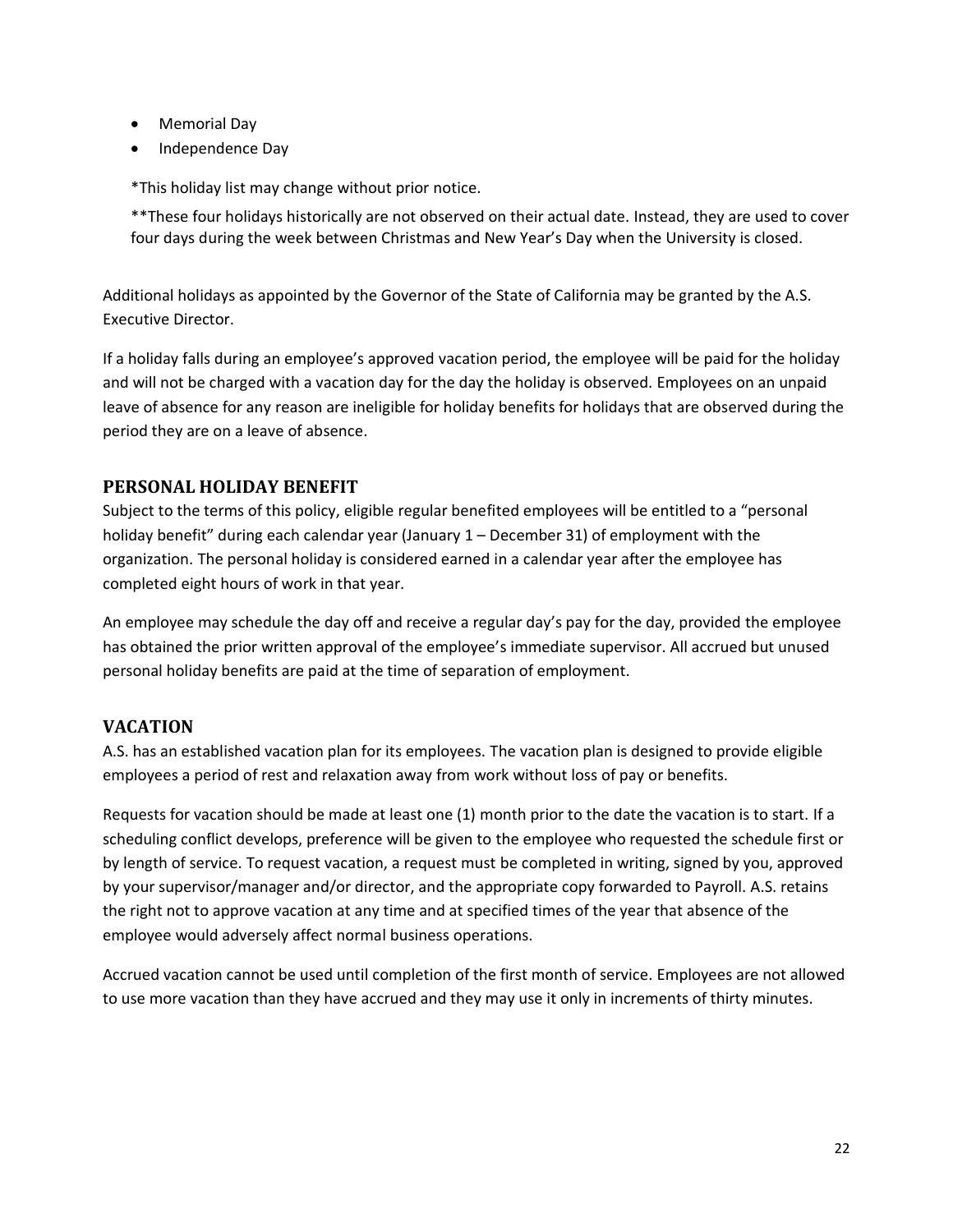The amount of vacation benefits will be determined based on the benefit schedule described below:

#### **Vacation Table**

| Years of Service | <b>Total Days Accrued Per Year</b> |
|------------------|------------------------------------|
| $0 - 3$          | 10                                 |
| $4-6$            | 15                                 |
| $7 - 25$         | 20                                 |
| $26+$            | 25                                 |
|                  |                                    |

Employees who work less than 40 hours per week will accrue vacation on a pro-rated basis. Management employees will accrue vacation at the rate of two (2) days per month regardless of years of service.

Accrued vacation cannot be used until completion of the first month of service. Employees are not allowed to use more vacation than they have accrued. Vacation time accrues daily and is posted at the end of each pay period. Employees do not earn vacation pay while they are on an unpaid leave of absence.

The maximum vacation hours that an employee may accrue is shown in the chart below. Once an employee has accrued the maximum amount of vacation pay, the employee will cease accruing. Employees will resume accruing vacation pay again once they have used some of their accrued vacation pay. All accrued but unused vacation benefits are paid at the time of separation of employment.

Employees may accrue vacation credits without limit until the following maximums have been attained:

| <b>Length of Service</b>      | Non-Management | <b>Management</b> |
|-------------------------------|----------------|-------------------|
| 10 years or less of service   | $320 - hours$  | $320 - hours$     |
| More than 10 years of service | $440 - hours$  | 440 – hours       |

# <span id="page-23-0"></span>**SICK LEAVE**

A.S. recognizes that employees need time off for illnesses, medical appointments, and to care for immediate family members with illnesses. The intent of this policy is to be able to provide eligible employees sick pay to meet those employee needs. Employees may use their accrued but unused sick pay for absences from work due to illnesses, and for medical appointments. Employees may also use sick pay for absences to care for the employee's spouse, registered domestic partner, parent, or children.

Employees of A.S. are responsible for contacting their employer when calling in sick for a day. The employee shall notify their immediate supervisor as soon as possible or within an hour prior to the scheduled reported time. All staff employees are eligible for sick leave following the completion of one month of continuous service.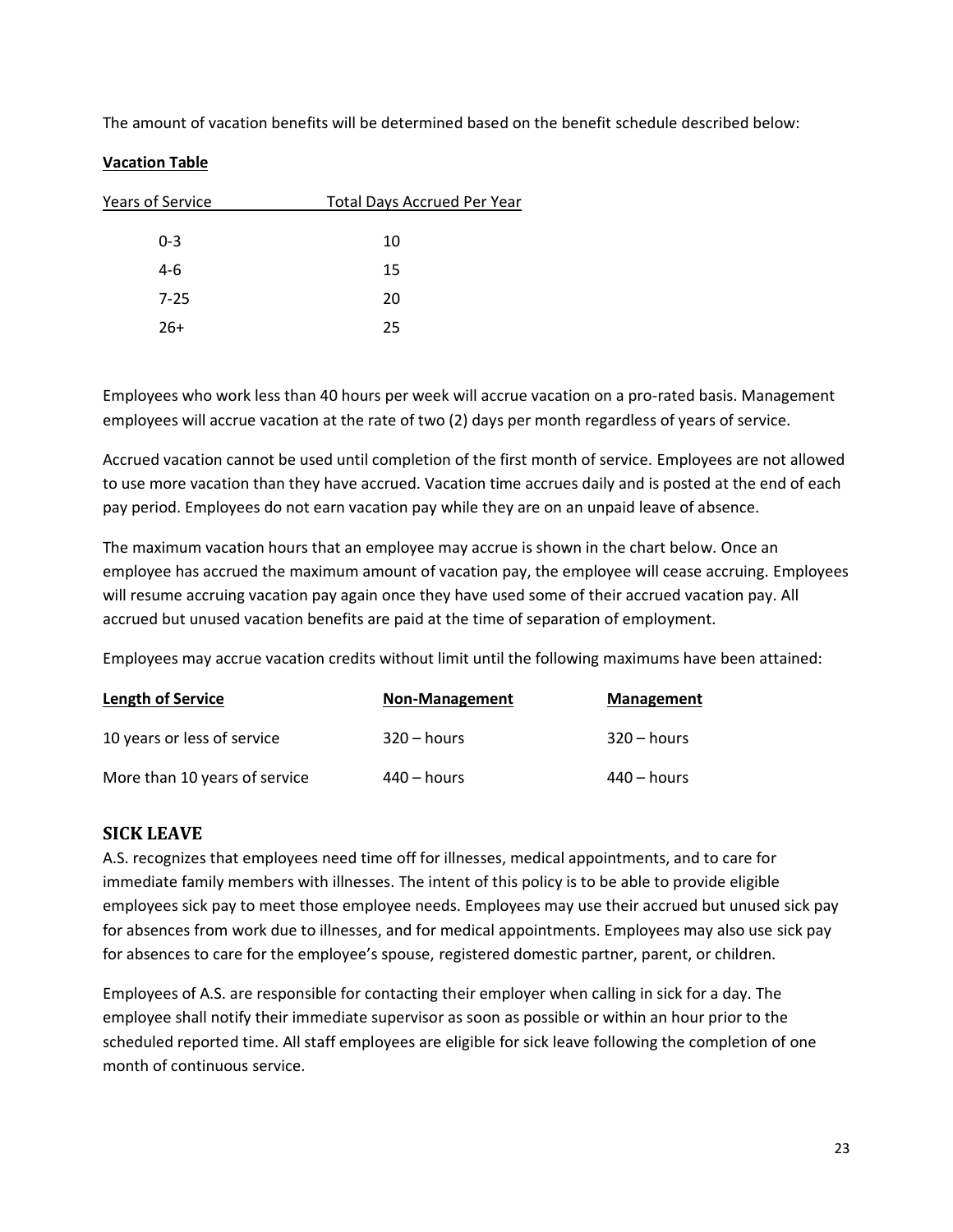Employees who are scheduled to work 40 hours per week accrue eight (8) hours of sick pay benefits per calendar month, regardless of the number of hours they work during the month. Employees who are scheduled to work less than 40 hours per week shall receive sick pay credit on a pro-rated basis. Sick pay accrues daily and is posted at the end of each pay period. Sick pay continues to accrue during any "paid" leave of absence. Sick pay shall not be used prior to the time it is actually accrued, and non-exempt employees' sick leave must be used in increments of thirty minutes or more. Exempt employees' sick leave must be used in increments of four hours or more.

Employees should request sick leave 72 hours in advance for scheduled medical, dental appointments, meetings, etc. so that adequate staffing is ensured. Employees who are absent for longer than three days also are ineligible to return to work until they provide a doctor's release and statement of fitness to return to work. Additionally, three days of absence from the workplace without notification will be deemed job abandonment and may result in your immediate dismissal. If you are (the employee is) unable to communicate and relay a message, then a designated family member can relay your message the day of illness.

Accumulated sick leave may be carried over from one calendar year to the next. There is no limit for accumulated sick leave. Employees are required to use their accrued sick pay during any medical leave of absence. Although A.S. allows you to accumulate sick pay while you are employed, when you leave, no unused sick pay will be paid to you.

# <span id="page-24-0"></span>**CATASTROPHIC LEAVE DONATION PROGRAM**

To assist A.S. employees who experience a catastrophic illness and deplete their leave, A.S. has a Catastrophic Leave Donation Program. A.S. employees who accrue sick leave may voluntarily donate sick pay hours to another A.S. employee who is eligible to accrue sick pay and has exhausted all sick pay accruals due to a catastrophic illness or injury. A catastrophic illness is an illness or injury that totally incapacitates that individual from returning to work that is verified by medical certificate with dates of estimated incapacitation.

An employee who wishes to participate in the leave donation program may request solicitation of sick pay hours by completing a written request. If an employee is incapacitated the request may be submitted by a designated family member. Human Resources may then solicit sick pay or publish the request. Employees who wish to donate in increments of whole hours will be required to complete a Leave Donation Form and submit it to Human Resources. The number of hours a donating employee may donate is determined in part by how many hours the donating employee has accrued. Details on your ability to donate may be secured through the Human Resources Manager.

The donated hours will be transferred to the requesting employee at the end of the pay period. Forms may be obtained from Human Resources. Any unused sick hours are returned to the donor in proportion to their donation. For complete procedures please contact the A.S. Human Resources Manager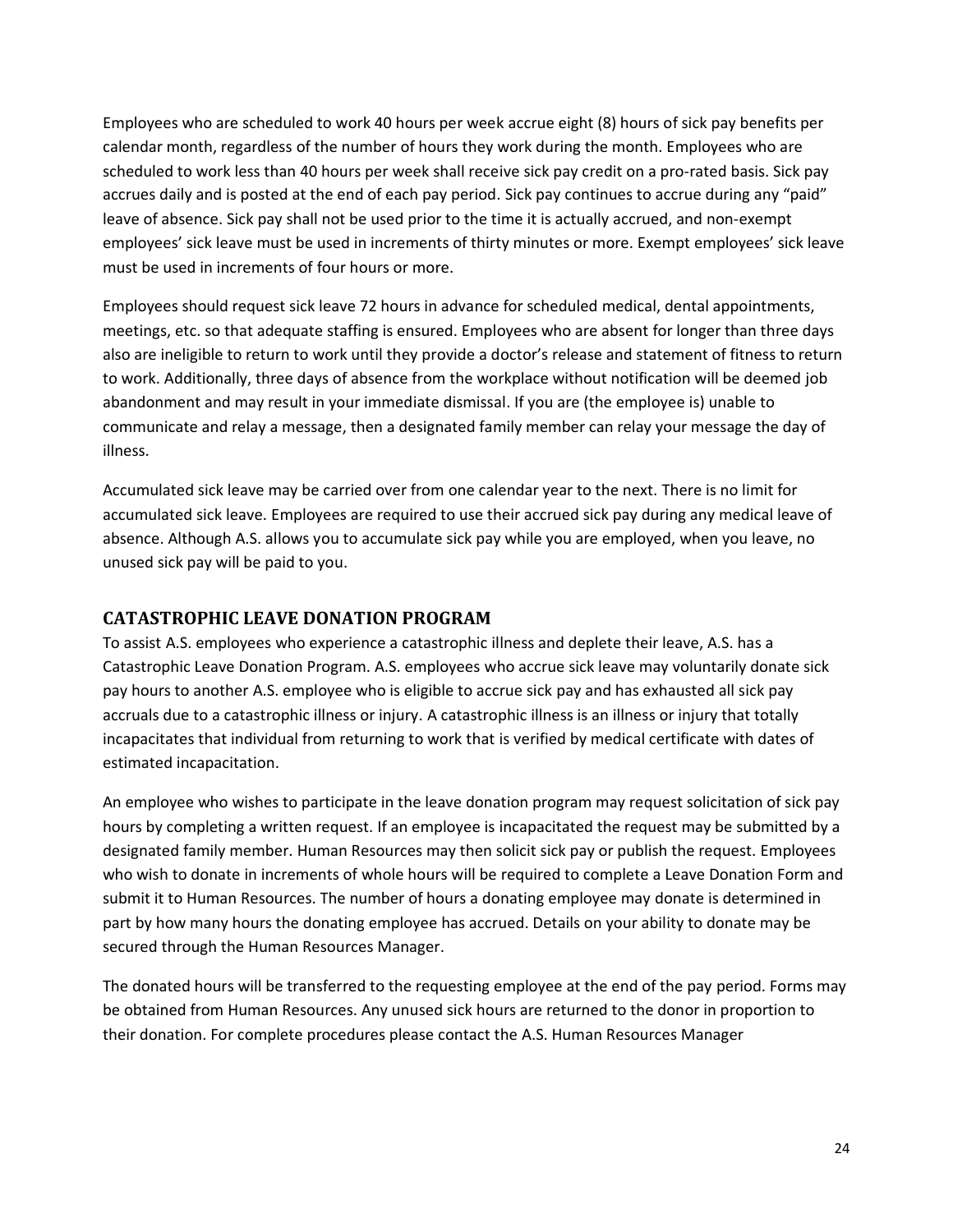#### <span id="page-25-0"></span>**BEREAVEMENT LEAVE**

In the event of death in the immediate family of a regular benefited employee, the employee will be allowed up to three paid consecutive working days off to attend the funeral by submitting a request for leave. For purposes of this policy, an employee's immediate family includes a current spouse, current registered domestic partner, father, mother, sister, brother, child, current mother-in-law, current father-inlaw, grandparents or grandchildren or other significant relationship that is approved by A.S. Executive Director or by the Personnel Board.

A.S. requests written verification of the loss of the immediate family member, including but not limited to an obituary, the memorial or funeral program, or similar record. If an employee requires more than three days of pay while on bereavement leave, the employee may use any accrued but unused vacation pay or leave without pay. Non-benefited employees who need time off due to a death in their family may request up to five working days off without pay for bereavement leave.

#### <span id="page-25-1"></span>**WORKERS' COMPENSATION INSURANCE**

All employees are covered by A.S. Workers' Compensation Insurance. The cost of the insurance is borne by A.S. with no cost to the employee. The purpose of Workers' Compensation is to assist employees who have suffered a job-related injury or illness. If you are injured on the job or incur a work-related illness, please contact your supervisor and Human Resources Manager immediately and seek medical treatment and follow-up care as required. Reporting false claims or misrepresenting facts surrounding claims will result in disciplinary action, up to and including termination.

#### <span id="page-25-2"></span>**UNEMPLOYMENT INSURANCE**

All A.S. employees are covered by unemployment insurance which provides payment to an eligible individual who is unemployed, physically able to work, and available to accept and actively seek employment as directed. A.S. pays the entire premium for this insurance for our employees. This system operates under the direction of the State Employment Development Department of the State of California. Former employees eligible for unemployment benefits must apply directly to an Unemployment Insurance Office. Benefits are subject to change without notice by the State state's Employment Development Department.

#### <span id="page-25-3"></span>**STATE DISABILITY INSURANCE**

All of our employees are covered under a state disability insurance plan which provides benefits in the event you need to miss work due to a non-work-related accident or illness. Do not confuse this benefit with health insurance. A small percentage of your wages will be deducted each pay period for disability insurance. To apply for state disability insurance benefits, you must file a claim with the State. Benefits will begin from the first day you are hospitalized or after the seventh day of illness or accident if you are not hospitalized.

State Disability insurance provides a portion of the Employee's regular compensation. When receiving State Disability Insurance – and in the seven-day period prior to receiving it, if applicable – the employee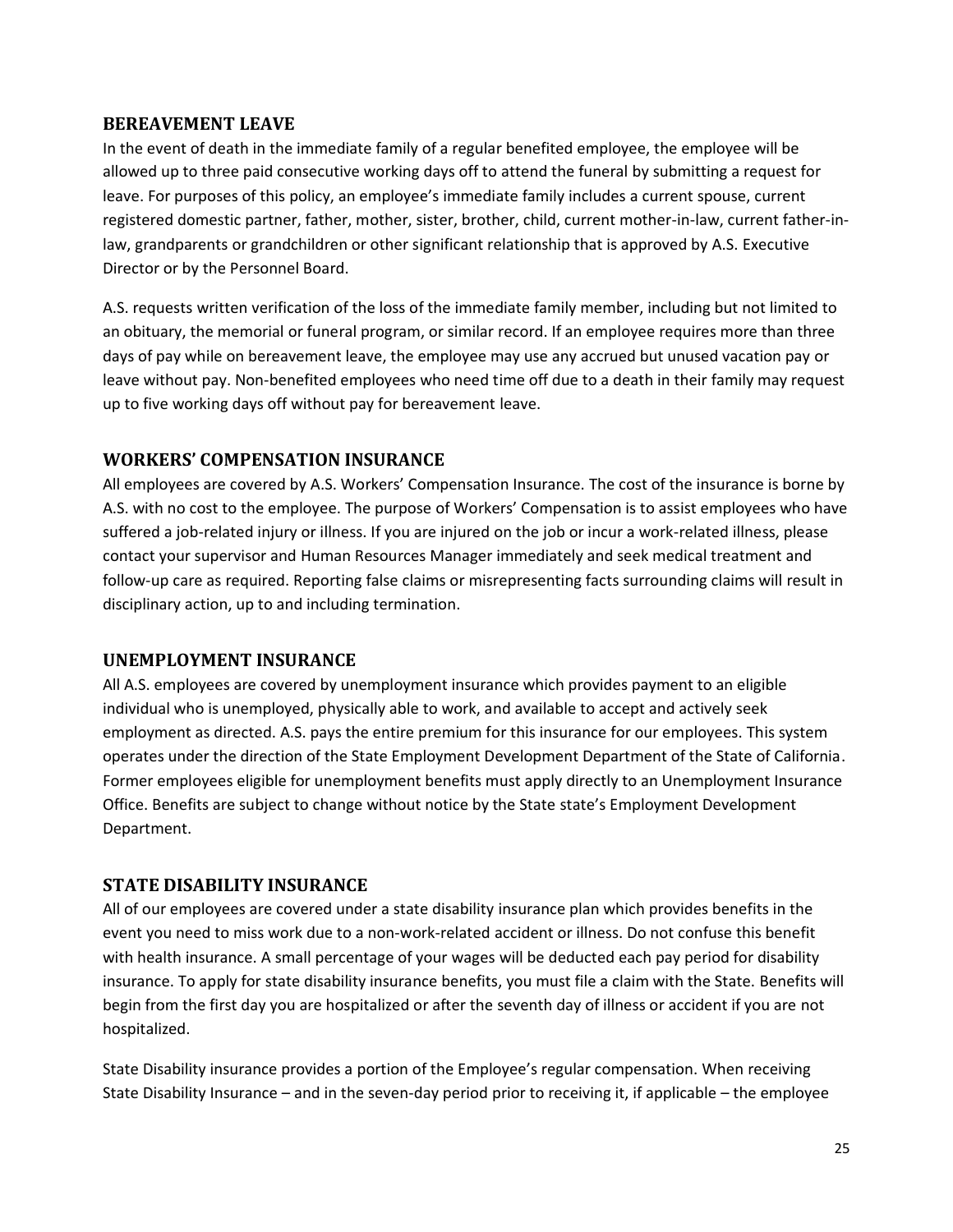may request coordination of that benefit with any accrued vacation, personal holiday or sick leave to receive additional compensation up to the level of the employee's regular compensation until the employee's accrued vacation, sick leave and/or personal holiday are exhausted.

# <span id="page-26-0"></span>**SOCIAL SECURITY**

A.S. employees are covered by Social Security benefits. Social Security costs are borne by both the employee and A.S. It is recommended that applications for Social Security benefits be filed three months prior to the date that benefits are needed. Check with the federal Social Security Office for details.

# <span id="page-26-1"></span>**CONTRIBUTIONS FOR HEALTH INSURANCE FOR RETIRED EMPLOYEES**

Employees who retire in accordance with the retirement scale listed below and are enrolled in the A.S. Health Plan may continue to be eligible for coverage under the A.S. Health Plan in retirement for medical and dental insurance. Associated Students will pay the same employer contribution for retirees as it does for active employees on the day before the employee retires. Complete details of this benefit are described in separate materials which will be provided to you at your request or when you become eligible for this benefit.

- Age 65 with 10 years of service in the retirement plan
- Age 62 with 15 years of service in the retirement plan
- Age 60 with 20 years of service in the retirement plan

In the event of the death of a retired employee, a surviving spouse (including registered domestic partner) already enrolled in the A.S. Health Plan will continue to be covered by such plan if permitted by the insurer. If not permitted, Associated Students will reimburse the surviving spouse or domestic partner the employer's normal contribution or the health coverage cost, whichever is less, with proof of other coverage and payment thereof. A retired employee or surviving spouse enrolled in the A.S. Health Plan at retirement who moves outside of the plan's service area may no longer be covered by such plan. Contact the Human Resources Manager for further information regarding limits on coverage of employee and dependents.

An employee not enrolled in the A.S. Health Plan at the time of retirement will not be able to enroll or receive the employer's contribution at any time during retirement.

# <span id="page-26-2"></span>**RETIREMENT PLAN**

All employees on a half-time (20 hours per week) or more basis may be eligible for participation in the A.S. retirement plan after completion of six months' continuous service, after working 1,000 or more hours during the year (July 1 through June 30), and only if they are at least twenty-one (21) years of age. Contributions are made annually by A.S. Employees desiring to increase benefits may make voluntary contributions through payroll deductions. Complete details of this benefit are described in separate materials which will be provided to you at your request or when you become eligible for this benefit.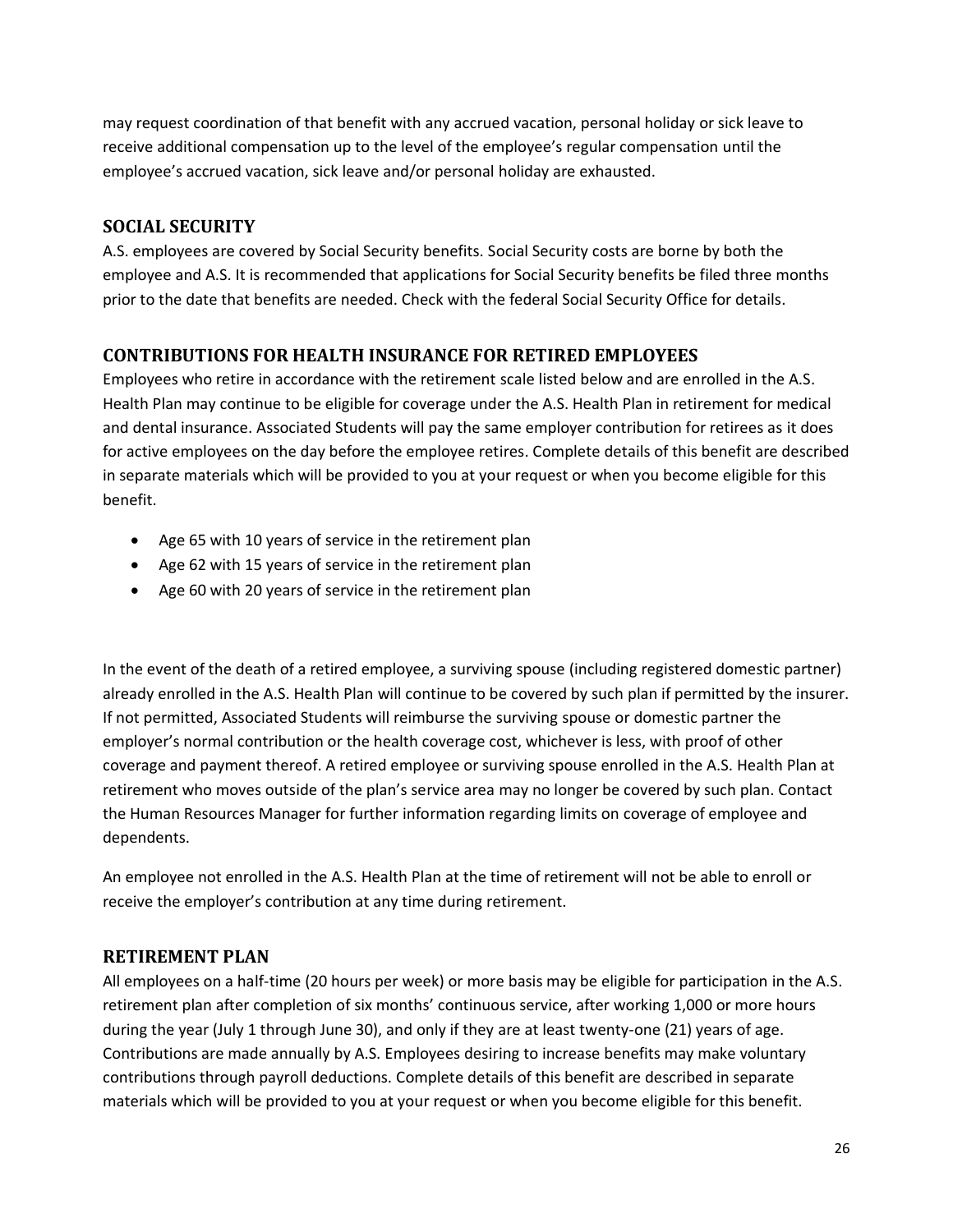#### <span id="page-27-0"></span>**WORK-RELATED SEMINARS**

A.S. employees are encouraged to participate in work-related conferences, workshops, and seminars. Requests for time off and/or reimbursement must be made through the immediate supervisor and approved by the A.S. Executive Director prior to participation.

# <span id="page-27-1"></span>**HEALTH AND WELLNESS**

In the interest of promoting a healthy work force, the Associated Students also offers a subsidy to staff members interested in purchasing a staff membership in the Student Recreation Center. Contact the Human Resources Manager for further information.

# <span id="page-27-2"></span>**TRAINING AND STAFF DEVELOPMENT**

It is the policy of A.S. to encourage continued growth and personal development among its employees and their dependents, and the resources of California State University itself should be made available where appropriate. Regular benefited employees are eligible to participate in an A.S. Educational Fees Program.

Fee support is limited to the financial equivalent of not more than six (6) regular enrollment units on a semester basis (twice a year). The course(s) to be taken must be approved by the Executive Director, or in the case of the Executive Director, by the Personnel Board and requested by the immediate supervisor. Classes may be directly related to the employee's position or related to an approved Career Development Plan. In addition, employees may wish to take courses for self-enrichment and may do so on their own time and will be able to participate in the A.S. Educational Fees Program.

A Career Development Plan is to be filled out and submitted to the A.S. Executive Director indicating the course(s) to be taken in connection with the Career Development Plan, and with the approval of the action by the employee's immediate supervisor. Final approval of the Plan and amendments to it will be considered and approved by the Executive Director, or in the case of the Executive Director, by the Personnel Board.

A Course Approval Form is to be filed for approval by the supervisor and the A.S. Executive Director in each instance indicating the class courses to be taken, from within the previously approved Plan. Payment or reimbursement for the courses is reviewed, executed and approved by the Human Resources Manager.

If classes are taken at another educational institution, the maximum reimbursement will not exceed CSUN's normal fees for the same course, as assessed by the CSU Board of Trustees and any other required student fees, i.e., Associated Students, University Student Union, or activities fees, etc. No books, late fee, credit card, or parking fees will be reimbursed, regardless of where the classes are taken. If the person using this program also receives financial aid, the AS benefit may be used only for costs of enrollment not met by the financial aid award.

Work time, up to a maximum of three (3) hours per week, may be requested if the class is not available during non-work hours. If the class is offered only during an employee's scheduled lunch break, that time is not compensated by additional time off. If the employee's schedule can be arranged without undue hardship on the area's operations, the employee's lunch break may be rescheduled.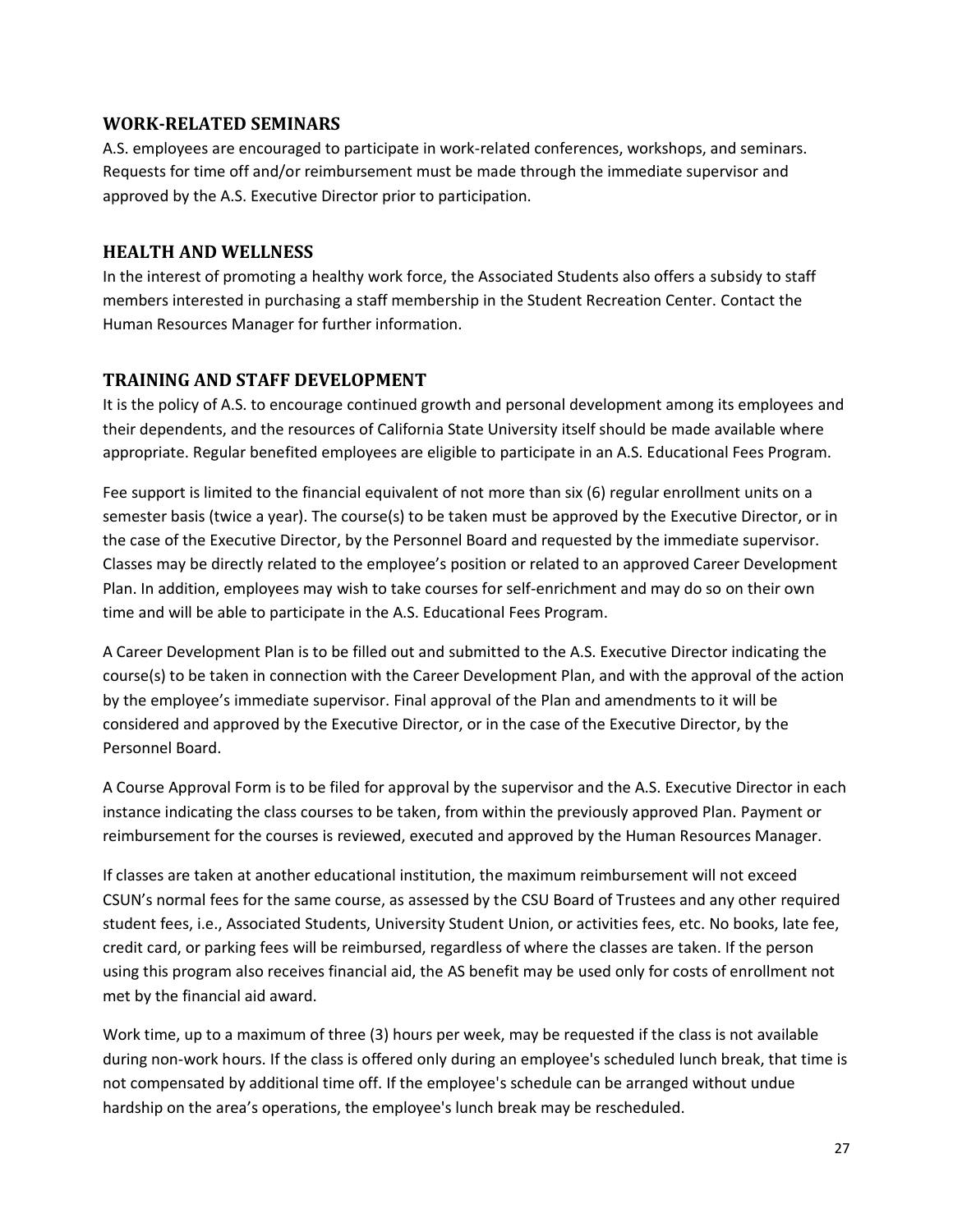In a given academic semester or other academic term, when an A.S. employee is eligible for this benefit but NOT utilizing it, that employee may transfer the benefit to a dependent. Here, a dependent means spouse, registered domestic partner, or dependent child, if that person wishes to take a course or courses and use this benefit in the California State University. Transfer of the benefit to such a dependent must be approved prior to the start of the course by the Executive Director. A dependent's Course Development Plan does not require the supervisor's approval. The form for requesting this support is available from the Human Resources Manager.

An employee or dependent who utilizes this program but fails to attend the course for which the AS has paid may be considered ineligible for this benefit in subsequent semesters.

# <span id="page-28-0"></span>**LEAVES OF ABSENCE**

A.S. permits leaves of absence for a variety of circumstances. You should notify your supervisor and/or the A.S. Executive Director in writing as soon as you become aware that you may need a leave of absence. You must not accept other employment while you are on a leave of absence. Acceptance of other employment while on leave will be treated as a voluntary resignation from employment at A.S.

In some instances, employees begin a leave of absence just as A.S. is about to address a performance problem or similar issues with an employee. Employees should understand that they have no greater right to a leave of absence, reinstatement upon returning from a leave of absence, or other benefits of employment than if they had continued to work during their leave. For that reason, during a leave of absence, A.S. will decide whether it will hold in abeyance, or whether it will proceed with, any counseling, performance review, or disciplinary action, including discharge, that was contemplated prior to any employee's request for leave, or that has come to the attention of the A.S. during the employee's leave. If any action is held in abeyance during the leave of absence, A.S. will proceed with the action upon the employee's return. Requesting or receiving a leave of absence in no way relieves employees of their obligation while on the job to perform their job responsibilities capably and to observe all A.S. policies, rules, and procedures.

# <span id="page-28-1"></span>**FAMILY AND MEDICAL LEAVE**

Under the federal Family and Medical Leave Act ("FMLA") and the California Family Rights Act ("CFRA"), eligible employees are entitled to take medical leave and family care leave up to a combined total of 12 weeks in any 12-month period. Further information on rights and procedures are available from the Human Resources Manager.

# <span id="page-28-2"></span>**Eligible Employees**

To qualify for a medical leave or family care leave, an employee must have worked for A.S. for at least 12 months and must have provided at least 1,250 hours of service during the 12-month period prior to beginning each leave.

Reasons for Leave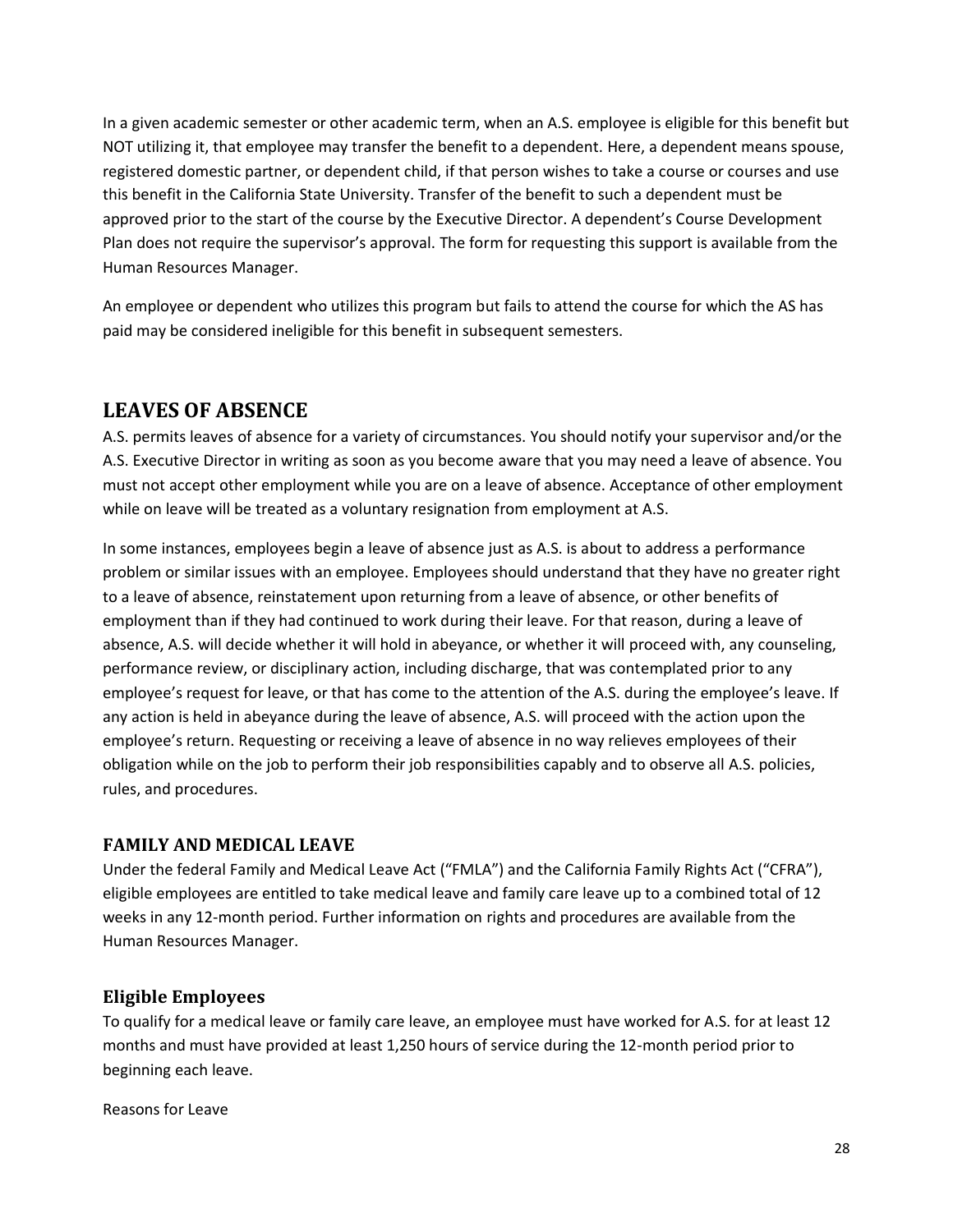Eligible employees may take medical leave or family care leave for the following reasons:

- 1) for the birth of a child or the placement of a child with the employee for adoption or foster care;
- 2) to care for a spouse, child, or parent who has a serious health condition; or
- 3) for the employee's own serious health condition if the employee is unable to perform the essential functions of his or her job.
- 4) a qualifying exigency arising out of the fact that a spouse, child, or parent is on covered active duty or called to covered active duty status with the Armed Forces.
- 5) you are a spouse; child; parent, or next of kin of a covered service member with a serious injury or illness.

A "serious health condition" means an illness, injury, impairment, or physical or mental condition that involves: (1) inpatient care in a hospital, hospice or residential health care facility; or (2) continuing treatment or continuing supervision by a health care provider that also requires an absence from work, school or other regular daily activities of more than three days.

# <span id="page-29-0"></span>**Duration of Leave**

Eligible employees are entitled to take family care and medical leave of absence up to a combined total of 12 weeks in a 12-month period. Computation of the leave period starts with the first date covered after leave begins. Leave for the birth, adoption or foster placement of a child must conclude within one calendar year of the actual birth, adoption or placement. If both parents work for A.S., the parents' combined leave for the birth or placement of a child may not exceed 12 weeks during any 12-month period.

An eligible employee may take intermittent leave or may work a reduced work schedule for a serious health condition of the employee's child, parent, spouse or of the employee when medically necessary and if certified by a health care provider. If the need for the leave or intermittent leave is foreseeable, the employee should consult with A.S. and make a reasonable effort to schedule any planned treatment in cooperation with A.S., if possible, in order to minimize disruption to the workplace.

# <span id="page-29-1"></span>**Benefits During Leave**

Group health insurance coverage will continue for eligible employees taking family care or medical leave under this policy under the same terms and conditions that applied before the leave commenced. To continue health insurance coverage, the employee must continue to make any premium contributions that he or she was required to make prior to taking leave. Premium payments are due monthly and should be made payable to A.S. and delivered to the A.S. Accounting and Finance Department. If an employee fails to pay the employee's portion within 30 days of the due date of a premium, his or her health insurance coverage may be canceled. In such cases, employees will be notified at least 15 days before coverage terminates.

Employees on family care or medical leave do not accrue length of service credit or benefits including holiday pay, while on unpaid leave. Employees will not accrue vacation and sick pay while on leave.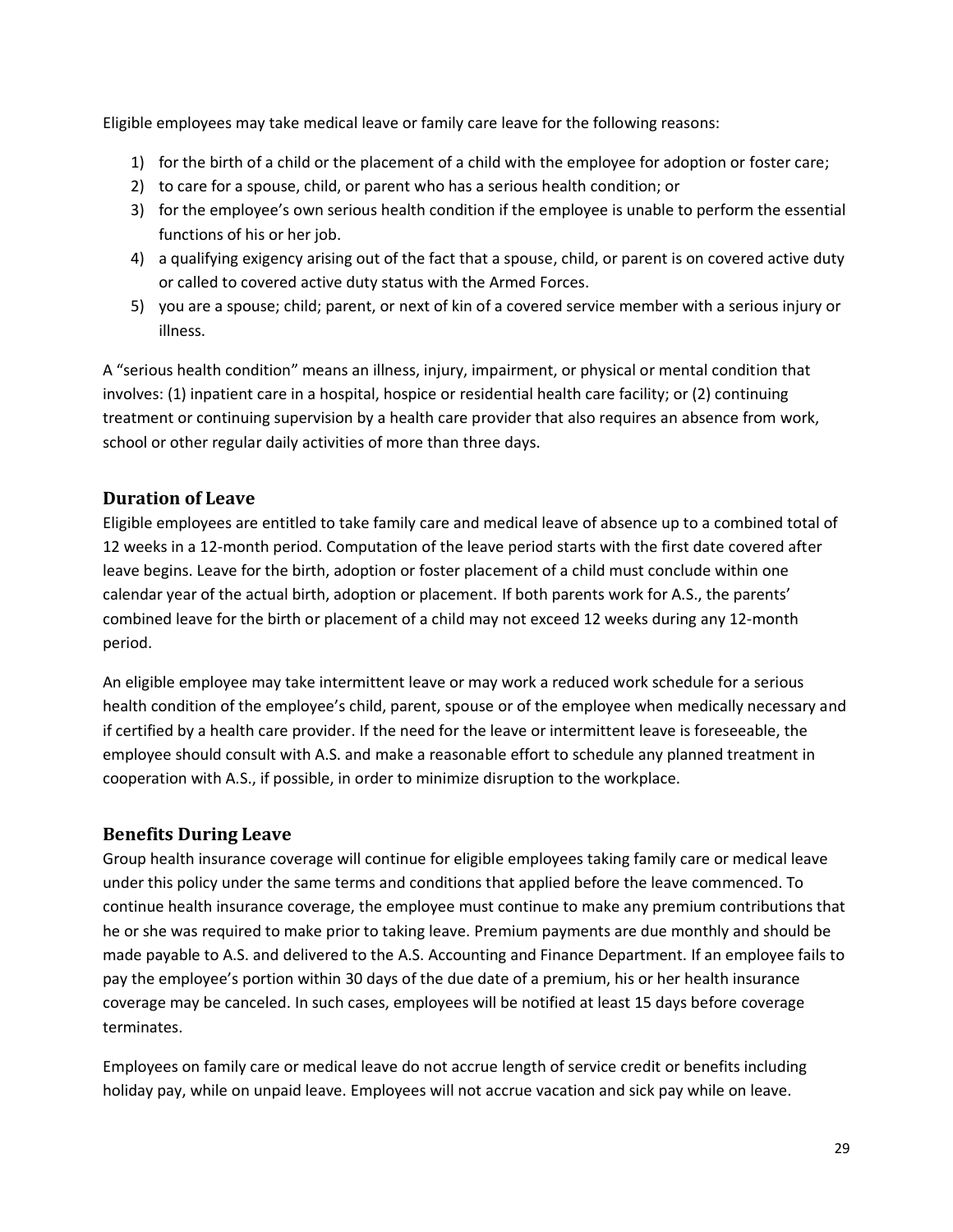Vacation and sick pay will begin accruing when the employee returns to work. An employee who takes a family or medical care leave of absence will not lose any length of service credit earned prior to the commencement of family care or medical leave.

Family care and medical leaves are unpaid. An employee who is granted a family or medical care leave of absence may utilize any accrued but unused paid time off benefits (i.e., personal holiday, vacation and sick leave) during the period of the leave. Any portion of a leave that occurs after all paid time off benefits have been exhausted will be leave without pay.

Any unpaid or paid portions of this family care and medical leave shall be added together and will not extend the 12-week total leave period limitation allowed under the family leave and medical leave policy.

# <span id="page-30-0"></span>**Coordination of Benefits**

See "State Disability Insurance" in the Benefits Section for further information about coordinating benefits during Leave.

# <span id="page-30-1"></span>**Notice Requirements**

Employees who need to take family care or medical leave should contact the Human Resources Manager as soon as they learn of the need for leave, even when they do not know the precise dates that leave will begin. If leave is foreseeable, at least 30 days' notice is required. For events that are not foreseeable 30 days in advance, but are not emergencies, the employee must give notice within two working days of learning of the need for the leave. If A.S. determines that the notice was inadequate and that the employee knew of the need for leave in advance of the request, it may require the employee to delay the leave. If circumstances of the leave change and the employee is able to return to work earlier than indicated, the employee is required to notify Human Resources at least two working days prior to the date the employee intends to return to work. Similarly, if employees learn they will be unable to return to work on the date previously indicated, the employee is responsible for applying for an extension and furnishing a medical recertification for an extension, prior to the date that the leave expires.

# <span id="page-30-2"></span>**Medical Certification**

An employee taking leave for the serious health condition of a family member or for the employee's own serious health must provide A.S. with medical certification from a health care provider on an A.S. form, within five (5) business days of A.S. request. Failure to provide a satisfactory medical certification may result in the denial of leave.

In cases of a leave for the serious condition of an employee, A.S. may require the medical opinion of a second health care provider at its own expense, chosen by it to substantiate a medical certification. If the second opinion is different from the first, A.S. may require the opinion of a third health care provider (also at its own expense) jointly approved by both A.S. and the employee. The opinion of the third health care provider will be binding on both A.S. and the employee.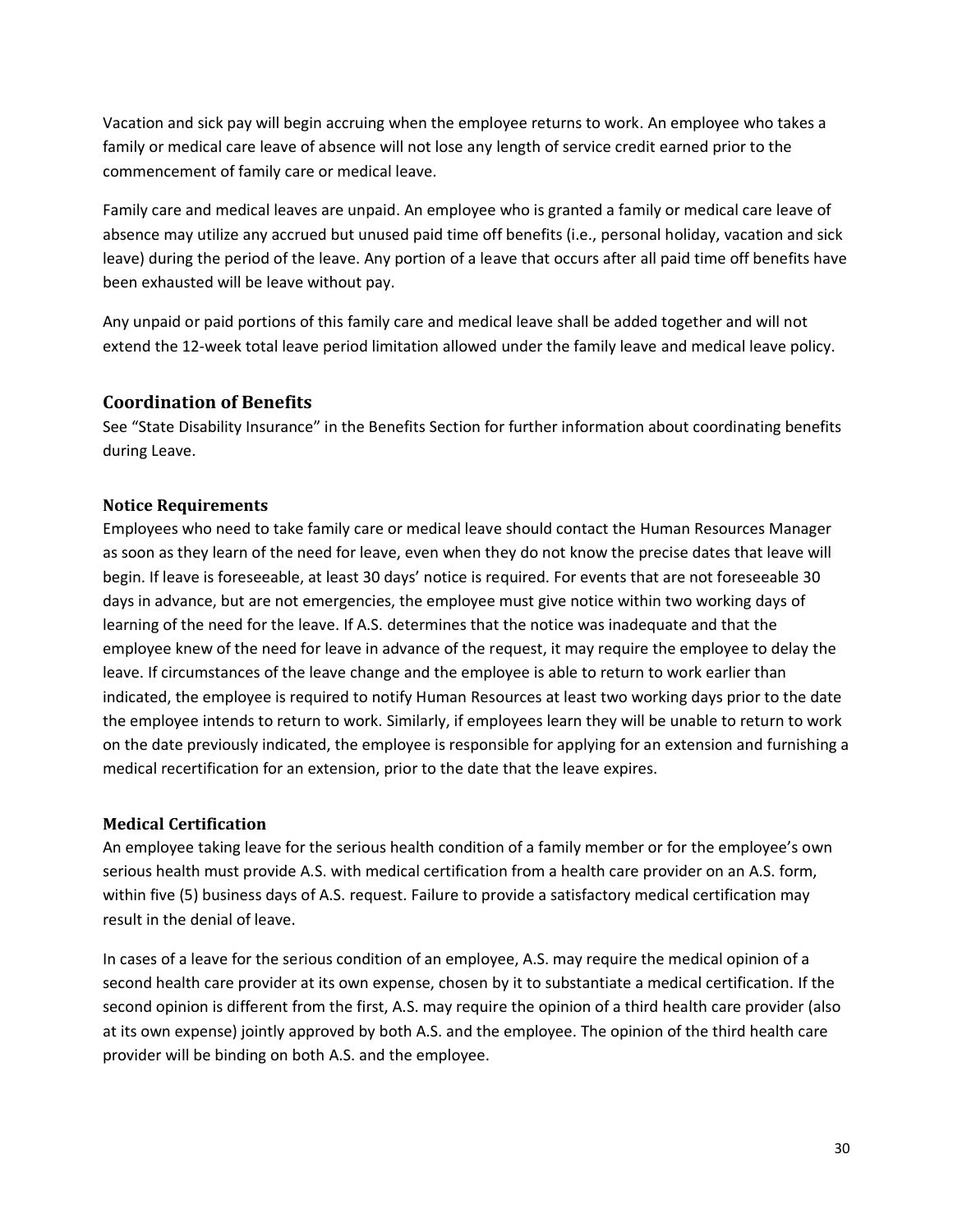If an employee requests an extension of leave beyond the time estimated by the health care provider, A.S. will require recertification of the employee's or the family member's serious health condition. A.S. also requires employees taking leave for their own serious health condition to present a fitness-for-duty certification before return to work. Generally, in no event will a leave be extended beyond the maximum 12-week period. Such an extension must be approved by the Personnel Board.

#### <span id="page-31-0"></span>**Outside Employment**

You may not be employed with any employer, other than A.S., during your leave of absence. Outside employment during your leave will result in immediate termination.

#### <span id="page-31-1"></span>**Reinstatement**

When an employee is able to return to work, he or she should give A.S. at least two (2) weeks' notice. This is important so that the employee's return to work is properly scheduled.

Under most circumstances, A.S. will reinstate employees to their former or equivalent position if they return from leave within 12 weeks. Exceptions, however, may occur as permitted by law. For example, A.S. cannot guarantee reinstatement if the employee is a salaried employee and among the highest paid ten percent of all employees within a 75 mile radius and reinstatement would cause substantial and grievous economic injury, or if the employee would have been subject to lay off or job elimination had the employee not taken leave. Employees should also understand that they have no greater right to reinstatement or to other benefits of employment than if they had continued to work during their leave.

Employees who do not return to work immediately upon the expiration of an approved leave of absence or within the maximum period allowed for the family and medical leave will be considered to have voluntarily terminated from A.S.

#### <span id="page-31-2"></span>**PREGNANCY LEAVE**

All employees are eligible to take an unpaid leave of absence for their own disability caused by pregnancy, childbirth or related medical conditions.

#### <span id="page-31-3"></span>**Duration of Leave**

Pregnancy-related disability leave may be taken for the duration of the disability up to four months for each pregnancy. At the end of the employee's period of pregnancy disability (not to exceed four months), employees who are also eligible for a family care and medical leave, as described above, may take a leave up to 12-weeks for reasons of the birth of the child. The maximum possible combined leave for both family care and medical leave and pregnancy disability leave for the reason of the birth of the child is four months and 12 weeks. This assumes that the employee is disabled by childbirth or related medical conditions for four months and then requests, and is eligible, for a 12-week family leave for the reason of the birth of the child. Pregnancy-related disability leave is counted towards an employee's FMLA entitlement.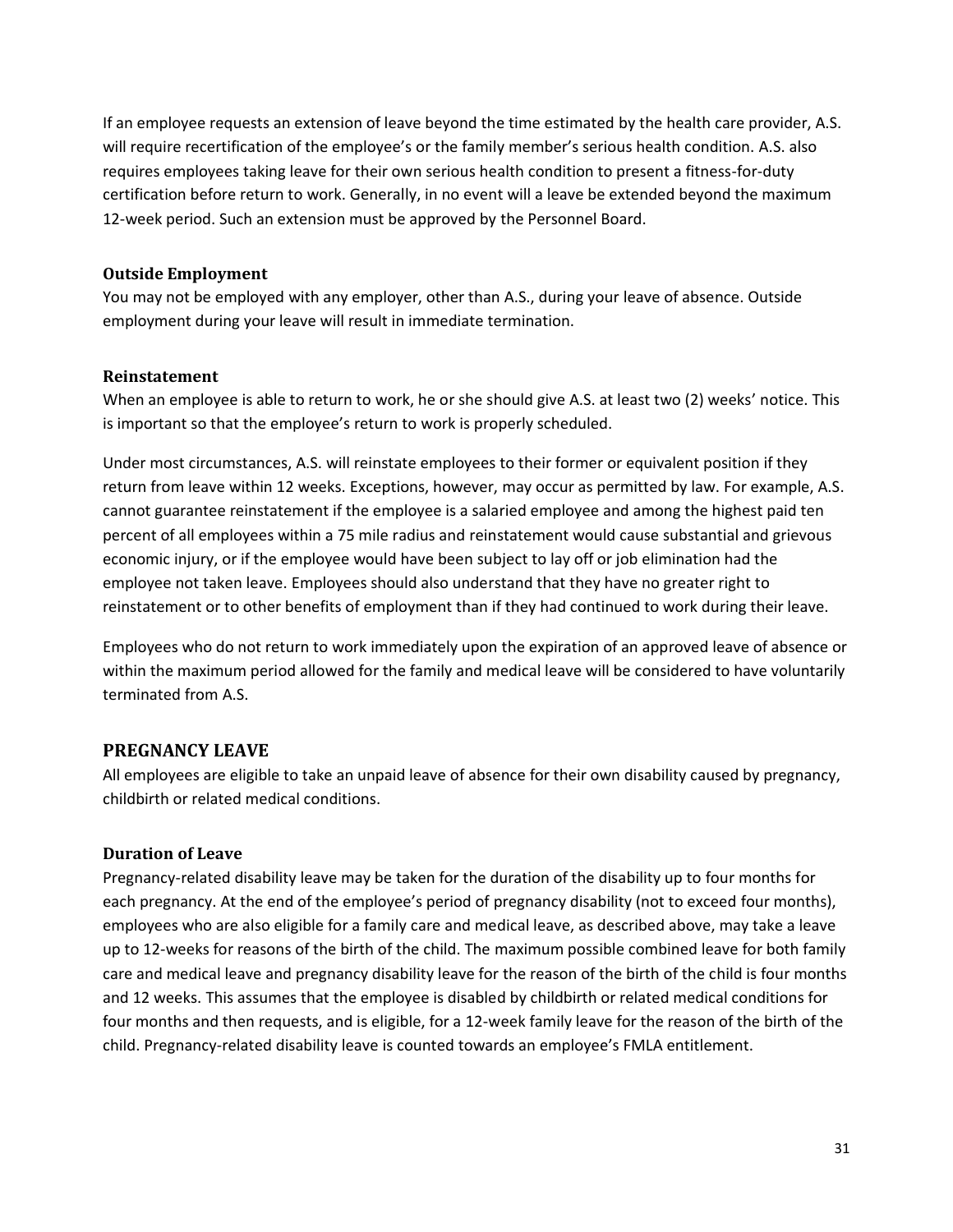#### <span id="page-32-0"></span>**Transfer and Accommodation**

An employee is also entitled to a temporary transfer to another position or other reasonable accommodation based on the pregnancy-related disability so long as (1) the employee requests the transfer or reasonable accommodation and the request is based on the medical certification of a health care provider that a transfer or reasonable accommodation is medically advisable, and (2) the request can be reasonably accommodated by A.S. Employees who are transferred to accommodate a pregnancyrelated disability possess the same reinstatement and other rights described below with respect to pregnancy-related disability leaves.

A.S. may also require an employee to transfer temporarily to an available alternative position with the same pay and benefits in order to accommodate an employee's need for intermittent leave or a reduced work schedule.

#### <span id="page-32-1"></span>**Benefits During Leave**

Employees on a pregnancy-related disability leave do not accrue length of service credit or benefits including holiday pay, while on unpaid leave. Employees will not accrue vacation and sick pay while on unpaid leave. Vacation and sick pay will begin accruing when the employee returns to work. An employee who takes a pregnancy-related disability leave of absence will not lose any length of service credit earned prior to the commencement of the leave. Continuation of health benefits applies to this leave. Please see your Human Resource Coordinator for further details.

#### <span id="page-32-2"></span>**Coordination of Benefits**

Pregnancy-related disability leaves are unpaid. An employee who is granted a pregnancy-related disability leave may elect to use any accrued but unused paid time off benefits (i.e., sick leave, then followed with vacation or Personal Holiday) during the period of the leave. Any portion of a leave that occurs after all paid time off benefits have been exhausted is without pay. Any unpaid or paid portions of this policy shall be added together and will not extend the four-month total leave period limitation allowed under this pregnancy-related disability leave policy.

#### <span id="page-32-3"></span>**Medical Certification**

An employee requesting pregnancy-related disability leave must provide medical certification that the employee is disabled by pregnancy. Medical certification is required under the same conditions as is required for family care and medical leaves of absence, as described above. An employee taking a pregnancy-related disability leave must present a release to return to regular or fitness for duty certification before returning to work.

#### <span id="page-32-4"></span>**Notice**

Employees should contact their supervisor as soon as they learn that they will need a pregnancy-related disability leave, even when they do not know the precise dates that such leave will begin.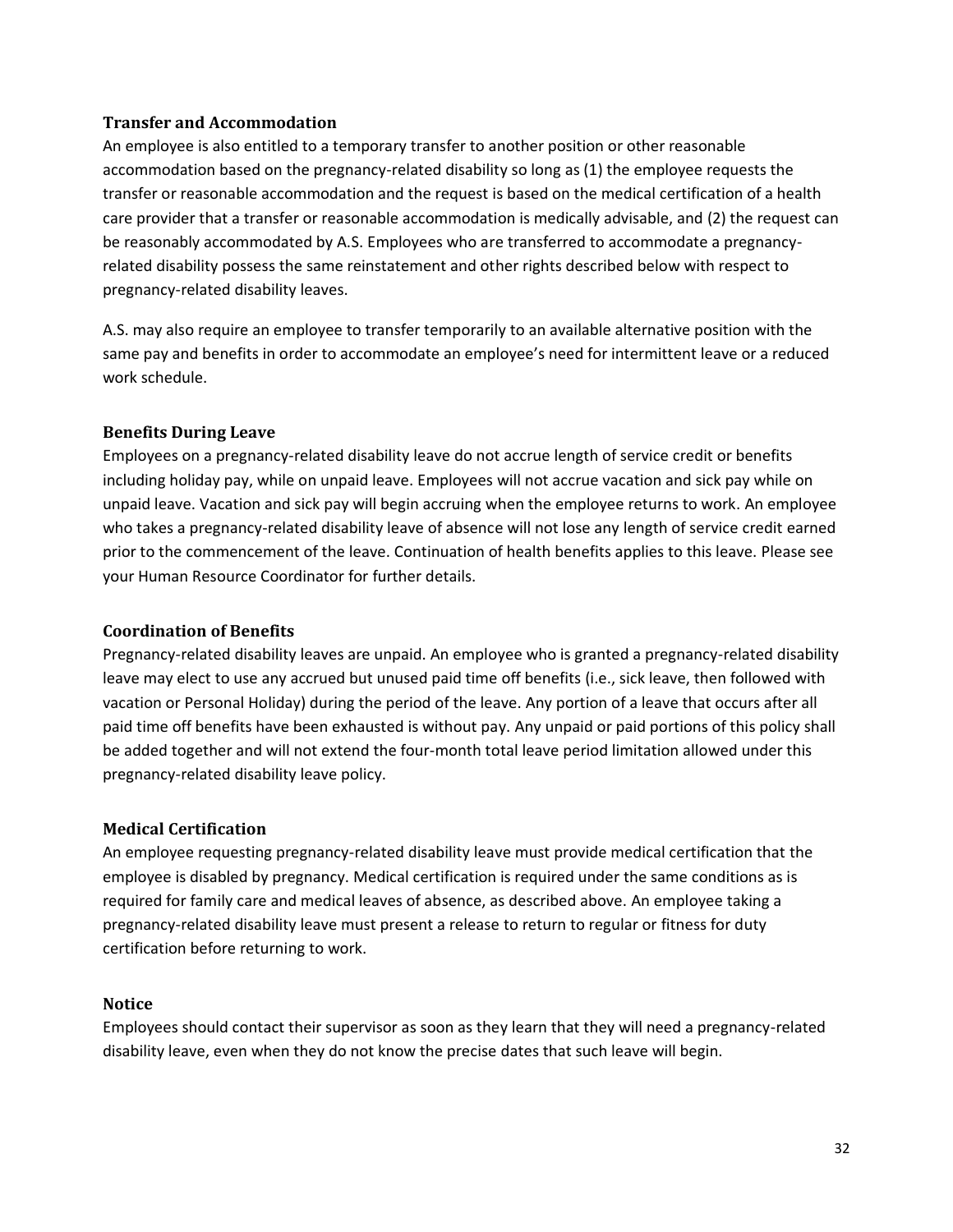Employees must provide at least 30 days' notice when the need for pregnancy-related disability leave is foreseeable. If the need for leave is not foreseeable, notice must be given to A.S. within two business days of learning of the need for the leave.

Employees must indicate the estimated timing and duration of the leave and make a reasonable effort to schedule any planned medical treatment so as to minimize the disruption of A.S. activities.

If an employee requests an extension of leave beyond the time estimated by the health care provider, the employee must submit a recertification prior to the expiration date if the employee desires additional leave. Extensions will not be granted that cause the total period of the pregnancy-related disability leave to exceed the four-month limitation.

#### <span id="page-33-0"></span>**Outside Employment**

You may not be employed with any employer, other than A.S., during your leave of absence. Outside employment during your leave will result in immediate termination.

#### <span id="page-33-1"></span>**Reinstatement**

When an employee is able to return to work, he or she should give A.S. at least two (2) weeks' notice. This is important so that the employee's return to work is properly scheduled.

Under most circumstances, A.S. will reinstate employees to their former or equivalent position if they return from leave within four months. Exceptions, however, may occur as permitted by law. Employees should understand that they have no greater right to reinstatement or to other benefits of employment than if they had continued to work during their leave.

For example, an employee will not be reinstated to the same position where (1) she would not otherwise have been employed in the same position due to legitimate business reasons unrelated to her taking leave (such as layoff or job elimination), or (2) the means of preserving the job would substantially undermine A.S. ability to operate its business safely and efficiently. In such cases, the employee will be placed in a comparable position for which the employee is qualified unless (1) no comparable position is available within ten working days of the employee's return to work, or (2) filling the comparable position with the employee would substantially undermine A.S. ability to operate its business safely and efficiently. Employees who fail to return to work at the conclusion of their approved leave or within the maximum period allowed for the leave will be considered to have voluntarily terminated from A.S.

# <span id="page-33-2"></span>**PERSONAL LEAVE OF ABSENCE**

After an employee has completed at least one year of continuous employment, an unpaid personal leave of absence for a specified period of time that is no longer than 30 days may be granted, at A.S. discretion. Requests for a personal leave of absence must be presented in writing to the Human Resources Manager at least 30 days in advance, whenever possible. Your request will be considered on the basis of our staffing requirements, the reasons for the leave, as well as your performance and attendance record.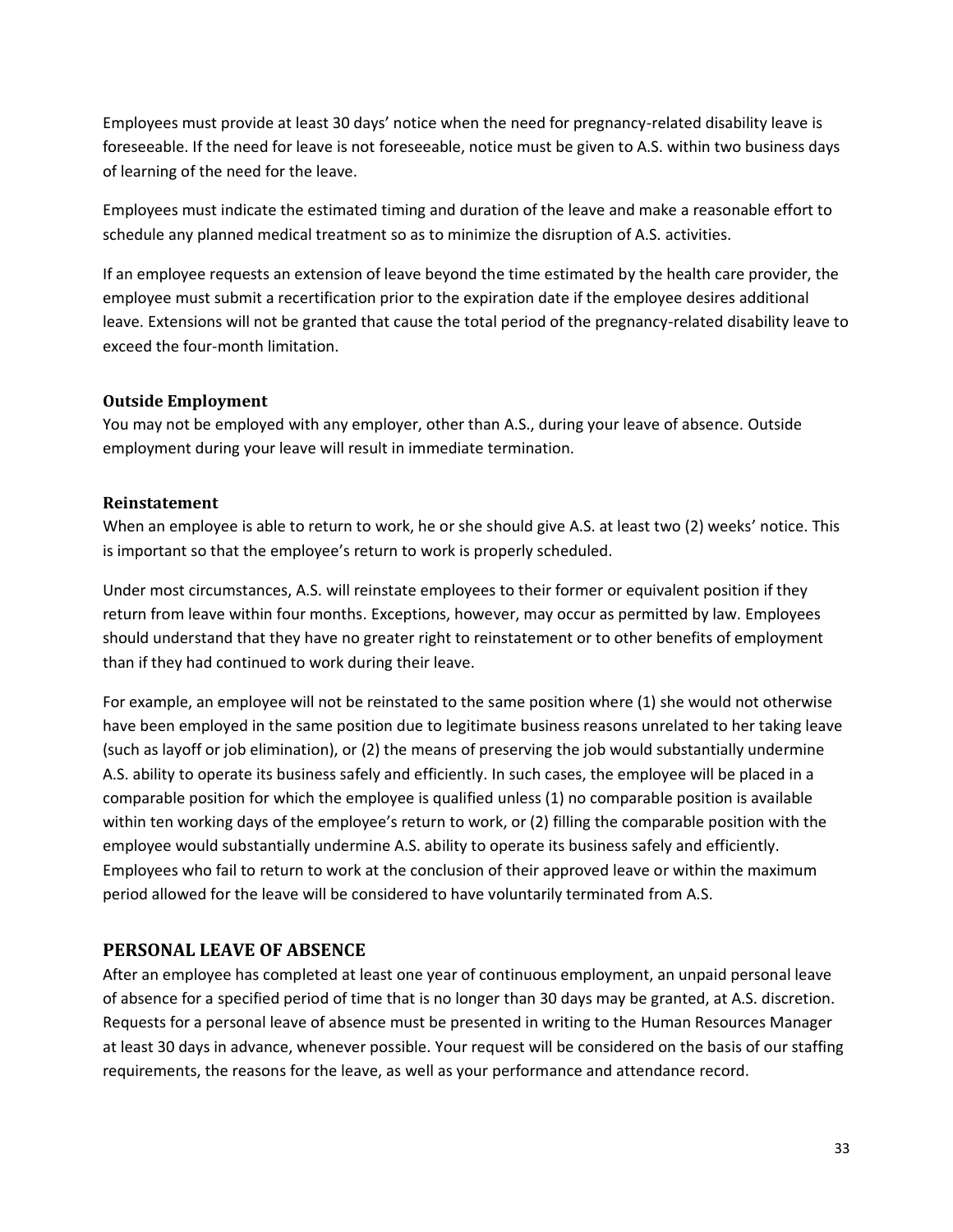Employees on a personal leave of absence do not accrue length of service credit or benefits, including holiday pay. Vacation and sick pay will begin accruing when the employee returns to work. An employee who takes a personal leave of absence will not lose any length of service credit earned prior to the commencement of the leave.

A.S. will not pay insurance premiums while an employee is on a personal leave of absence. Should you desire to maintain insurance coverage while on a personal leave of absence, you will have the option of continuing your insurance coverage by paying the monthly insurance premiums.

Before you return to work, you should notify the Human Resources Manager when you are ready to return to work at least two weeks before the expiration of your leave. The Human Resources Manager will notify you if an opening exists. A.S. cannot guarantee reemployment to employees returning from a personal leave of absence.

The following will be deemed a voluntary resignation while you are on a personal leave of absence:

- (1) Failure to advise A.S. of your availability to work;
- (2) Application for unemployment benefits;
- (3) Obtaining another employment position;
- (4) Engaging in another business;
- (5) Failure to return to work when notified; or
- (6) Your continued absence from work beyond the time approved by A.S.

#### <span id="page-34-0"></span>**MILITARY LEAVES**

Military leaves of absence are granted in compliance with federal and state law. You must provide A.S. with as much notice of your leave as possible. If advanced notice is precluded due to security reasons or because there is an emergency call-up, you must contact the A.S. Executive Director immediately upon receiving military approval to do so.

Military leave will be granted for training, duty, or reserve service. Leave is granted without pay, although employees may draw upon vacation time to cover period of absence. An approved absence without pay that is no longer than two weeks is granted without interruption of benefits. An unpaid absence that is longer than two weeks will be governed by A.S. personal leave of absence policy with regard to the accrual and continuation of benefits. Please see Human Resources if you have any additional questions.

# <span id="page-34-1"></span>**JURY DUTY**

A.S. supports employees in fulfilling their civic obligations. If an employee is called to serve on jury duty, the employee is requested to provide the employee's supervisor with written notice as soon as possible. Verification of actual service for jury duty shall be provided by the employee when requested by his/her supervisor.

Employees are required to provide at least two weeks' notice of jury duty. All Regular Benefited Employees are eligible to be paid their regular wages while on jury duty up to a maximum of 10 working days each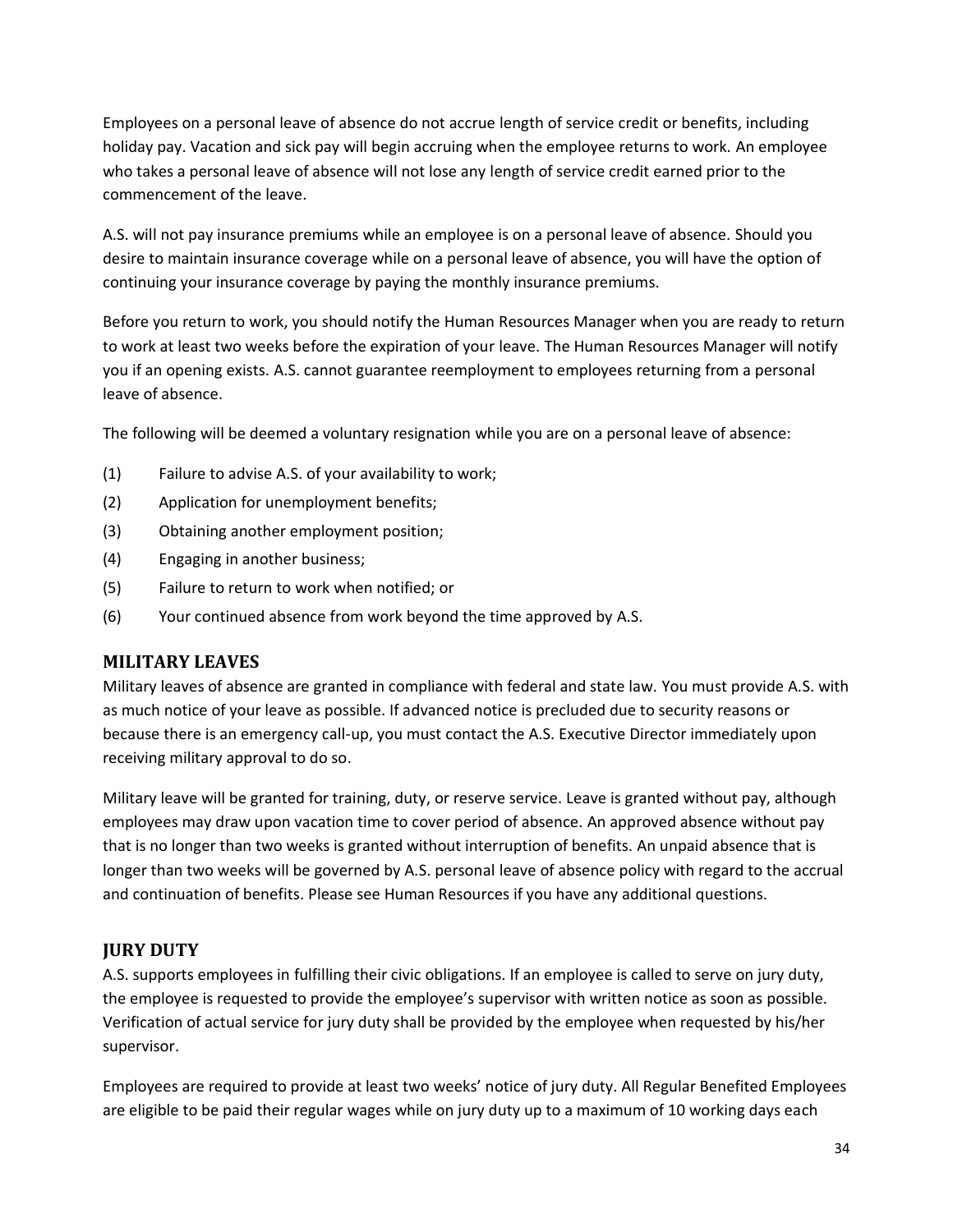calendar year. An employee may elect to use vacation or personal holiday to cover any additional time off. Non-Benefited Employees shall be eligible for time off with pay for jury duty only for those hours he/she was scheduled to work.

# <span id="page-35-0"></span>**WITNESS DUTY**

An employee who is required to appear to testify as a witness in any proceeding may take unpaid time off for such purpose provided the employee gives reasonable notice to the supervisor. Vacation may also be used for this purpose. Weekly salaries of exempt employee will not be reduced for time spent on witness duty if the exempt employee works any portion of the work week.

# <span id="page-35-1"></span>**TIME OFF TO VOTE**

Employees who are unable to vote during non-work hours may arrange in advance to take up to two hours off from work with pay to vote in a general, direct primary or presidential primary election. In order to qualify, you must obtain approval from your supervisor at least two working days in advance.

# <span id="page-35-2"></span>**ORGAN/BONE MARROW DONOR LEAVE**

An employee who has chosen to donate an organ or bone marrow may have up to five (5) paid business days for a bone marrow donation, and up to thirty (30) paid business days for an organ donation, within a one-year period. The one-year period is twelve consecutive months measured from the leave start date.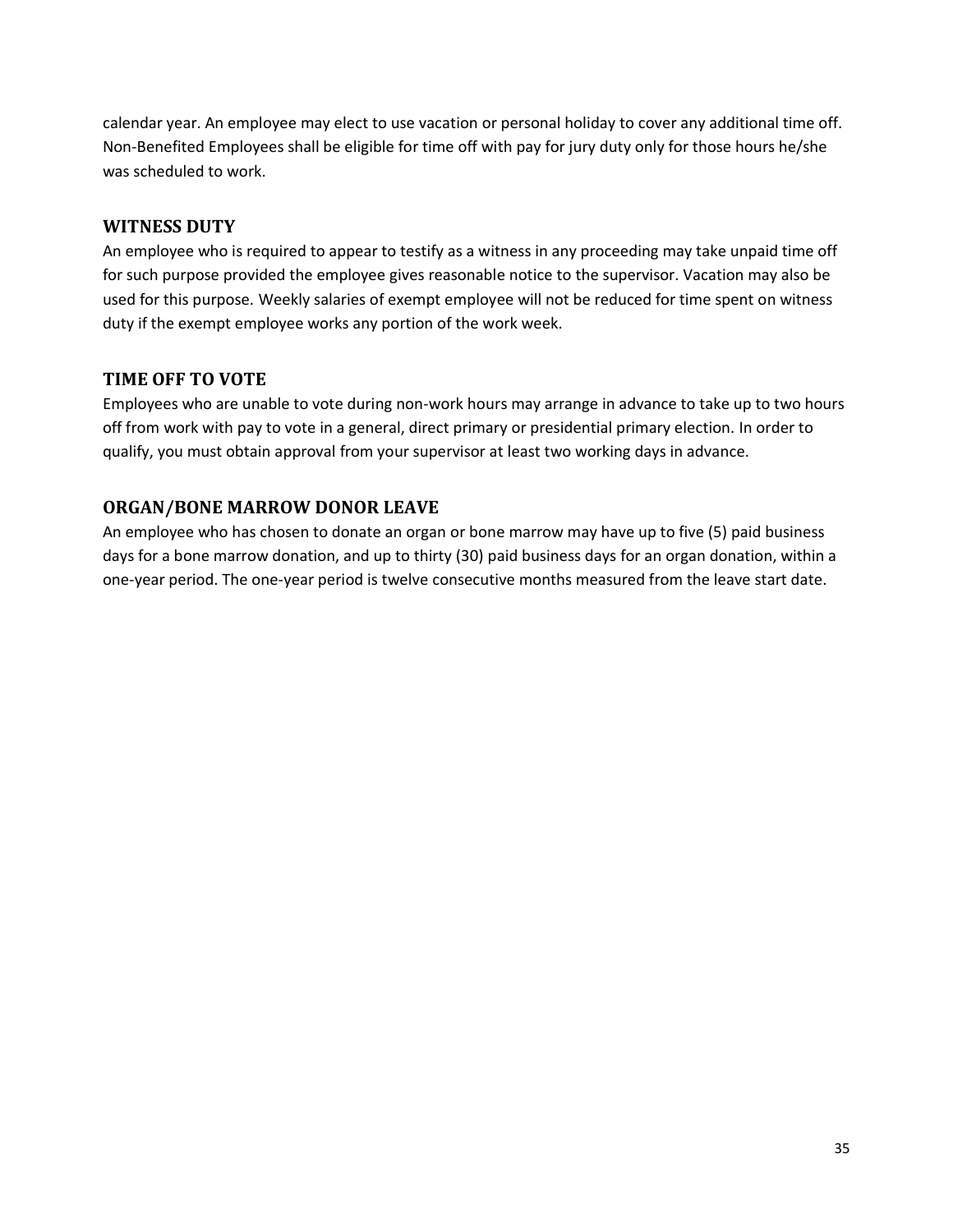# <span id="page-36-0"></span>**EMPLOYMENT RELATIONSHIP**

# <span id="page-36-1"></span>**EQUAL EMPLOYMENT OPPORTUNITY POLICY STATEMENT**

A.S. is an Equal Employment Opportunity employer. Equal Employment Opportunity has been, and will continue to be, a fundamental principle at A.S., where employment is based upon personal capabilities and qualifications without discrimination because of race, color, religion, sex, gender, age, national origin, ancestry, pregnancy, physical or mental disability, medical condition, sexual orientation, marital status, veteran status, military status, political affiliation, or other category protected by federal, state and local law.

A.S. is also committed to assisting employees in performing the essential functions of their jobs by providing reasonable accommodations for any known physical or mental disability for which an employee requests accommodation, unless undue hardship would result.

This policy of Equal Employment Opportunity applies to all policies and procedures relating to recruitment and hiring, compensation, benefits, termination and all other terms and conditions of employment. Anyone who has a question or a concern about discrimination in the workplace should bring his or her concerns to the attention of a Supervisor, the Human Resources Manager or the Executive Director. Employees may raise concerns and make complaints without fear of reprisal. Anyone found to be engaging in any type of discrimination or retaliation will be subject to disciplinary action up to and including termination of employment.

# <span id="page-36-2"></span>**ANTI-HARASSMENT POLICY**

#### <span id="page-36-3"></span>**Policy Against Harassment**

The A.S. is committed to providing a work and educational environment that is free of sexual harassment, as well as other unlawful harassment based on such factors as race, color, creed, religion, ancestry, sex, gender, gender identity, gender expression, genetic information, pregnancy, sexual orientation, age, medical condition, military service, veteran's status, marital status, national origin, physical or mental disability, or any other status protected by federal, state or local laws. In keeping with this commitment, A.S. maintains a strict policy that prohibits unlawful harassment of employees, applicants, unpaid interns, volunteers, and others by managers, supervisors, or co-workers, and unlawful harassment of students by employees of A.S., as well as by teachers, coaches, counselors and peer advisors. Visitors to the campus, and workers employed by the University, by other auxiliaries, or by other public or private organizations engaged in business with A.S., are expected to comply with this policy. The purpose of this policy is to: (1) familiarize the A.S. employees with the definition of unlawful harassment and the forms it can take; (2) confirm that unlawful harassment will not be tolerated and is contrary to the standards of conduct expected and required of A.S. employees; and (3) make clear that employees who engage in unlawful harassment are subject to disciplinary action which may include discharge.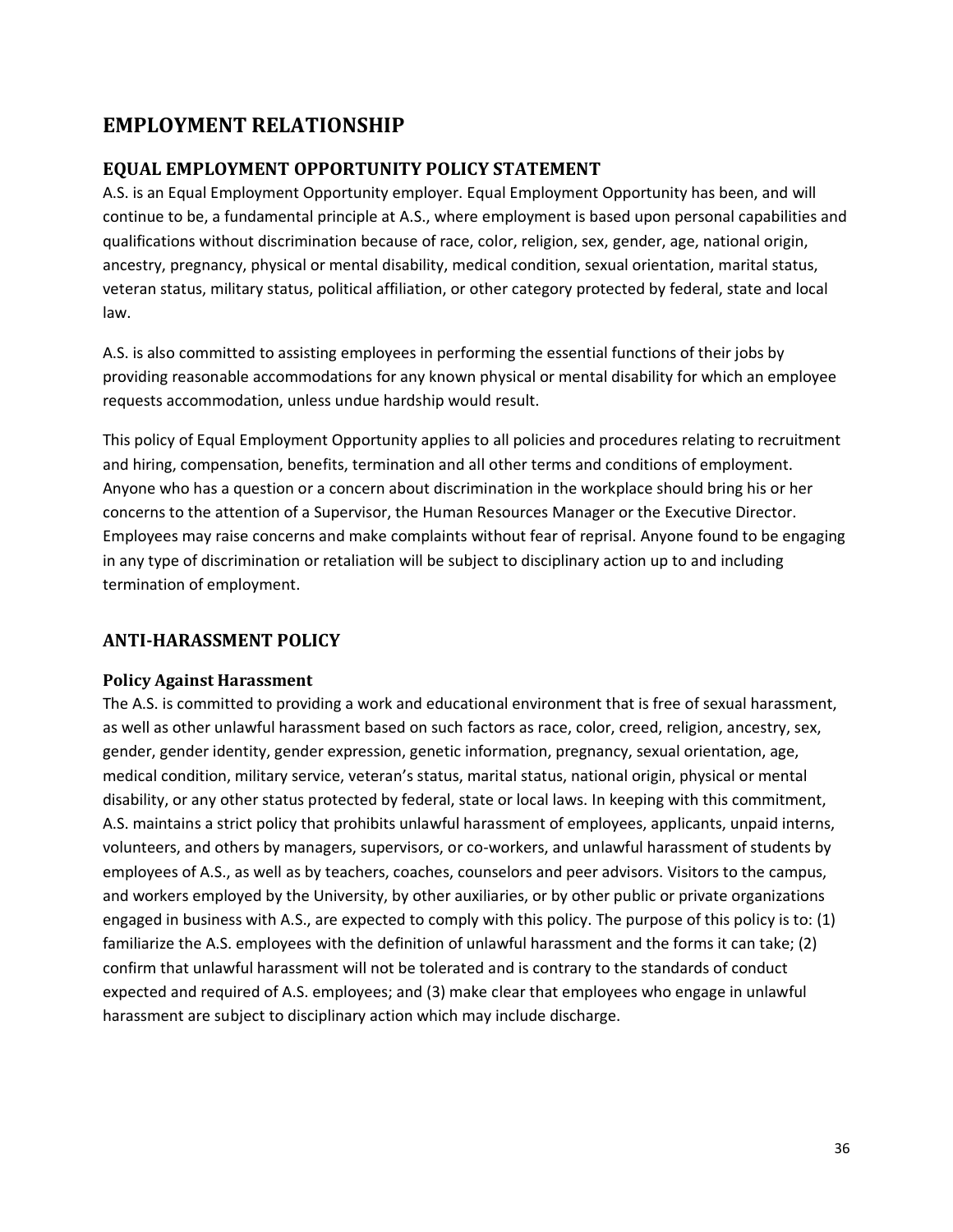#### <span id="page-37-0"></span>**Definition of Harassment**

For the purposes of this policy, unlawful harassment means harassment on the job that is in fact prohibited by provisions of state or federal law applicable to the A.S. at the time the harassment occurs. Subject to this general definition, unlawful harassment may include unwelcome verbal, physical or visual conduct that unreasonably interferes with an employee's or student's performance, or that creates an intimidating, offensive or hostile working or educational environment. This may occur where:

- 1. Submission to the conduct is explicitly or implicitly made a term or condition of an individual's employment or education.
- 2. Submission to or rejection of the conduct by the individual is used as the basis of employment or educational decisions affecting the individual.
- 3. The conduct has the purpose or effect of having a negative impact upon the individual's work performance or of creating an intimidating, hostile or offensive work or educational environment.

Under most circumstances, harassment refers to the type of conduct that is pervasive, repetitive, and that is sufficiently severe to alter the conditions of an employee's employment or a student's education or employment. It also may refer to a single incident that is sufficiently outrageous or harmful, in and of itself, that it substantially alters the conditions of an employee's employment or interferes with that individual's ability to perform job related responsibilities. No employee, intern, volunteer, or applicant should be subjected to unsolicited and unwelcome sexual overtures, nor should any employee or applicant be led to believe that an employment opportunity or benefit will in any way depend upon "cooperation" of a sexual nature.

Employees also should not confuse harassment with supervision. Supervisors have the right and responsibility to define the job that they want an employee to perform, as well as the manner in which an employee must perform that job. Thus, close supervision of an employee (which includes, but is not limited to, counseling and warnings about job performance, inappropriate conduct, or other performance issues) is not considered to be an example of unlawful harassment.

#### <span id="page-37-1"></span>**Examples of Harassment**

Harassment may take many forms and will vary with the particular circumstances. Examples of unlawful sexual harassment prohibited by this policy may include, but are not limited to, the following: unwanted flirtations, advances and/or propositions of a sexual nature; deprecating remarks, insults, humor, jokes and/or anecdotes that belittle or demean an individual's body or clothing; unwelcome and/or offensive displays of sexually suggestive objects or pictures; unwelcome and offensive touching, such as patting, pinching, hugging or repeated brushing against an individual's body; sexual assault; and/or suggestions that submission to or rejection of sexual advances will affect decisions regarding such matters as an individual's work assignments, status, salary, benefits or other terms or conditions of employment.

Conduct that is part of a consensual relationship is not considered harassment. Nevertheless, a prior consensual relationship does not permit subsequent unwelcome or unwanted harassment. Sexual harassment also can occur between employees, applicants, interns, or volunteers of the same or different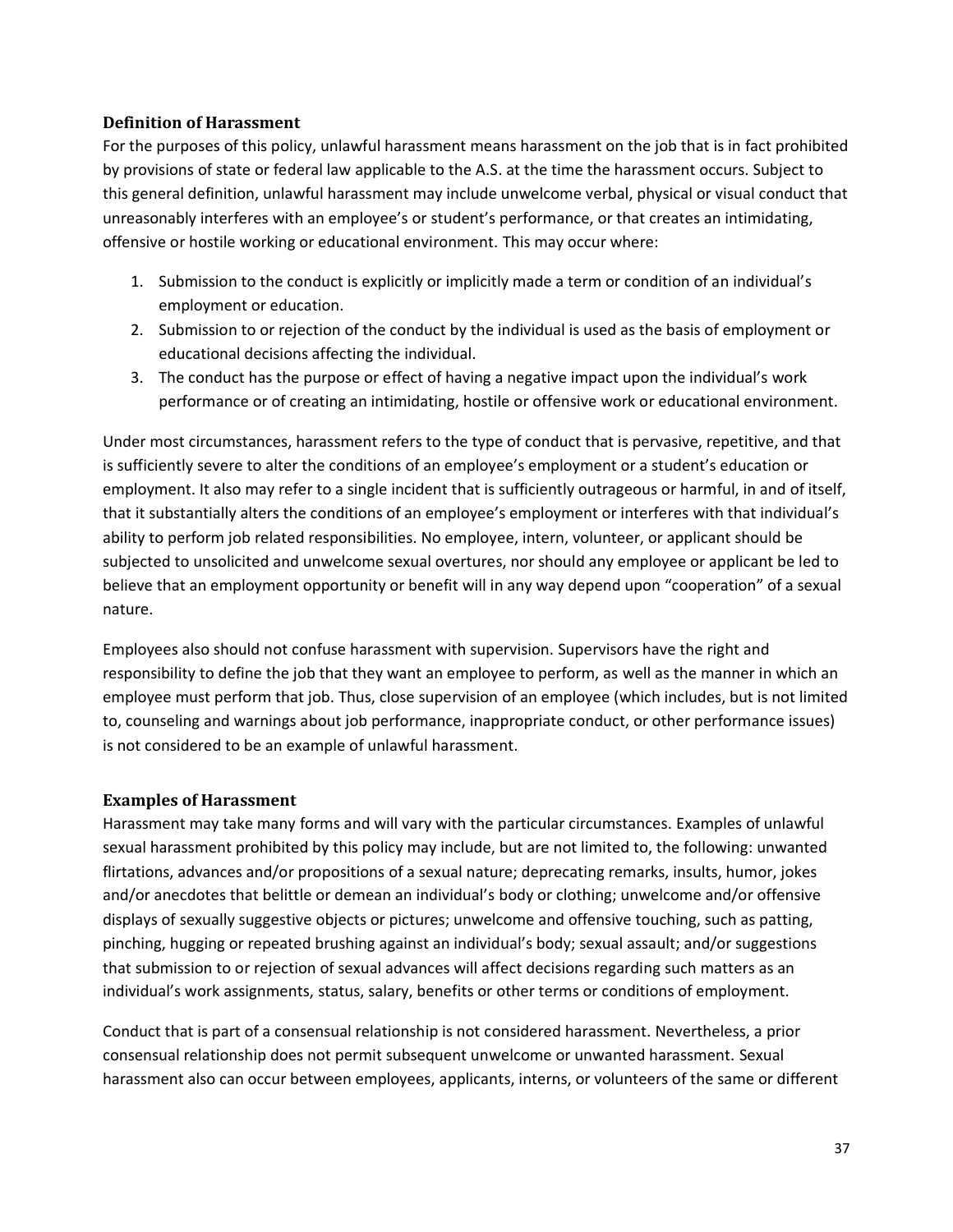genders. It is unlawful for males to sexually harass females or other males, and for females to sexually harass males or other females.

#### <span id="page-38-0"></span>**Other Prohibited Discrimination and Harassment**

The A.S. also prohibits harassment or discrimination on the basis of race, color, creed, religion, ancestry, sex, gender, gender identity, gender expression, genetic information, pregnancy, sexual orientation, age, medical condition, military service, veteran's status, marital status, national origin, physical or mental disability, or any other status protected by federal, state or local laws. Such prohibited activity includes, but is not limited to, the following examples of offensive conduct:

- Verbal conduct such as threats, epithets, derogatory comments or slurs;
- Visual conduct such as derogatory posters, photographs, cartoons, drawings or gestures;
- Written communications containing statements which may be offensive to individuals in a particular protected group, such as racial or ethnic stereotypes; or
- Continually treating employees in a protected class differently from others, e.g., singling employees out for harsh treatment or engaging in a campaign of negative treatment toward an employee or group of employees because of a protected characteristic.

#### <span id="page-38-1"></span>**Reporting and Complaint Procedure**

Employees, applicants, interns, volunteers, and students are encouraged to report incidents of inappropriate or unwelcome conduct whenever it occurs. Employees and students are not required to wait for the conduct to be repeated or to worsen. Any incident of unlawful harassment, by any A.S. employee or any other person, should be reported promptly to the employee's supervisor or manager and/or to Human Resources, who will arrange for an investigation of the matter. Supervisors and managers who receive complaints or who observe harassing conduct are required to immediately inform the office of Human Resources. An employee, intern, volunteer, or student may contact Human Resources directly and is not required to complain first to his or her supervisor.

All complaints of unlawful harassment are taken seriously and are promptly and objectively investigated. For example, an investigation may include interviews of individuals who might have information pertaining to the alleged harassment. If the AS begins an investigation, we will endeavor to keep the investigation confidential to the extent possible, including the names of complaining employees and witnesses. In the same way, anyone involved in an investigation of harassment has an obligation to keep all information about the investigation confidential. That is why the A.S. will only share information about a complaint of harassment with those who need to know about it. Failure to keep information about an investigation confidential may result in disciplinary action.

When the investigation has been completed, the AS will normally communicate the results of the investigation to the complaining employee or student, to the alleged harasser and, if appropriate, to others who are directly involved. If the A.S. policy against harassment is found to have been violated, appropriate remedial and corrective action, up to and including termination, will be taken against the alleged harasser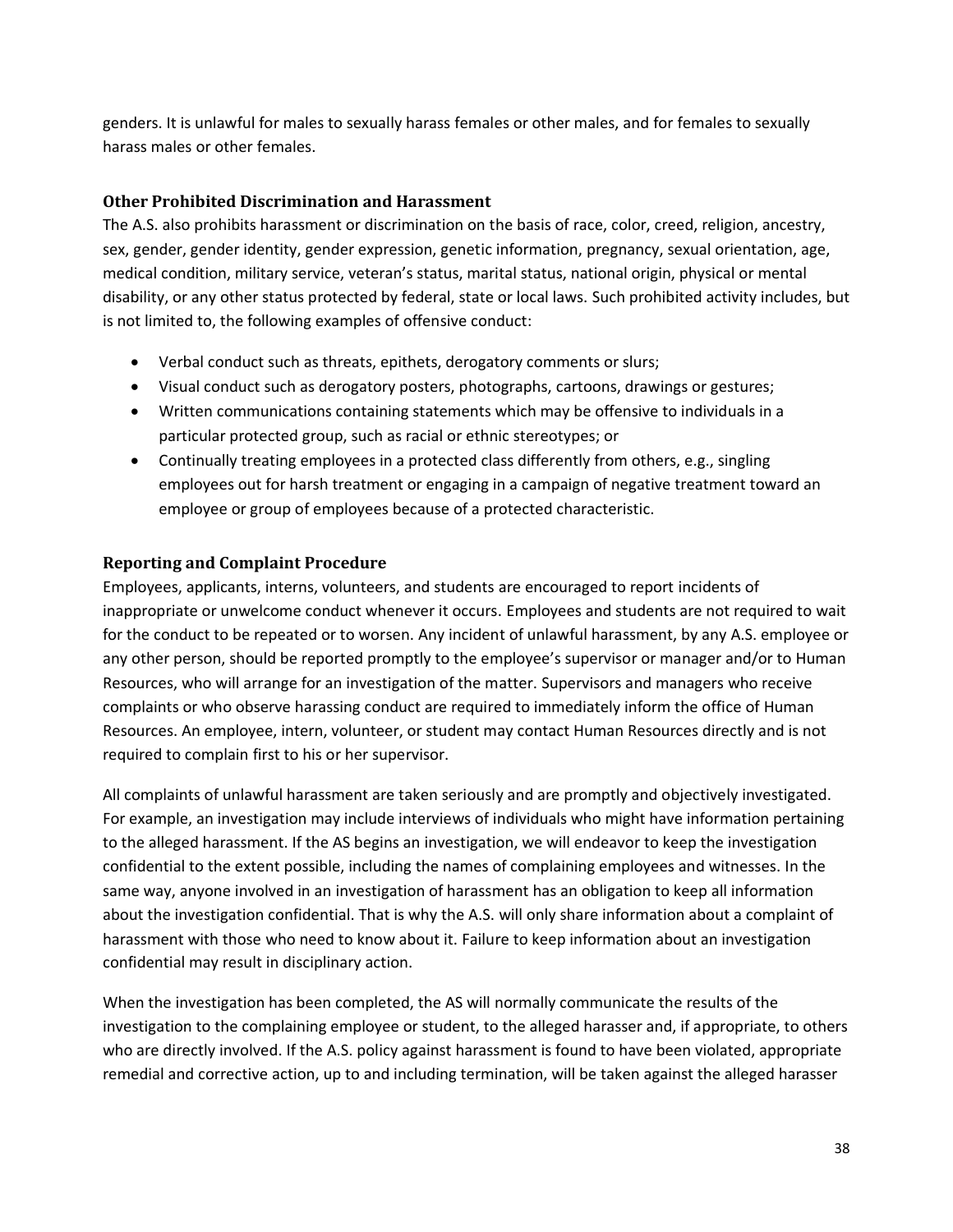so that further harassment will be prevented. Both the rights of the alleged harasser and the complainant will be considered in any investigation and subsequent action.

#### <span id="page-39-0"></span>**No Retaliation**

It is the obligation of all employees to cooperate fully in the investigation process. In addition, disciplinary action may be taken against any employee who is uncooperative or who attempts to discourage or prevent an employee from using the A.S. complaint procedure to report unlawful harassment. Retaliation by a [Auxiliary] employee against any individual who makes a complaint of unlawful harassment is strictly prohibited. Similarly, any person who participates or cooperates in any manner in an investigation or any other aspect of the process described herein shall not be retaliated against. Retaliation is itself a violation of this policy and is a serious offense. Complaints regarding allegations of reprisal should be immediately brought to the attention of the Office of Human Resources.

## <span id="page-39-1"></span>**Corrective Action**

If unlawful harassment of, or by, an A.S. employee, applicant, intern, volunteer, or student is established, the AS will take remedial and corrective action that is reasonably calculated to stop the harassment. In cases in which the alleged harasser is not an employee or student, the [Auxiliary] will take action to minimize the recurrence of any unlawful behavior.

Discipline that the [Auxiliary] or the University may impose on employees for behavior that violates this policy (or for other unprofessional conduct by a faculty, teacher, coach, counselor or staff member) may include, but is not limited to, reprimand, mandatory attendance at an unlawful harassment training program, suspension, demotion, or dismissal. Unlawful harassment by non-employees may result in restricting the harasser's access to campus.

# <span id="page-39-2"></span>**Additional Information**

In addition to the A.S. internal complaint procedure, employees may also contact either the Equal Employment Opportunity Commission ("EEOC") or the California Department of Fair Employment and Housing ("DFEH") to report unlawful harassment. The EEOC and the DFEH serve as neutral factfinders and will attempt to assist the parties to voluntarily resolve their disputes. For more information, contact the Office of Human Resources, or you may contact the nearest EEOC or DFEH office.

# <span id="page-39-3"></span>**Whistleblowers Policy**

When employees notify an appropriate government or law enforcement agency that they have reason to believe their employer is violating a state or federal statute or violating or not complying with a state or federal rule or regulation, those employees are protected from retaliation. Indeed, A.S. has a strict policy that prohibits retaliating against employees who make such reports and that prohibits retaliating against employees who have made such reports while employed in any former employment. A.S. also does not permit retaliation against an employee who refuses to participate in an activity that would result in a violation of a state or federal statute, or a violation or noncompliance with a state or federal rule or regulation.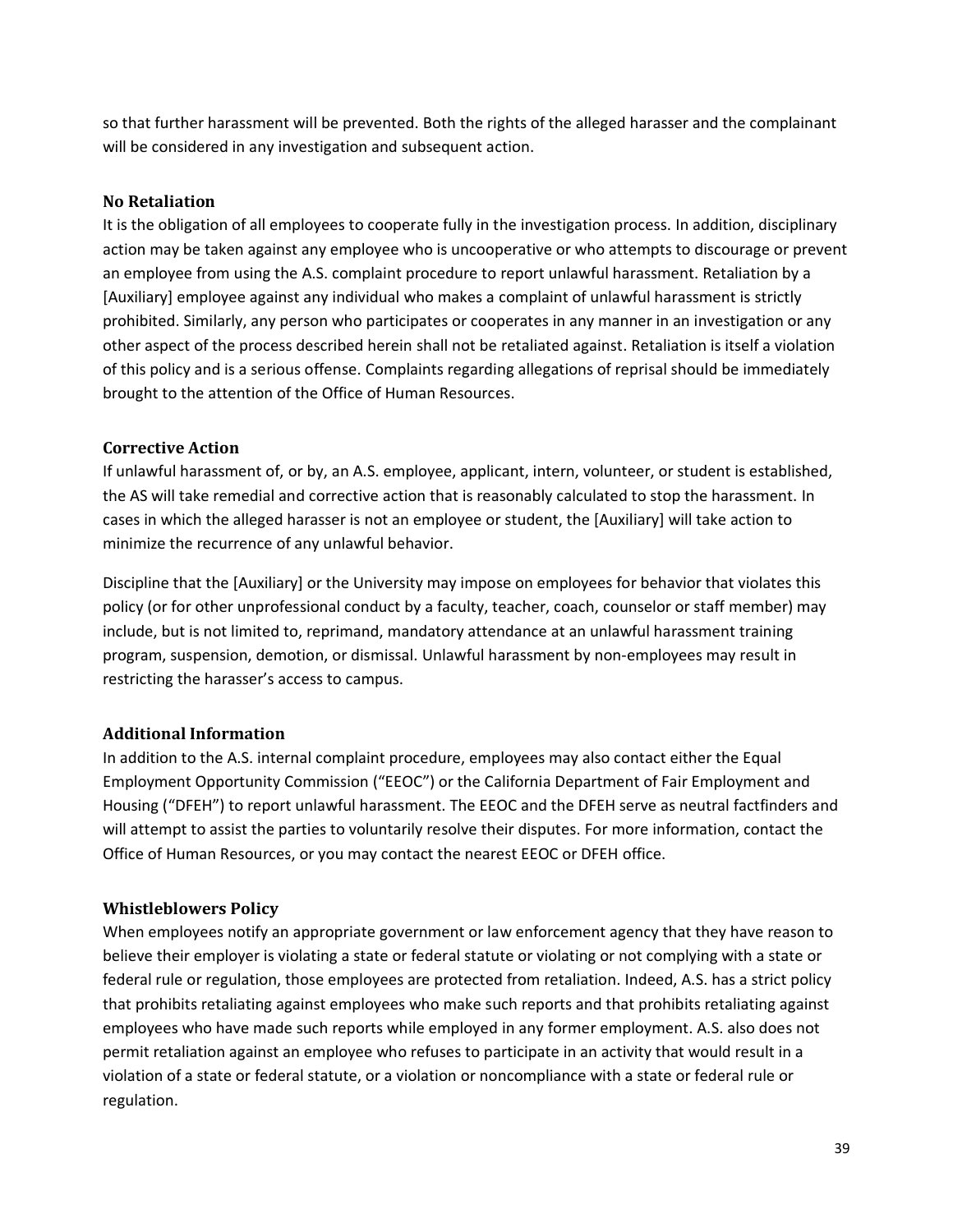If you have information regarding possible violations of state or federal statutes, rules, or regulations, or violations of fiduciary responsibility by A.S., we encourage you to report it immediately to your supervisor, your department manager, the Human Resources Manager or to the Executive Director. Alternatively, you may contact the California State Attorney General's Whistleblower Hotline at 1-800-952-5225. The Attorney General will refer your call to the appropriate government authority for review and possible investigation.

# <span id="page-40-0"></span>**NATURE OF EMPLOYMENT**

During the course of your employment, you are free to leave A.S. employment at any time for any reason, and A.S. reserves a similar right. Thus, employment with A.S. will last only as long as both A.S. and you mutually consent. In fact, every aspect of your employment relationship with A.S. may continue only so long as there is such mutual consent. Moreover, A.S. reserves its inherent authority to manage and control its business enterprise and to exercise its discretion to determine all issues pertaining to your employment, including (but not limited to) all matters pertaining to promotion, salary, job assignment, the size of the workforce, demotion, transfer, and discipline. No one other than the A.S. Executive Director, or his designee, has the authority to alter this arrangement, to enter into an agreement for employment for a specified period, or to make any agreement contrary to this policy. Furthermore, any agreement which alters the nature of employment must be in writing and must be signed by the A.S. Executive Director and you.

#### <span id="page-40-1"></span>**CONFLICT OF INTEREST**

#### <span id="page-40-2"></span>**In General**

A.S. expects our employees to conduct business according to the highest ethical standards of conduct. Employees are expected to devote their best efforts to the interests of A.S. Business dealings that appear to create a conflict between the interests of A.S. and an employee are unacceptable. A.S. recognizes the right of employees to engage in activities outside of their employment which are of a private nature and unrelated to our business. However, the employee must disclose any possible conflicts so that A.S. may assess and prevent potential conflicts of interest from arising. A potential or actual conflict of interest occurs whenever an employee is in a position to influence a decision that may result in a personal gain for the employee or an immediate family member (i.e., spouse, domestic partner, significant other, children, parents, siblings, or other close relationship) as a result of A.S. business dealings. Overall, employees are expected to represent A.S. in a positive, ethical, and loyal manner.

For these reasons, employees should not engage in, directly or indirectly, either on or off the job, any conduct that is disloyal, disruptive, competitive, or damaging to A.S. Although it is not possible to specify every action that might create a conflict of interest, this policy sets forth the ones which most frequently present problems. If an employee has any question whether an action or proposed course of conduct would create a conflict of interest, he or she should immediately contact their immediate supervisor or A.S Human Resources Manager to obtain advice on the issue. The purpose of this policy is to protect employees and the A.S. from any conflict of interest that might arise.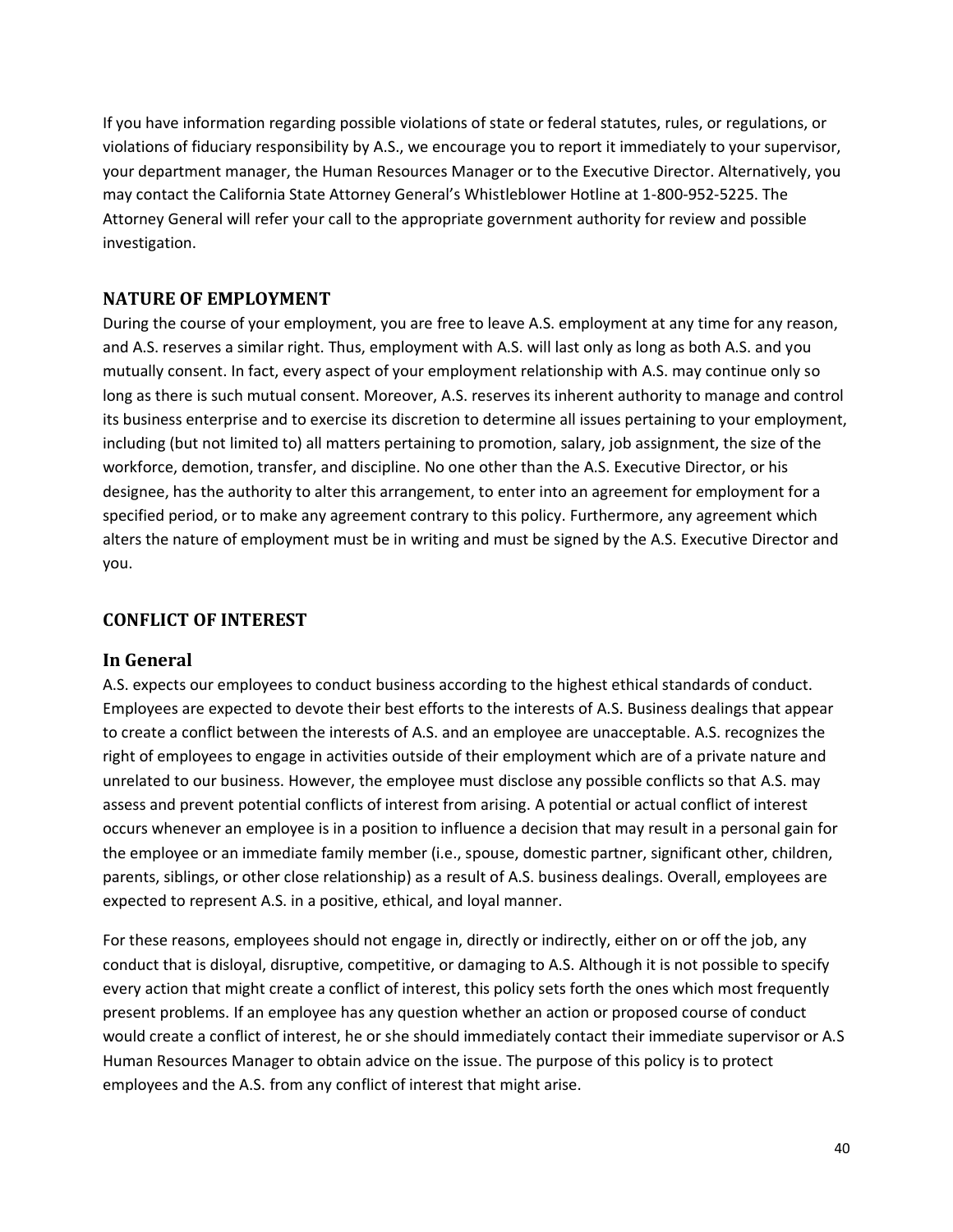In addition, the Associated Students, in consultation with the California State University, Northridge, Vice President for Administration and Finance or designee, shall annually identify designated employees. Such employees shall disclose economic interests, based on the judgment of the relative decision-making authority of each designated employee, in accordance with the A.S. Policy and Procedure on Conflict of Interest.

A violation of this policy will result in immediate and appropriate discipline, up to and including immediate termination.

#### <span id="page-41-0"></span>**Financial Interest in Other Business**

An employee and the employee's immediate family may not own or hold any significant interest in a supplier, customer or competitor of A.S., except where such ownership or interest consists of securities in a publicly owned company and that securities are regularly traded on the open market. If an employee is concerned or unsure whether the employee holds a financial interest that is in violation of this policy, the employee should contact the A.S. Executive Director immediately for clarification.

#### <span id="page-41-1"></span>**Acceptance of Gifts**

No employee may solicit or accept gifts, lavish entertainment or other benefits from potential and actual customers, suppliers or competitors. Special care must be taken to avoid even the impression of a conflict of interest.

An employee may entertain potential or actual customers if such entertainment is consistent with accepted business practices, does not violate any law or generally accepted ethical standards and the public disclosure of facts will not embarrass A.S. Any questions regarding this policy should be addressed to the A.S. Executive Director.

A.S. employees must agree to follow A.S. rules and policies regarding conflicts of interest. Employees also have a duty to disclose any potential conflict of interest to the A.S. Executive Director. The A.S. Executive Director or a designee will investigate the matter to determine if a conflict of interest exists. If a conflict does exist, steps will be taken to remove the employee from any decision-making process or further involvement regarding the matter. Failure to adhere to the conflict of interest policy may result in disciplinary action, up to and including termination.

#### <span id="page-41-2"></span>**Work Product Ownership**

All A.S. employees must be aware that A.S. retains legal ownership of the product of their work. No work product created by an employee during working hours or by using A.S. equipment, supplies, facilities, or trade secrets may be claimed, construed, or presented as property of the individual, even after employment by A.S. has been terminated or the relevant project completed. This includes written and electronic documents, audio and video recordings, system code, and also any concepts, ideas, or other intellectual property developed for A.S., regardless of whether the intellectual property is actually used by A.S. Although it is acceptable for an employee to display and/or discuss a portion or the whole of certain work product as an example in certain situations (e.g., on a resume, in a freelancer's meeting with a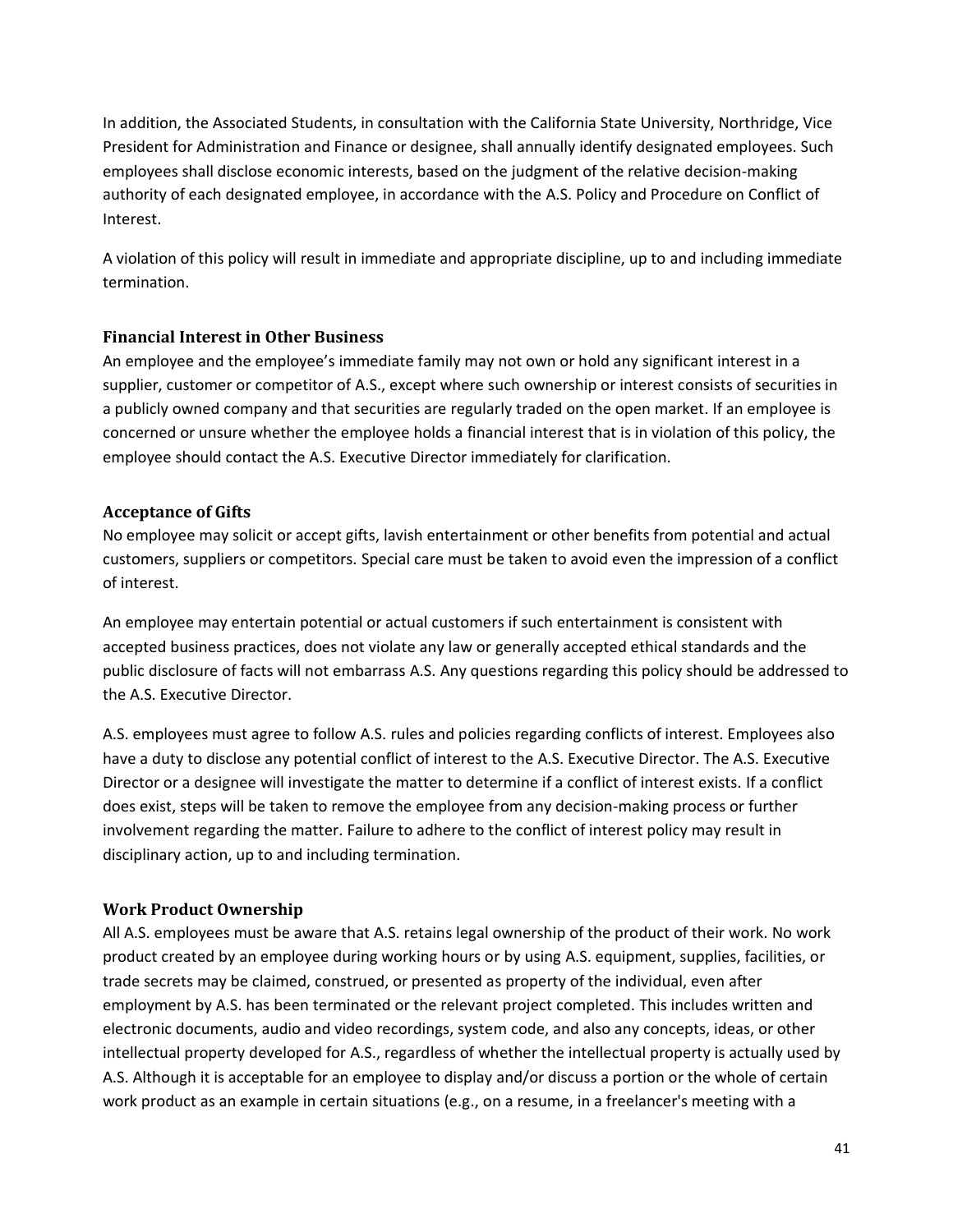prospective client), one must bear in mind that information classified as confidential must remain so even after the end of employment, and that supplying certain other entities with certain types of information may constitute a conflict of interest. In any event, it must always be made clear that A.S. work product is the sole and exclusive property of A.S. Freelancers and temporary employees must be particularly careful in the course of any work they discuss doing, or actually do, for a competitor of A.S.

# <span id="page-42-0"></span>**CONFIDENTIAL NATURE OF WORK**

It is the policy of A.S. to ensure that the operations, activities and business affairs of A.S., its employees, customers, suppliers and vendors are kept confidential and divulged only to individuals within A.S. with both a need to know and authorization to receive such information. Confidential information obtained through employment with A.S. may not be used for the purpose of furthering either current or future outside employment or for obtaining personal gain or profit. If, during the course of your employment, you acquire confidential or proprietary information about A.S., its employees, independent agents, or clients, such information is to be handled in strict confidence and may not be discussed with anyone not employed with A.S. Employees are also responsible for the internal security of such information. If you are in doubt as to whether certain information may be divulged, you should not disclose the information. Of course, if you have any questions, you should discuss them with your supervisor.

All records and files maintained by A.S. are confidential and remain the property of A.S. Records and files are not to be disclosed to any outside party without the express permission of the A.S. Executive Director. Confidential information includes, but is in no way limited to: financial records; business, marketing, and strategic plans; personnel and payroll records regarding current and former employees; the identity of, contact information for, and any other account information on customers, vendors, and suppliers; inventions, programs, trade secrets, formulas, techniques, and processes; and any other documents or information regarding A.S. operations, procedures, or practices. Confidential information may not be removed from A.S. premises without express authorization.

Employees who violate this policy of confidentiality are subject to disciplinary action, up to and including, termination of employment. Moreover, A.S. reserves the right to avail itself of all legal or equitable remedies to prevent impermissible use of confidential information or to recover damages incurred as a result of the impermissible use of confidential information.

# <span id="page-42-1"></span>**OPEN DOOR**

A.S. promotes ongoing open communications among its employees and management. We believe that good communication is essential to the well-being of A.S. as an organization, and that problems, questions, concerns, or complaints that are left unresolved negatively impact our work and our environment. If you have a question, concern, or complaint of any kind, you are urged to bring it immediately to the attention of your supervisor. Alternatively, if you believe that your immediate supervisor is not the appropriate person with whom to raise the concern, you may raise it with a supervisor, the Executive Director, or the Human Resources Manager without fear of reprisal.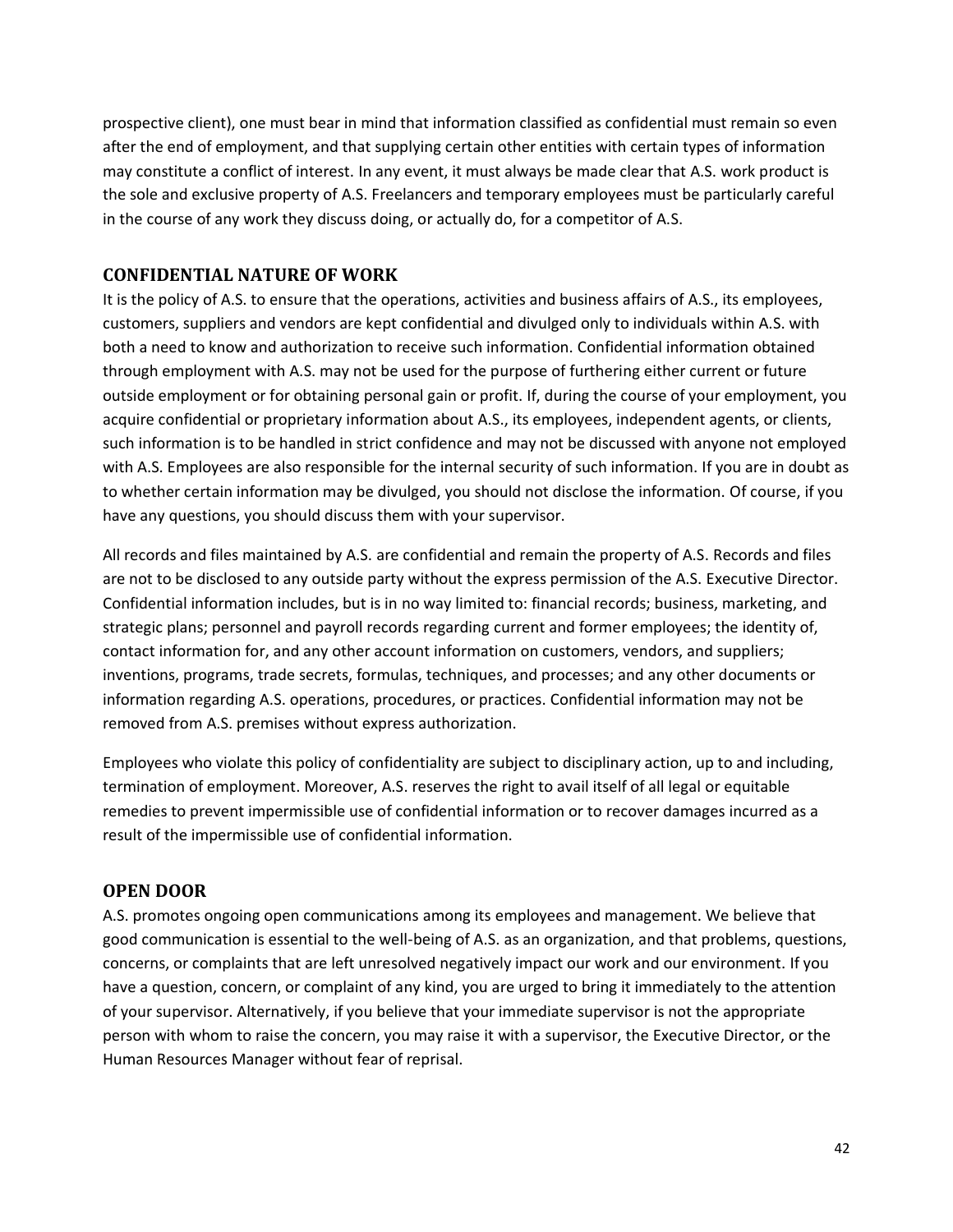# <span id="page-43-0"></span>**CONFLICT OR COMPLAINT RESOLUTION**

The AS encourages you to bring your questions and concerns regarding wages, hours, core values, or working conditions to our attention as soon as possible. We will give careful consideration to your questions and concerns in our continuing effort to improve operations and communications.

If there is anything bothering you about your job, get it out in the open and talk about it. Discuss it frankly with us and we will do everything we can to help you remedy the situation. Your complaint will be handled in an open and fair manner.

First, if you feel you have a problem, you should present the situation to your immediate supervisor. Your immediate supervisor knows you and your job best. Past situations have shown that most problems can be settled by simple examination and discussion of the facts at this level.

However, if your complaint involves your supervisor, or if you are not satisfied with your supervisor's response, or if for any reason you do not wish to bring the problem to your supervisor's attention, you may present your concern to your Department Head or to the Human Resources Manager.

It should be understood that in an effort to resolve a problem with an employee, a supervisor may need to get other resource people involved. In addition, employees may also come directly to the Executive Director, Associate Executive Director or Human Resources Manager for assistance. It is the policy of the AS that employees may discuss problems or conflicts without fear of retaliation, with any member of the AS leadership team who may assist in their resolution. If indicated by the circumstances, and if requested by the Executive Director, the Associate Executive Director or the Human Resources Manager, the AS Personnel Board may be convened to consider hearing an appeal from an employee. The process for that review by the Personnel Board would be determined on a case-by-case basis.

#### <span id="page-43-1"></span>**EMERGENCY SUSPENSION**

The A.S. Executive Director or his/her designee may suspend an employee, with or without pay depending on the circumstances, while the matter is under investigation. An employee served with a Notice of Adverse Action pursuant to this provision may then utilize the adverse action procedures as specified above as appropriate. In those instances where the investigation determines that an adverse action is not appropriate, the employee may be returned to active duty status. A determination as to whether the suspension of an employee pursuant to these procedures shall be with or without pay shall be made by the A.S. Executive Director, in consultation with members of the Personnel Board.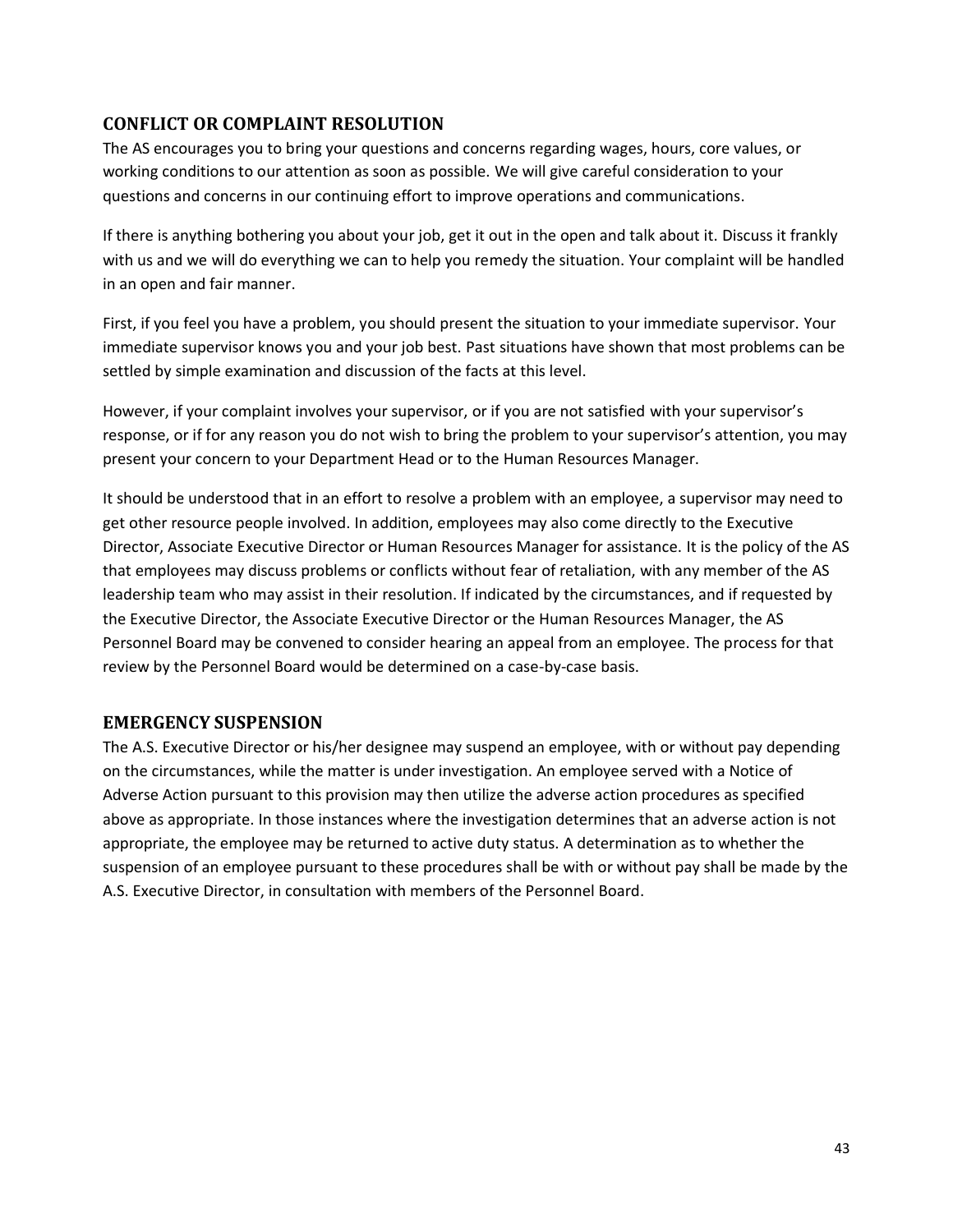# <span id="page-44-0"></span>**STANDARDS OF CONDUCT**

# <span id="page-44-1"></span>**USE OF AND ACCESS TO ELECTRONIC RESOURCES**

AS information systems and electronic resources, including but not limited to computers, voice mail, e-mail and access to the internet, enable employees to access and exchange information quickly and efficiently. Such resources are provided by the Associated Students (A.S.) for the use of the A.S. and are to be reviewed, monitored and used only in the pursuit of A.S.'s business.

More information and specific expectations related to use of electronic resources can be found in the A.S. Policy on Electronic Resources. It includes but is not limited to the following topics:

- Access permission
- Installation of software and hardware
- Sensitive or proprietary data
- Solicitation, harassment and discrimination
- Privacy and disclosure

Employees violating any aspect of this policy will be subject to appropriate disciplinary action, which may include termination. Employees shall immediately notify their supervisor and A.S. Information Technology upon learning of a violation of this policy.

# <span id="page-44-2"></span>**EMPLOYMENT OF RELATIVES**

Employees' relatives will not be eligible for employment with A.S. where potential problems of supervision, safety, security, or potential conflicts of interest exist and cannot be mitigated. For purposes of this policy, "relatives" include a spouse, child, parents, sister, brother, in-laws, stepparents, step siblings, stepchildren, or any person involved in a legally binding guardianship or relationship with the employee, and/or residing in the home of the employee. Relatives may not report directly or indirectly to one another.

If two employees become subject to the restrictions of this policy after they are hired, one or both of the employees must seek a reassignment to eliminate the actual or potential conflict of interest as specified in this policy.

A.S. reserves the right to determine whether other relationships not specifically covered by this policy represent actual or potential conflicts of interest. Where A.S. determines that the relationship between two employees presents an actual or potential conflict of interest, A.S. may take appropriate action which includes, but is not necessarily limited to, transfers, reassignments, changing shifts or if necessary, possible termination.

# <span id="page-44-3"></span>**PROHIBITED CONDUCT**

Our employees are expected to treat each other with dignity and respect and to abide by certain rules of conduct, based on honesty, good taste, fairness, and safety. Conduct that is immoral, unethical, or illegal will not be tolerated by A.S. Although it is not possible to provide an exhaustive list of all types of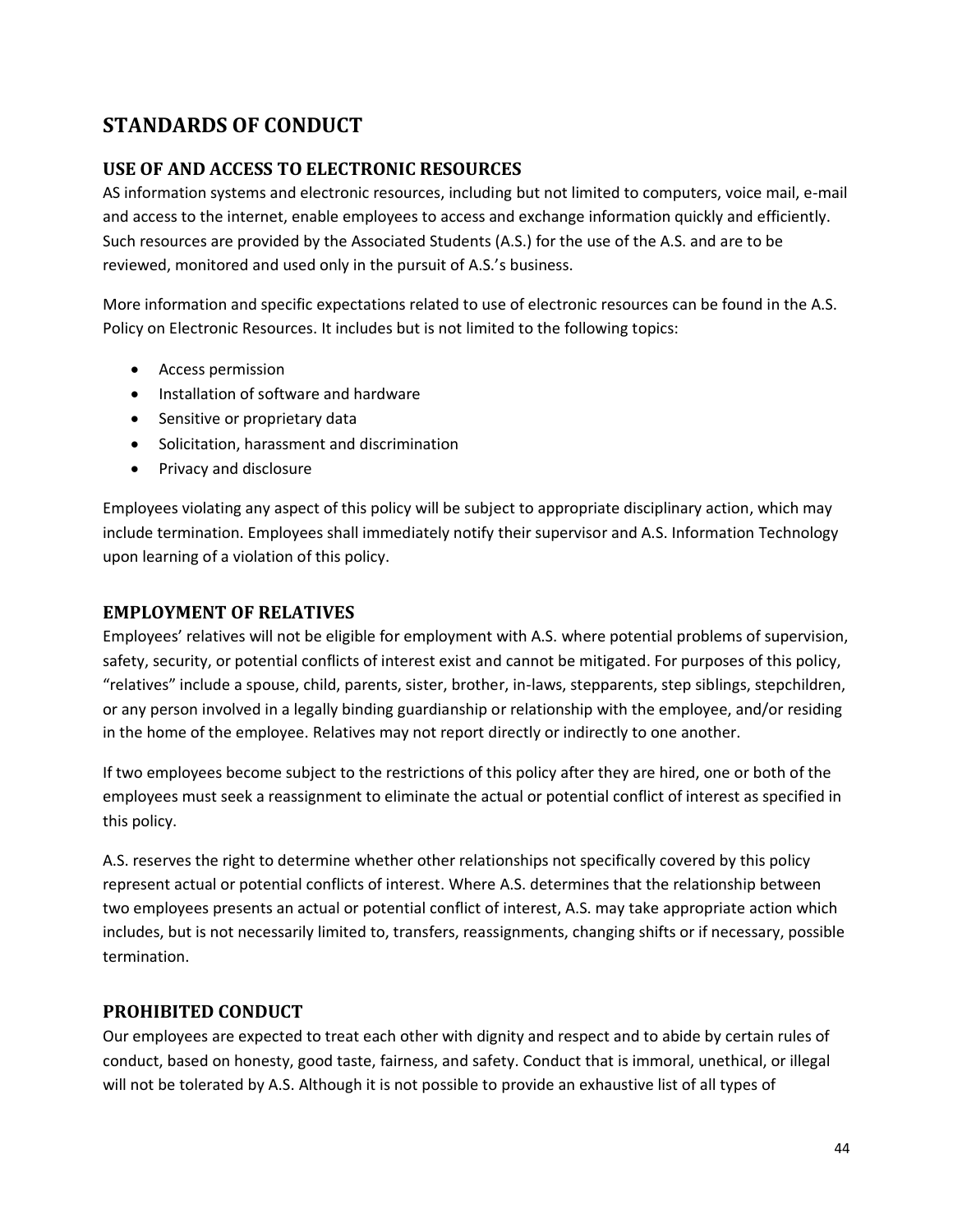impermissible conduct, the following are examples of some, but not all, conduct that will lead to disciplinary action, up to and including termination:

- 1. Falsification of employment records, employment information or other A.S. or University records.
- 2. Recording the work time of another employee or allowing any other employee to record your work time, or allowing falsification of any timecard, either your own or that of another employee.
- 3. Theft, deliberate or careless damage, or destruction of any of A.S. or the University's property (information) or the property (information) of any employee or customer.
- 4. Unauthorized use or removal of A.S. or the University's property, equipment, time, materials, or facilities.
- 5. Provoking or threatening a combative or physical altercation during working hours or while on A.S. or the University's premises.
- 6. Carrying firearms or any other dangerous weapons while on A.S. or the University's premises at any time.
- 7. Causing, creating or participating in a disruption of any kind during working hours on A.S. or the University's property.
- 8. Insubordination including, but not limited to, failure or refusal to obey the orders or instructions of a supervisor or member of management, or the use of abusive or threatening language toward a co-worker, supervisor, member of management, or customer.
- 9. Failure to comply with the call-in procedures set forth in A.S. Punctuality and Attendance policy.
- 10. Unreported absence of three consecutive scheduled workdays.
- 11. Failure to obtain permission to leave work for any reason during normal working hours.
- 12. Failure to observe working schedules, including rest and meal periods.
- 13. Failure to provide a physician's certificate when requested or required to do so.
- 14. Sleeping or malingering on the job.
- 15. Making or accepting excessive personal telephone calls during working hours, except in cases of emergency.
- 16. Unsatisfactory work performance or being incompetent.
- 17. Working overtime without authorization or refusing to work assigned overtime.
- 18. Wearing unprofessional or inappropriate styles of dress while working.
- 19. Committing a fraudulent act or a breach of trust under any circumstances.
- 20. Harassing others.
- 21. Soliciting or accepting gratuities from customers or clients.
- 22. Excessive absenteeism or tardiness.
- 23. Abuse of leaves of absence or other time off.
- 24. Reporting to work intoxicated or under the influence of non-prescribed drugs.
- 25. Manufacturing, possessing, using, selling, distributing or transporting non-prescribed drugs.
- 26. Bringing or using alcoholic beverages on A.S. premises.
- 27. Gambling on A.S. premises.
- 28. Failing to maintain the confidentiality of A.S., its employees, agents or customers.
- 29. Failing to report accidents, breakage or damage to equipment that occurs when an employee is assigned to use such equipment.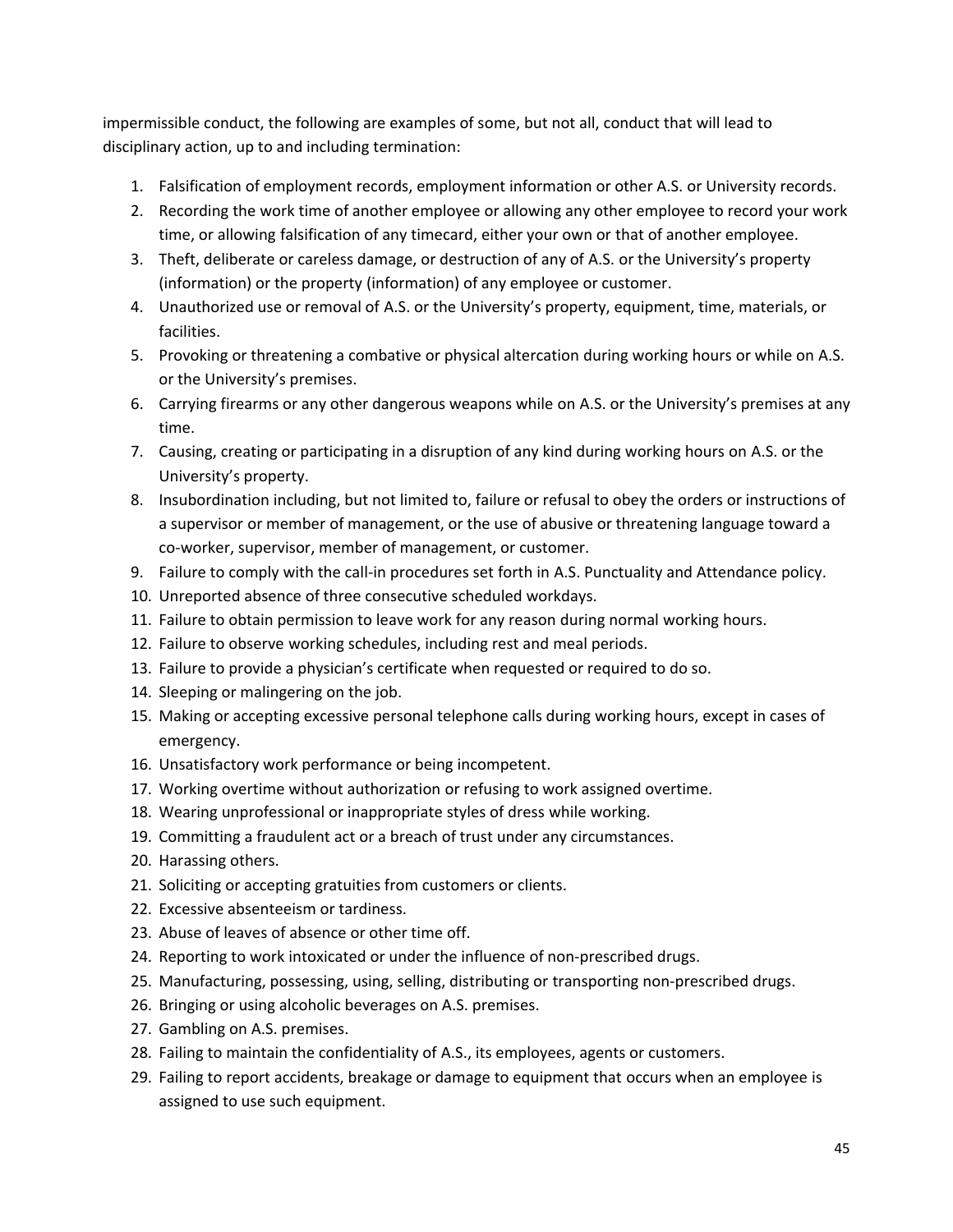- 30. Violation of any safety, health, security or policies, rules or procedures of A.S. or the University.
- 31. Failure to follow A.S. policies as outlined in this Manual or any newly instituted policies.

Discipline may be initiated for various reasons. The severity of the action generally depends on the nature of the offense and the employee's past record and may range from written warnings to immediate dismissal. A.S. reserves the absolute right to initiate the form of discipline it deems to be appropriate.

Nothing in this policy alters A.S. policy of mutual consent employment. Either A.S. or an employee may terminate the employment relationship at any time and for any reason.

# <span id="page-46-0"></span>**DRUG AND ALCOHOL ABUSE**

A.S. is committed to establishing and maintaining a drug-free workplace. To that end, A.S. prohibits the unauthorized use of drugs or alcohol, including but not limited to, the unlawful manufacture, distribution, dispensation, possession or use of alcohol or controlled substances in the workplace. An employee who violates this policy shall be subject to discipline including immediate termination. Except as provided below, the following is strictly prohibited for all employees while on A.S. or the University's premises, while operating A.S. or the University vehicles or equipment, or while performing A.S. business regardless of the location, except where expressly authorized.:

- 1. Use of alcohol, drugs, intoxicants, or controlled substances.
- 2. Reporting to work, or remaining on duty, while impaired by or under the influence of alcohol, drugs, intoxicants or controlled substances.
- 3. Driving a vehicle on A.S. business while impaired by or under the influence of alcohol, drugs, intoxicants or controlled substances.
- 4. Possession, sale, purchase, manufacture, transportation, dispensation or distribution of alcohol, drugs, intoxicants or controlled substances, or drug paraphernalia or an attempt to do any of the same.

The use of prescribed or over-the-counter drugs, or possession incident to such use, is not prohibited by this policy if: (a) the drug has been legally obtained and is being used for the purpose for which it was prescribed or manufactured; (b) the drug is being used at the dosage prescribed or authorized; and (c) the use of the drug does not prevent the employee from safely performing the essential functions of his or her position with or without reasonable accommodation. A.S. reserves the right to require certification that the use of the drug will not impair the ability of the employee to perform his/her job properly and safely.

# <span id="page-46-1"></span>**Consequences for Violating This Policy**

In the event that A.S. discovers that an employee has violated this policy, the employee will be subject to discipline up to and including termination and A.S. may report the violation to appropriate law enforcement authorities. It is the responsibility of any A.S. employee convicted of a criminal drug offense occurring in the workplace to notify the Executive Director within five calendar days of the conviction. Additionally, an employee's conviction for the sale, possession or use of any illegal controlled substance while off the job will also subject the employee to discipline up to and including termination.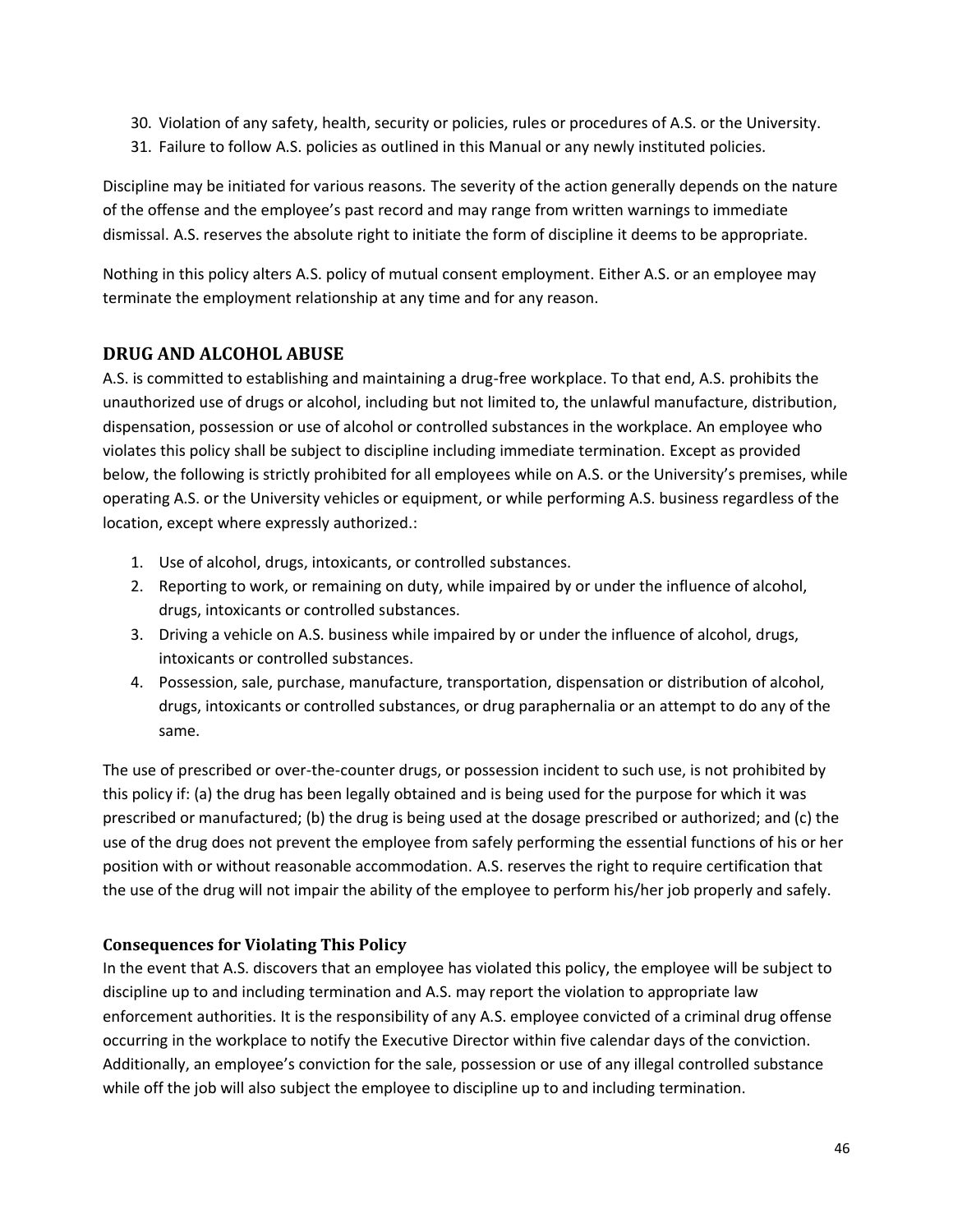#### <span id="page-47-0"></span>**Employees Who Seek Assistance**

Employees who suspect that they may have a substance abuse problem may contact Human Resources about the possibility of a leave to enroll in a professionally recognized alcohol and/or drug rehabilitation program. However, such a request does not give an employee the right to state that he or she has a substance abuse problem and expect accommodation once A.S. discovers that an employee has violated this policy. Nor does it shield an employee from disciplinary action for violation of this policy.

A.S. is not responsible for the cost of the employee's participation in the rehabilitation program, and any leave necessary to attend a rehabilitation program is unpaid, unless the employee is otherwise eligible to use paid time off (e.g., sick leave) under A.S. policies. If the employee fails to return to work upon the expiration of his or her rehabilitation program leave or fails to satisfactorily complete the program, the employee will be terminated.

Nothing contained in this policy is intended to create a contract of any kind or to alter the mutual consent nature of the employee's employment with A.S.

#### <span id="page-47-1"></span>**Questions and Confidentiality**

Employees with questions about this policy or about issues related to drug or alcohol use in the workplace may raise their concerns with their supervisor, the Human Resources Manager or the A.S. Executive Director. All records or communications relevant to an employee's participation in a drug or alcohol rehabilitation program or use of prescription drugs or over the counter drugs will be confidentially maintained and limited to personnel on a need to know basis.

#### <span id="page-47-2"></span>**USE AND INSPECTION OF A.S. PROPERTY**

A.S. provides desks, computers, filing cabinets and other equipment for the use of its employees at A.S. expense. Although such equipment is made available for the use of employees while at work, employees should remember that all such equipment remains the sole property of A.S. Additionally, employees should only access files or documents if the employee is authorized to do so. Unauthorized review, duplication, dissemination, removal, damage, or alteration of files, or other property of A.S., or improper use of information obtained by unauthorized means, may be grounds for disciplinary action, up to and including discharge.

Employees may – but only with permission from their immediate supervisor-- use A.S. equipment for occasional, non-work purposes. At times, however, it may be necessary to inspect an employee's desk, work area, or other A.S. property for operational or other reasons. A.S. reserves the right to conduct periodic inspections of desks or work areas, as well as any contents, effects, articles that are in desks or the work area, as well as packages or other articles that leave A.S. premises in the possession of an employee. Such inspections may occur at any time, with or without advance notice or consent. Further, such inspections may be conducted during, before, or after working hours by any supervisor, or security personnel designated by A.S. All bills and other documentation related to the use of A.S. equipment or property may be inspected as well. Employees who fail to cooperate in any inspection will be subject to disciplinary action, including possible suspension or termination.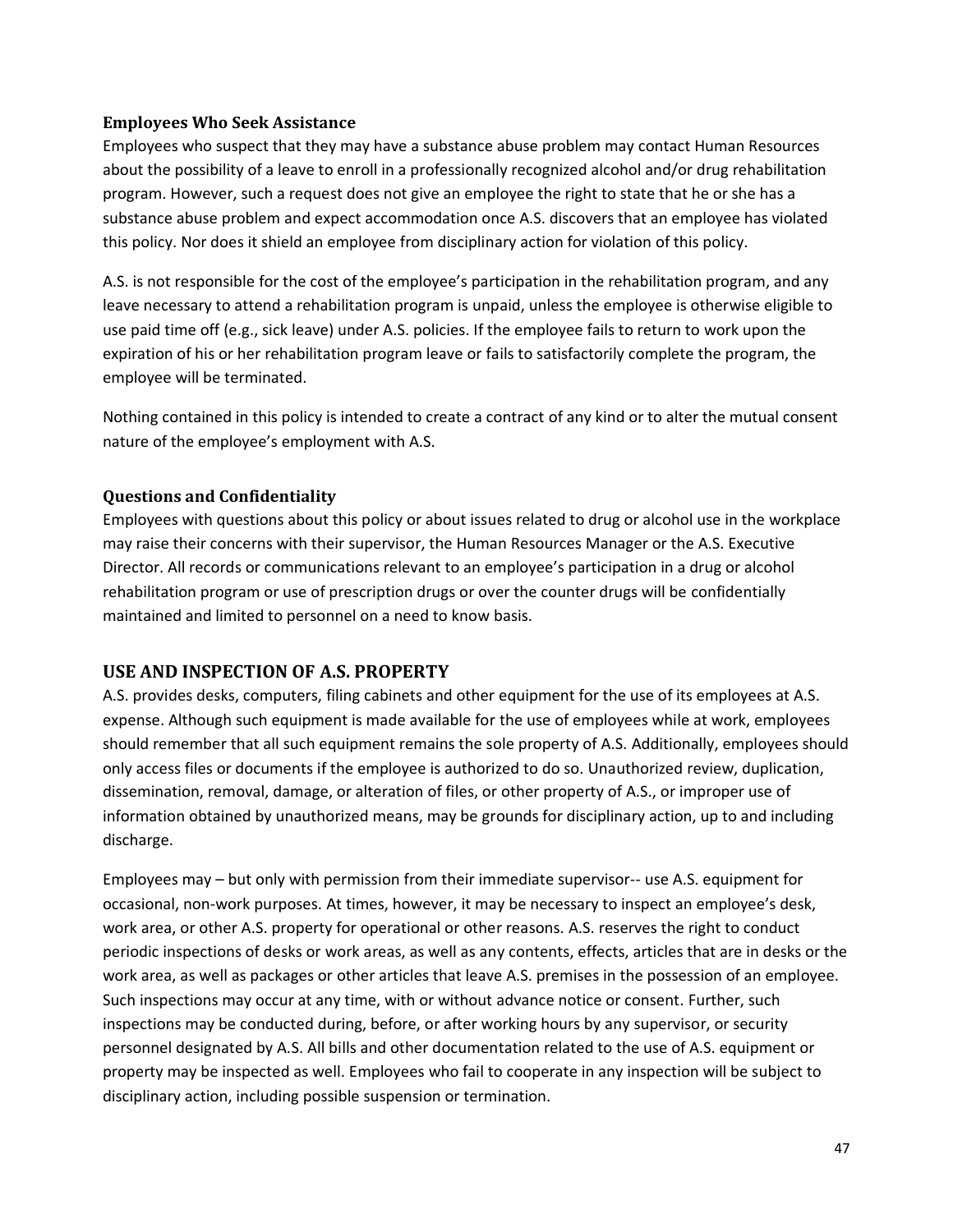All A.S. property must be used properly and maintained in good working order. Employees who steal or misuse A.S. property may be required to replace or reimburse A.S. for the cost of the item and are subject to discipline up to and including discharge.

## <span id="page-48-0"></span>**EMPLOYEE PROPERTY**

Generally, employees should refrain from bringing personal valuables to work. If it is necessary to do so, you should keep your valuables in a secure location. At the same time, an employee's personal property that is brought on to A.S. premises may be subject to inspection. If employees want to avoid inspections of their personal belongings, they should refrain from bringing packages or other articles on to A.S. premises. Of course, prohibited materials, including weapons, explosives, alcohol and non-prescribed drugs or medications, may not be brought on to A.S. premises. A.S. is not responsible for any articles that are lost, damaged, stolen, or destroyed while on any A.S. work site.

# <span id="page-48-1"></span>**EMPLOYEE DRESS AND PERSONAL APPEARANCE**

Personal cleanliness and neatness in appearance are recognized and appreciated in all areas of employment. Although a formal dress code is not enforced, you are expected to report to work well groomed, clean, and dressed according to the requirements of your position. Some employees may be required to wear uniforms or safety equipment/clothing. Please contact your supervisor for specific information regarding acceptable attire for your position. If you report to work dressed or groomed inappropriately, you may be prevented from working until you return to work well-groomed and wearing the proper attire.

#### <span id="page-48-2"></span>**TELEPHONES**

A.S. telephones are limited and are designed only for business use. Except in cases of emergency, employees should not tie up A.S. telephone lines with personal calls or calls that are not directly related to A.S. business.

A.S. may monitor telephone calls to ensure compliance with this policy as well as for other business reasons, including the desire to ensure that calls are handled in a professional manner and to promote efficiency in the manner in which customers are treated. Employees should, therefore, not assume that calls made or received on A.S. telephones are confidential.

# <span id="page-48-3"></span>**NO SMOKING**

Smoking is prohibited in all of A.S. property, state buildings and vehicles where A.S. and California State University, Northridge's employees work or ride. Smoking and use of tobacco products is forbidden on the CSUN campus.

To aid persons desiring to stop smoking, the A.S. will provide referral information on cessation programs for A.S. staff.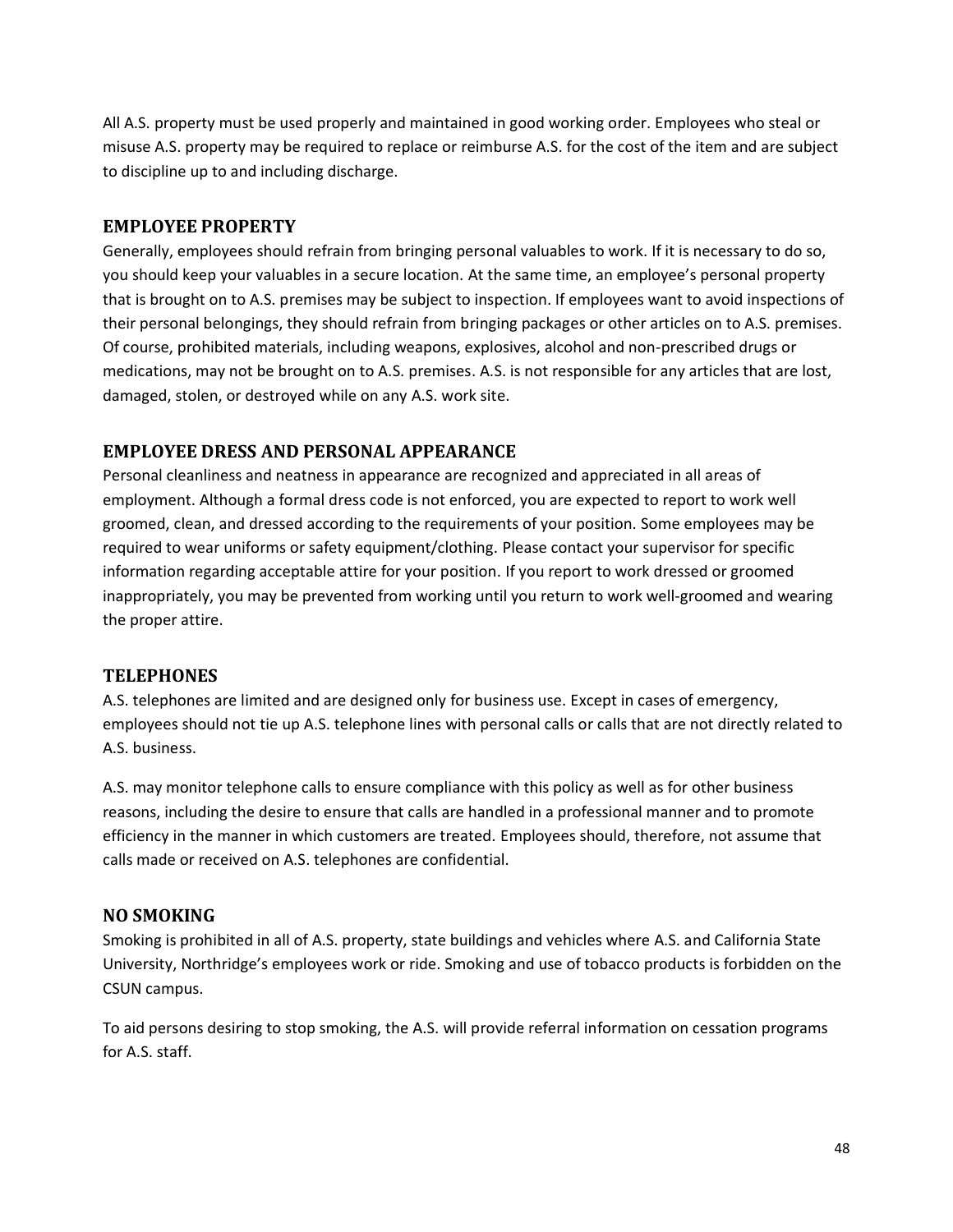# <span id="page-49-0"></span>**PARKING**

All A.S. employees who wish to park a vehicle on campus are required to pay for their parking. Parking permits are available through the University Cash Services or Parking/Transportation Services. Benefited employees may be eligible to purchase annual parking permits though the A.S. payroll. See A.S. Human Resources Manager for further information. Permits may be purchased on a daily, semester or annual basis.

A valid CSUN parking permit must be displayed, and the distinguishing license plate or placard issued by the state's Department of Motor Vehicle (DMV) when the vehicle is parked in a blue space designated for disabled parking on the CSUN campus.

Employees are responsible for adhering to campus parking regulations, policies and procedures. Employees parked illegally on University property are subject to fines and other penalties as may be imposed by the University. A.S. assumes no fines or responsibilities incurred by an employee who violates parking regulations on or off campus in their personal or A.S. vehicle, even if incurred while performing work related duties.

## <span id="page-49-1"></span>**KEYS**

Office keys are used to enter the workspace, perform prescribed work duties and shall be issued only to authorized A.S. staff. Issued keys may not be duplicated or transferred to another individual without proper authorization.

Employees are responsible for reporting lost keys immediately to their immediate supervisor and file a report with University Police. Charges to the A.S. employee will be made for lost keys and/or lock changes made necessary by the loss of keys. Terminating employees must return all keys before leaving.

# <span id="page-49-2"></span>**SOLICITATION AND DISTRIBUTION**

Employees should not be disturbed or disrupted in the performance of their job duties. For this reason, solicitation of any kind by an employee of another employee is prohibited while either employee is on working time. Solicitation by non-employees on A.S. premises is prohibited at all times.

Distribution by employees of advertising material, handbills, printed or written literature of any kind in working or public areas of A.S. is prohibited at all times. Distribution of literature by non-employees on A.S. premises is prohibited at all times.

#### <span id="page-49-3"></span>**BULLETIN BOARDS**

Bulletin Boards are a major means of communications. They contain important notices of A.S. business that directly affect you and your work. Please read the boards regularly. Personal notices or information should not be posted, except on those bulletin boards where it is expressly permitted.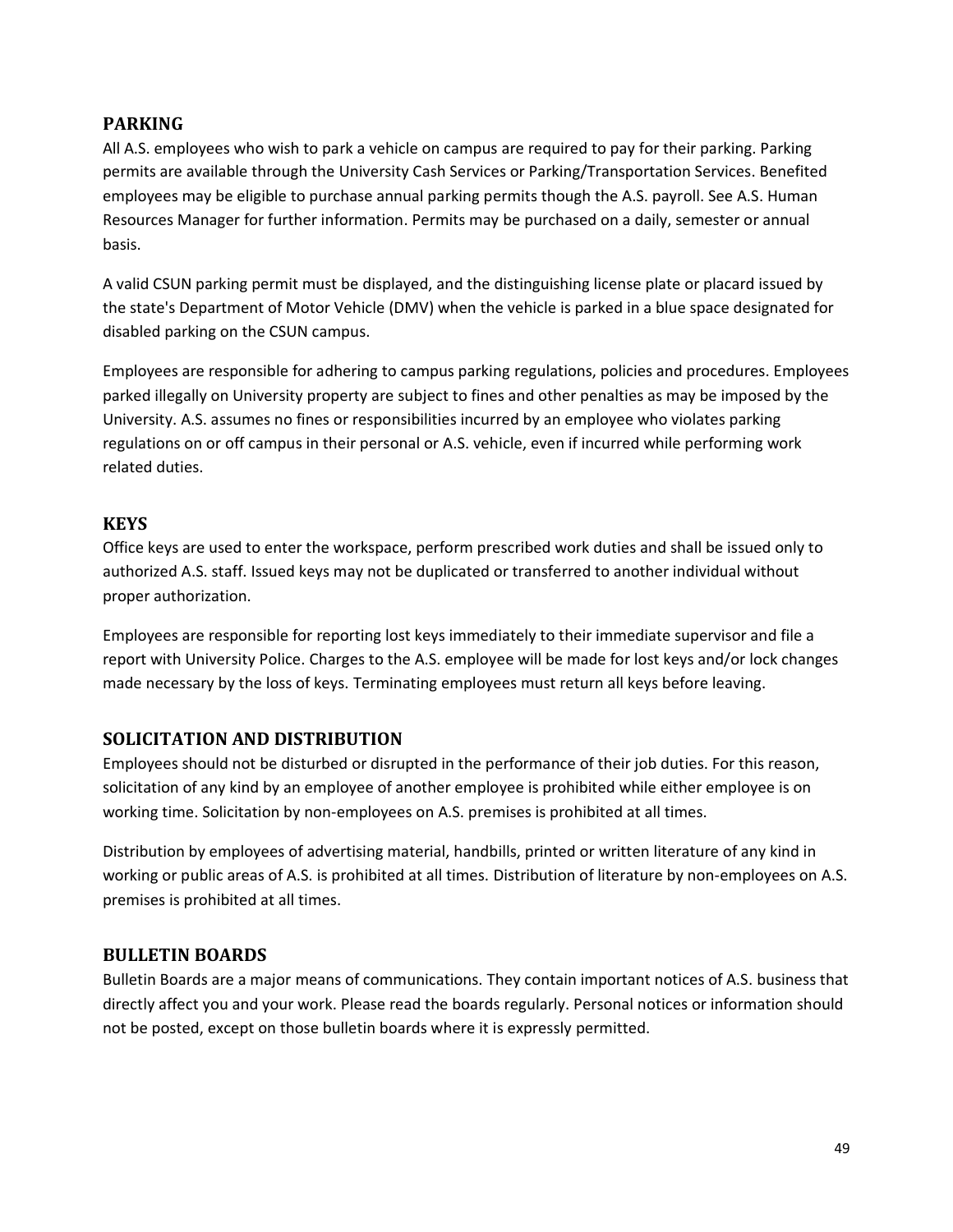# <span id="page-50-0"></span>**SAFETY**

# <span id="page-50-1"></span>**HEALTH AND SAFETY**

A.S. is concerned about the health and safety of its employees and others who enter A.S. premises. To that end, it is the policy of A.S. to comply with all applicable federal, state, and local health and safety regulations and to provide a work environment as free as feasible from recognized hazards. You are expected to comply with all safety and health requirements whether established by management or by federal, state, or local law. Please refer to our Injury and Workplace-Related Illness Prevention Plan ("IWRIPP") for further information regarding employee safety or contact the A.S. Risk Management Coordinator for more information.

Any accident that occurs on A.S. premises, whether of a student, vendor, visitor, or employee, should be reported immediately to your supervisor or to the Human Resources Manager. For your own safety and the safety of others, please do not attempt to give medical aid to an injured client, visitor, or fellow employee. Call the appropriate medical authorities.

A.S. also requires that work areas be kept clean and orderly at all times. You are responsible for maintaining your work area in a clean and orderly fashion at all times. A.S. will attempt to maintain the temperature, lighting, and noise level of its facilities at a level that is comfortable for employees yet appropriate for the nature of our operations. You should inform your supervisor of any concerns about working conditions.

#### <span id="page-50-2"></span>**SECURITY**

Every employee should remain alert at all times and should immediately report the presence of any suspicious persons to a supervisor, a manager, A.S. Executive Director, or to the Campus Police Services Department. You also should maintain in your possession at all times your keys and identification card. You should not leave these items where they may be picked up by someone else, and you should never lend these items to anyone who is not authorized to possess them. Computer passwords, safe combinations, electronic door codes, and any other security access information should not be disclosed to anyone who is not authorized to have such information.

#### <span id="page-50-3"></span>**WORKPLACE VIOLENCE**

A.S. has zero tolerance for bullying, violence and/or threats of violence against A.S. employees, A.S. business associates, or any member of the campus community. A.S. prohibits any violent act, threat of violence or any behavior, which by intent, action or outcome harms or intimidates another person or property on any A.S. or University work site, or while conducting A.S. business. Such conduct will be subject to disciplinary action up to and including termination.

We require you to report any observations, experiences of violence or threats of violence to the Human Resources Manager, the Executive Director, or to your supervisor. In case of imminent threat of danger or personal harm, the employee should contact CSUN Police Services immediately at (818) 677-2111, and then the supervisor.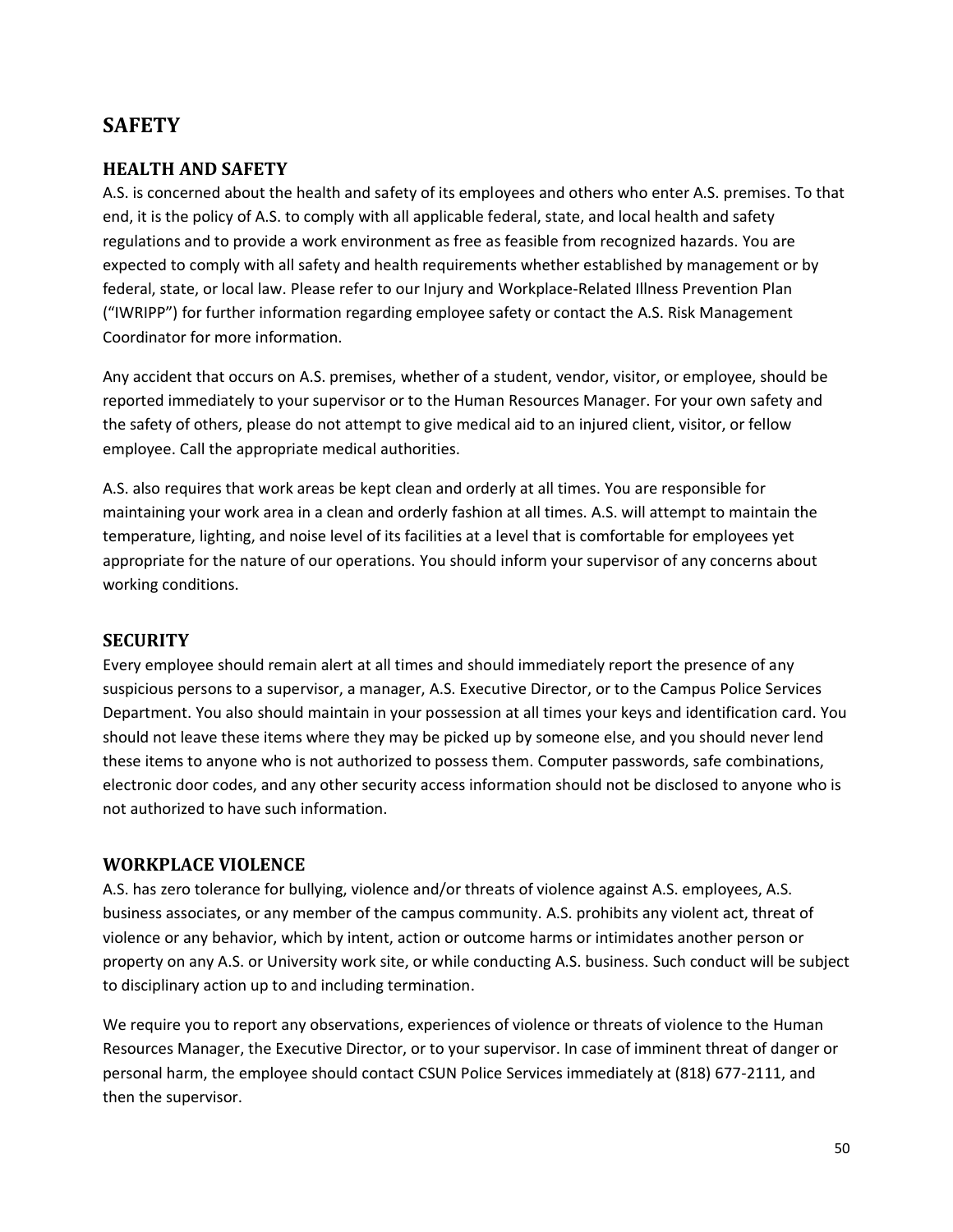# <span id="page-51-0"></span>**CONCLUDING YOUR EMPLOYMENT**

# <span id="page-51-1"></span>**IF YOU MUST LEAVE US**

While we hope that your employment with us will be lengthy and pleasant, it must be remembered that the employment policy of A.S. is that all employees are employed at the mutual consent of A.S. and the employee. Thus, either you or A.S. may terminate the employment relationship at any time and for any reason, with or without cause.

When an employee considers leaving A.S. for any reason, a supervisor or the A.S. Executive Director may be helpful in discussing the resignation before the final decision is made. A.S. often finds that such conversations result in addressing a particular problem or in finding an alternative or other solution to a particular concern. If, however, you decide to leave A.S., we would appreciate at least two weeks written notice of your resignation. Should you fail to provide sufficient written notice of your resignation, you may be deemed ineligible for re-employment.

A.S. retains the right to accept your resignation immediately and pay you the amount of compensation you would have earned had you continued to work during your resignation period. Employees who voluntarily resign from their position and are later rehired to the same or a different position will be treated as new employees insofar as pay and benefits are concerned.

## <span id="page-51-2"></span>**EXIT INTERVIEW**

Before leaving, you may be asked to participate in a voluntary exit interview. This will provide closure to your employment with A.S. and will allow A.S. to ensure that it has resolved various administrative matters, and that it has answered any questions you may have about continuation of benefits. It also provides A.S. with an opportunity to listen to any of your comments or ideas about improving A.S. operations or procedures.

# <span id="page-51-3"></span>**BENEFITS**

Benefits (Life, Medical and Dental) end on the last day of the month after the month in which your last day of employment falls. An employee has the option to convert to individual medical benefits in accordance with the Consolidated Omnibus Budget Reconciliation Act ("COBRA") provisions.

# <span id="page-51-4"></span>**RETURNING EQUIPMENT**

Please return all property owned by A.S. (e.g., vehicles, computers, keys, uniforms, identification cards, etc.) prior to your departure. Employees leaving the Company must return picture identification, office keys, corporate credit cards, company manuals, and all other A.S. property issued during employment.

#### <span id="page-51-5"></span>**FINAL PAYCHECK**

Final paychecks will reflect hours worked and any unused vacation time and personal holiday. Employees must be paid all wages due at the time of the conclusion of their employment.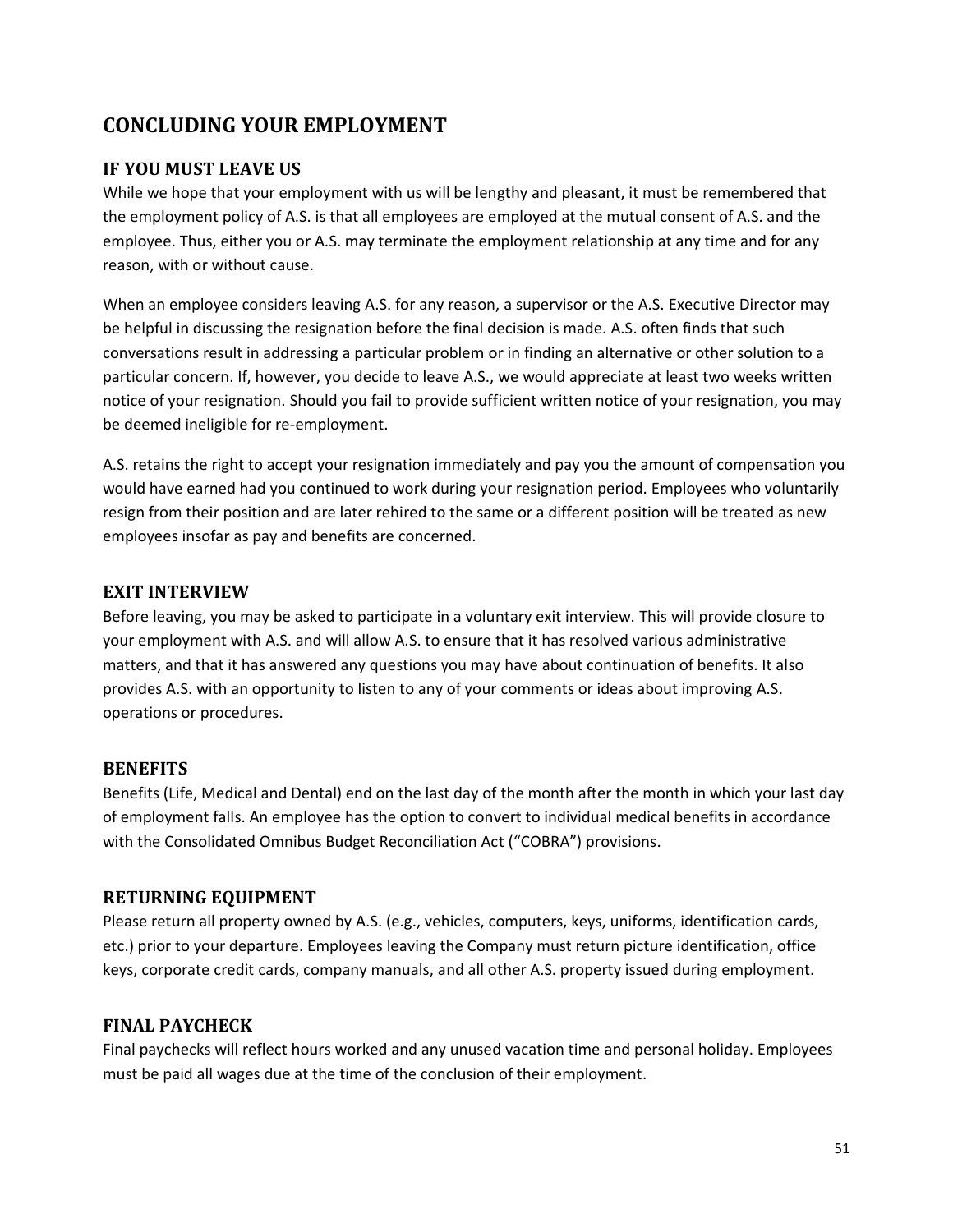If you do not give A.S. prior notice of your termination, we are obligated to pay wages within three business days.

If you provide us at least three business days notice of your intention to quit, those wages will be paid at the time of quitting.

Employees who quit without three business days notice may request that their final wage payment be mailed to a designated address.

# <span id="page-52-0"></span>**INQUIRIES ABOUT YOUR EMPLOYMENT**

From time to time, A.S. may receive inquiries from outside individuals regarding the status of your employment. For example, we may receive calls from banks, credit agencies, or prospective employers, asking us whether you are employed with A.S., your current position with A.S., your salary, and why you may have left A.S. You should be aware that, when we receive such inquiries about your employment, A.S. has a strict policy of providing only limited information. Consequently, no employee (other than certain authorized people in Human Resources) may provide any information regarding current or former employees (either on or off-the-record) to any non-employee without the specific written approval of A.S. Executive Director. This includes letters of reference. An employee who receives a request for any information concerning a past or current employee of A.S. should refer the person making the request to the Human Resources Manager without engaging in any "on" or "off-the-record" comments about the individual.

The only information that we provide is your dates of employment and your position with A.S. We will not reveal your salary, although if we are asked to confirm your salary, we will only say "yes" or "no" to a particular amount. A.S. strict policy prohibits us from revealing any information about why you may have left us. However, in some instances, you may want us to reveal additional information. In those instances, we require written authorization from you, permitting us to divulge such additional information. You may obtain the appropriate forms from the Human Resources department.